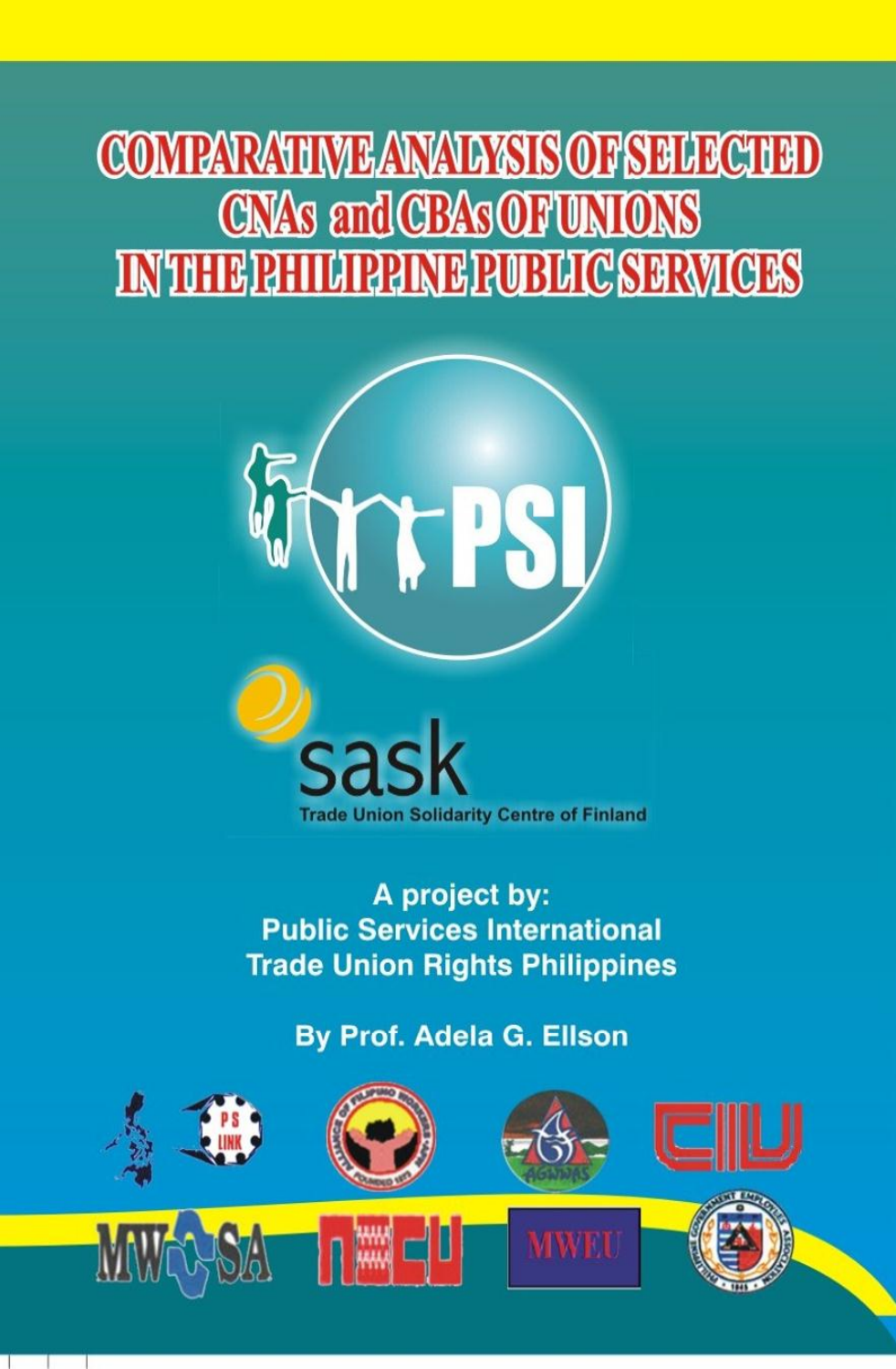#### **TABLE OF CONTENTS**

| I.        |                                                                                                                                                                                                                                                                                                                                                                                                                                                                                                                                                                                                                                                                                                                                                                                                 |
|-----------|-------------------------------------------------------------------------------------------------------------------------------------------------------------------------------------------------------------------------------------------------------------------------------------------------------------------------------------------------------------------------------------------------------------------------------------------------------------------------------------------------------------------------------------------------------------------------------------------------------------------------------------------------------------------------------------------------------------------------------------------------------------------------------------------------|
| Π.        |                                                                                                                                                                                                                                                                                                                                                                                                                                                                                                                                                                                                                                                                                                                                                                                                 |
| III.      | AN OVERVIEW OF THE PHILIPPINE INDUSTRIAL                                                                                                                                                                                                                                                                                                                                                                                                                                                                                                                                                                                                                                                                                                                                                        |
|           |                                                                                                                                                                                                                                                                                                                                                                                                                                                                                                                                                                                                                                                                                                                                                                                                 |
| IV.<br>V. |                                                                                                                                                                                                                                                                                                                                                                                                                                                                                                                                                                                                                                                                                                                                                                                                 |
| VI.       |                                                                                                                                                                                                                                                                                                                                                                                                                                                                                                                                                                                                                                                                                                                                                                                                 |
|           | Table 1. List of Common Provisions and Percentage of Occurrences<br>among:<br>Table 2 Government-Funding Institutions (GFIs)<br>Table 3 State Universities and Colleges (SUCs)<br>Table 4 Local Government Units (LGUs)                                                                                                                                                                                                                                                                                                                                                                                                                                                                                                                                                                         |
|           | Table 5 National Government Agencies (NGAs)                                                                                                                                                                                                                                                                                                                                                                                                                                                                                                                                                                                                                                                                                                                                                     |
|           | Table 6 CBAs among Unions in the Private Sector (Water Industry)                                                                                                                                                                                                                                                                                                                                                                                                                                                                                                                                                                                                                                                                                                                                |
|           | Table 7. List of Common Provisions (Percentage of Occurrences) among                                                                                                                                                                                                                                                                                                                                                                                                                                                                                                                                                                                                                                                                                                                            |
|           | Private Sector CBAs (Hospital Industry)                                                                                                                                                                                                                                                                                                                                                                                                                                                                                                                                                                                                                                                                                                                                                         |
|           | Table 8. List of Unique/Special Provision present with other CNAs/CBAs<br>(Government-Owned and Controlled Corporations)<br>Table 9. List of Unique/Special Provision present with other<br>CNAs (Government-Funding Institutions)<br>Table 10. List of Unique/Special Provision present with other<br><b>CNAs (Local Government Units)</b><br>Table 11. List of Unique/Special Provision present with other CNAs<br>(National Government Agencies)<br>Table 12. List of Unique/Special Provision present with other CNAs<br>(State Universities and Colleges)<br>Table 13. List of Unique/Special Provision present with other<br>CBAs (Private Sector- Bank and Water Industry)<br>Table 14. List of Unique/Special Provision present with other<br>CBAs (Private Sector - Hospital Industry) |
| VII.      |                                                                                                                                                                                                                                                                                                                                                                                                                                                                                                                                                                                                                                                                                                                                                                                                 |
|           |                                                                                                                                                                                                                                                                                                                                                                                                                                                                                                                                                                                                                                                                                                                                                                                                 |

A. List of CNAs/CBAs covered in the study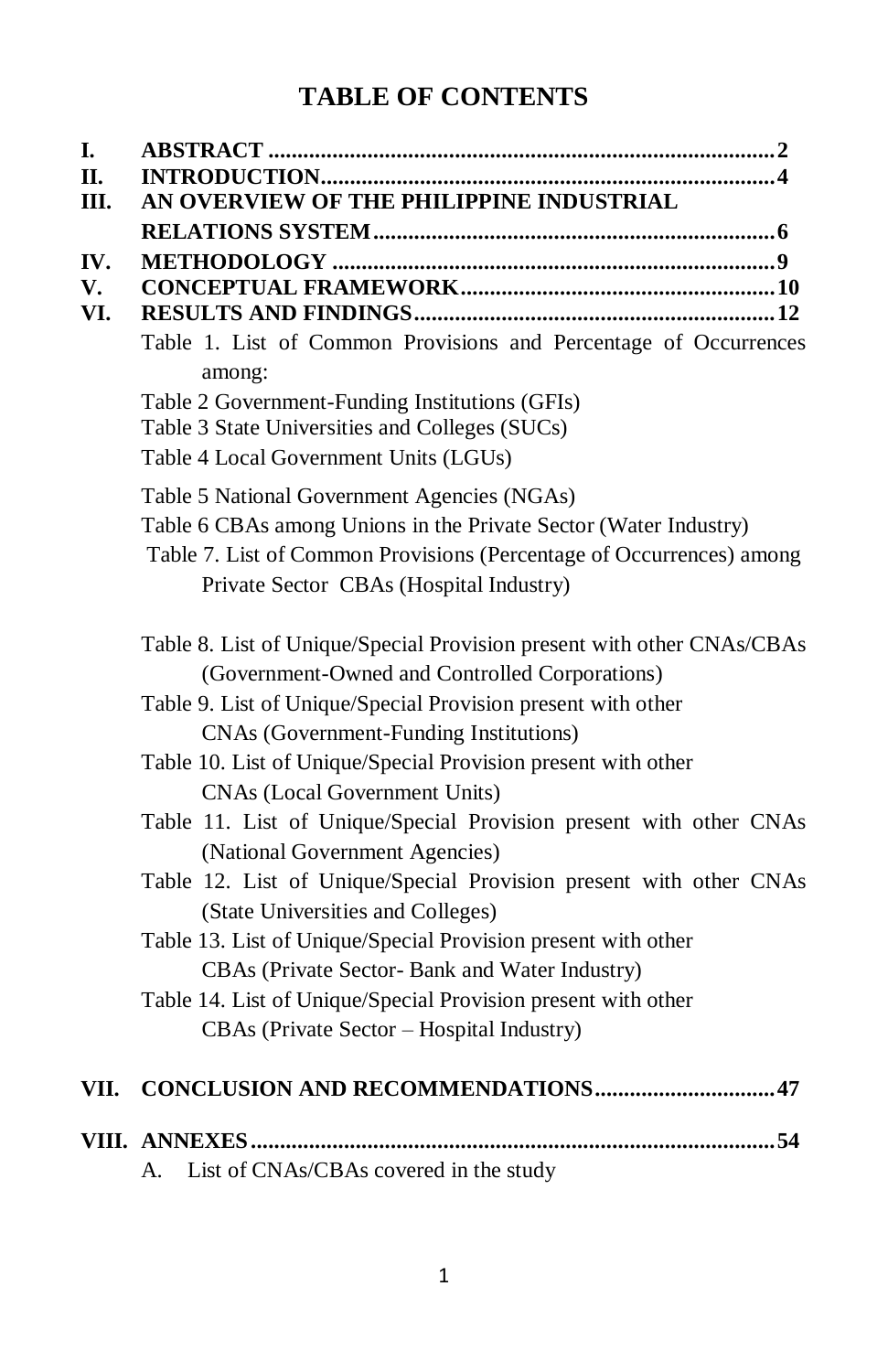#### **COMPARATIVE ANALYSIS OF SELECTED CNAs and CBAs OF UNIONS**

#### **IN THE PHILIPPINE PUBLIC SERVICES<sup>1</sup>**

#### **ABSTRACT**

*This study of selected collective negotiated labor-management agreements (CNA - public sector) and collective bargaining agreements (CBA – private sector) had been undertaken with the premise that collective bargaining process both in the public and private sector is governed by laws and policies to avoid any discriminatory acts and that such laws and policies are implemented with uniformity. As such, the research framework was guided by an adopted model of input and output model that starts with an analysis of the basic inputs (e.g., government laws, legislations and policies) and the role of the key players (union and government offices) with the facilitation of specific government institutions (Department of Labor and Employment {DOLE}, Civil Service Commission {CSC}, Department of Budget Management {DBM}, and Commission on Audit {COA}). The research recognized the role and mindsets of the key players, labor and management in framing the contract (CNA and CBA) which contained the terms and conditions and other specific provisions duly agreed upon by the bargaining agents.* 

*A comparative analysis of 81 CNAs and 13 CBAs of unions involved in the delivery of public services coming from the affiliates of Pubic Services International in the Philippines (PSI-Phils.) and other independent unions. Content analysis was done by identifying the common provisions and special/unique provisions to identify differences and nuances in setting the provisions of CNAs and CBAs with the* 

l

<sup>&</sup>lt;sup>1</sup> Prof. Adela G. Ellson as the lead researcher in cooperation with the Trade Union Rights Project -Public Services International – Philippines. This paper is reviewed and referred by the TUR Committee Members composed of the duly appointed representative coming from the different local affiliates of PSI - Phils.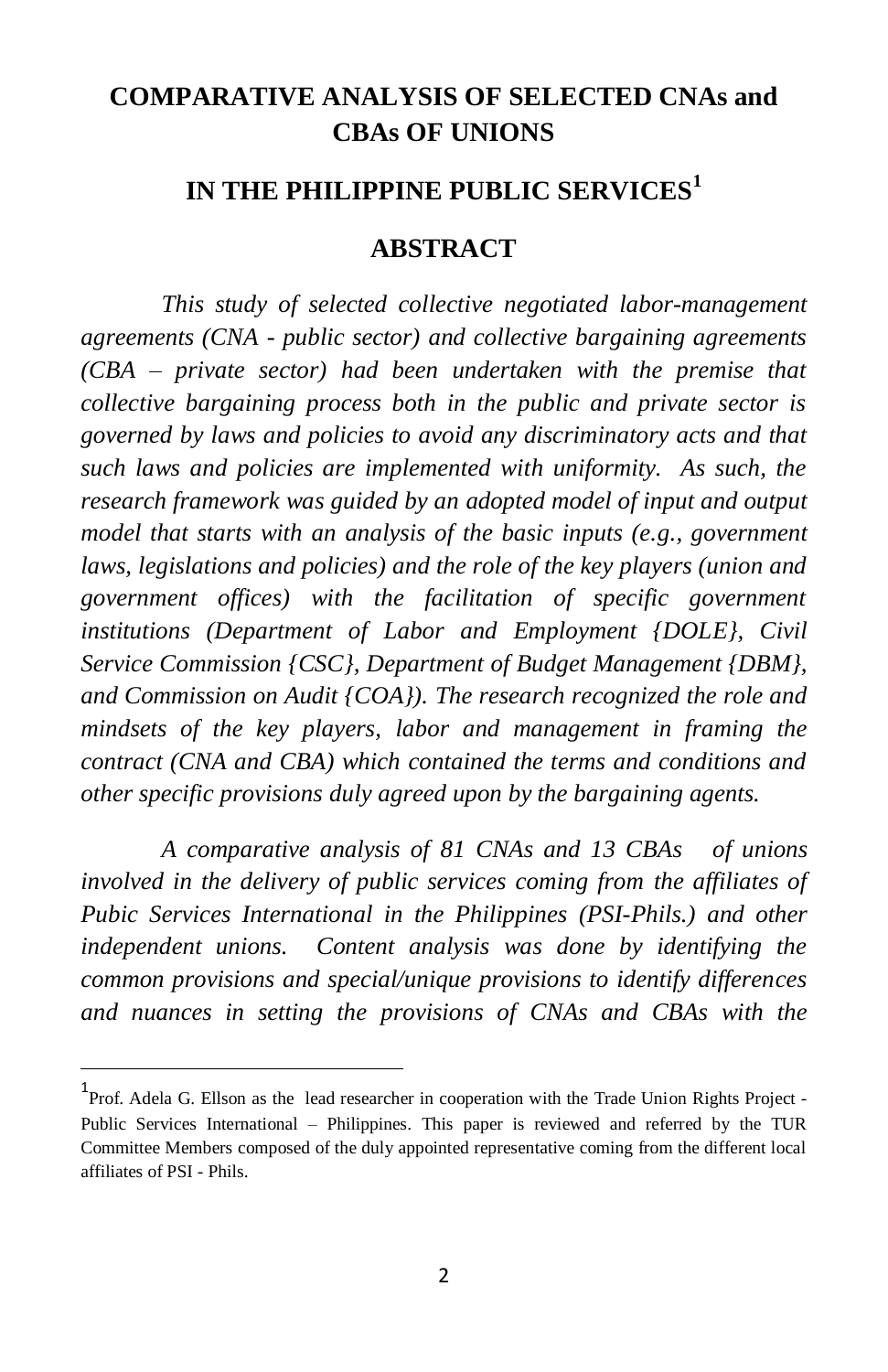*purpose of using the results as a guide for future negotiations of other unions in the public services. Another objective of the study is to assess the compliance level of the public sector unions with reference to the provisions of Executive Order 180, where almost all unions showed full adherence. In addition, observations and conclusion were generated from the outputs, questions and feedback raised during the conduct of a series of forum and consultation (5 events) among the affiliates of PSI in Manila, Mindanao, Visayas, and Central Luzon.*

*Results indicate that the bargaining process is affected by the mindsets of the key players (roles, goals and functioning) as well as the mindsets of the implementers of the facilitating government agencies (as reflected in the differences in the interpretations of government policies). The competencies of the bargaining agents also influenced the process of the negotiation. As such, these factors led to differences in the bargaining outputs and created confusion among the public sector unions as manifested by low rate of recognition of bargaining agents and very few concluded CNAs as reflected in the records of the CSC.* 

*Based on the results of the study, it is also ruled out that there is lack of awareness and negotiation skills on the part of the union panel on how to bargain effectively. This calls for the need to strengthen programs on awareness building, skills enhancement, and capability building. Also, there is a need for leveling the mindsets of the implementers within the government facilitating agencies to avoid multi-interpretations of the policies and guidelines that govern the collective bargaining process.*

*Lastly, both labor and management must be oriented that their main goal in bargaining is to decide what is necessary to harness good relationship between them. Thus, the bottom line is … what is good for the company and not for interest of a specific group.* 

*Key words: collective bargaining, public sector, private sector, government facilitating agencies*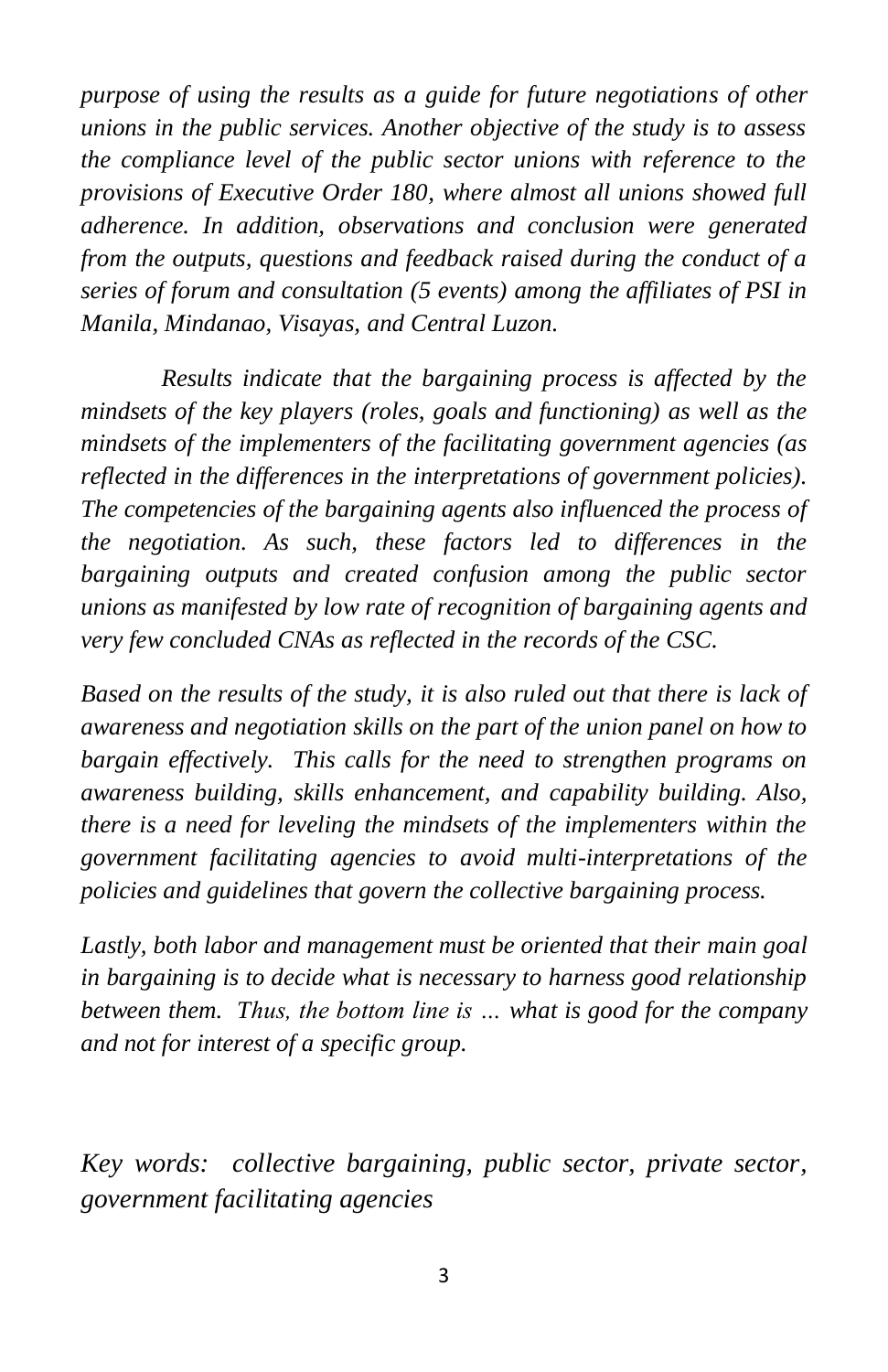#### **INTRODUCTION**

The union as a form of workers organization was originally perceived to protect workers right, welfare and interest. This purpose could be achieved by negotiating effectively a collective contract that would specify the terms of conditions of employment (both economic and non-economic) and other provisions that will foster sound labor-management relations necessary for the continuous and effective functioning of an organization.

Union is a result of an inherent right of every individual to join an organization and an application of an individual"s right to express. This is contained in International Labor Organization"s ILO Convention No. 87 (on the Freedom of Association) and Convention No. 98 (on the Right to Organize and Collectively Bargain). Flippo (1984) (as cited by Edralin: 1999), postulated that unions are formed by the workers "to promote protect, and improve, through collective action, the social economic, and political interests of its members." Furthermore, it can be traced from the history of labor relations that collective bargaining, was originally coined by the Webbs (as cited by Hutt:1954) have used to cover negotiations between employers and work-people when the workpeople act in concert and the employer meets a collective will. Corrollarily, ILO recommendation No. 91, defines collective agreements as "all agreements in writing regarding working conditions and terms of employment concluded between an employer, a group of employers or one or more employers' organizations, on the one hand, and one or more representative workers' organizations, or, in the absence of such organizations, the representatives of the workers duly elected and authorized by them in accordance with national laws and regulations, on the other (ILO:1996).

The Philippine Labor Code (1998) defines a labor organization as "any union or association of employees which exist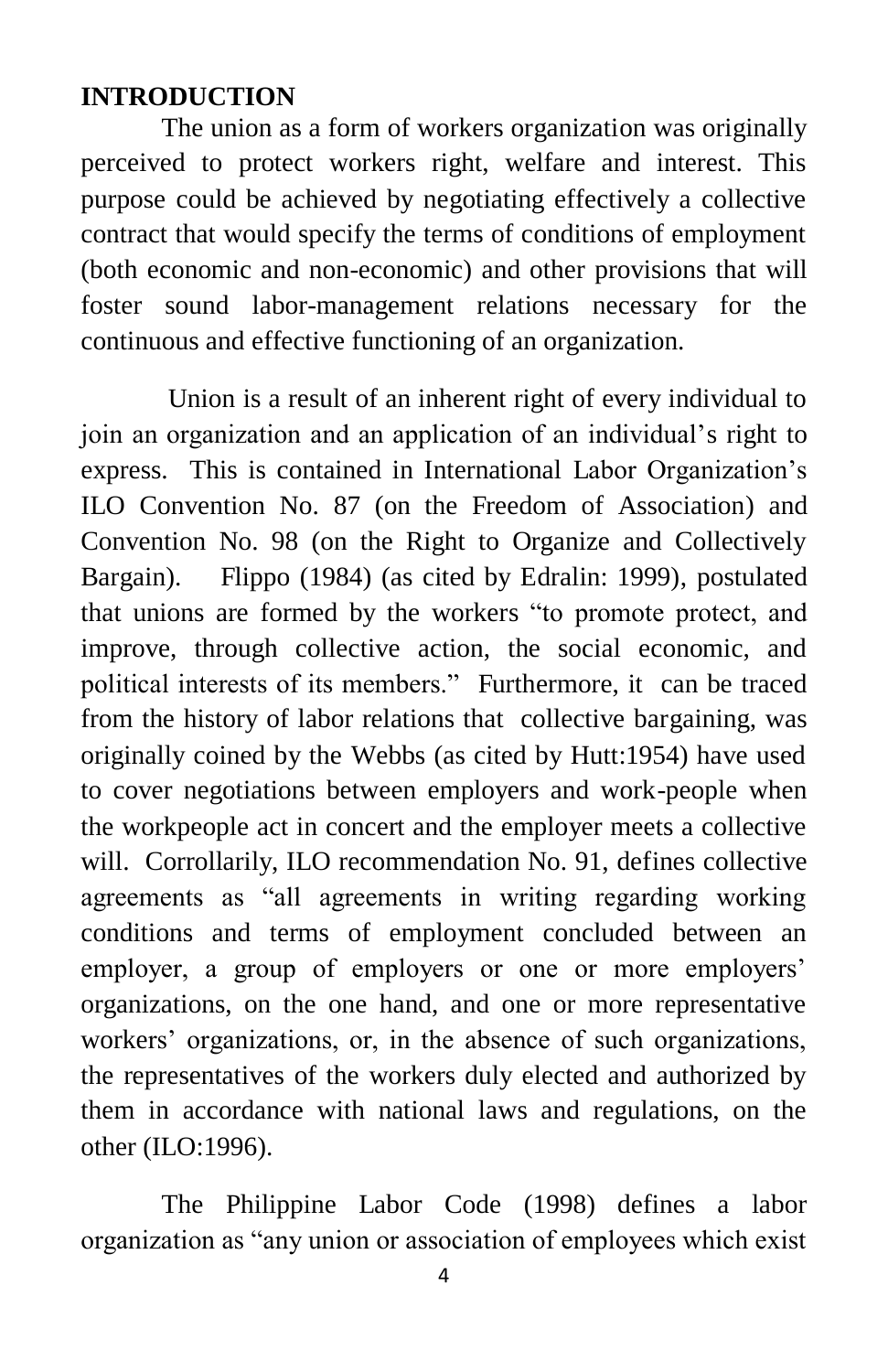in whole or in part for the purpose of collective bargaining or of dealing with employers concerning terms and conditions of employment." Thus, a union is automatically equated with the right to collective bargaining and that public sector union has the right to negotiate a contract.

In collective bargaining, there is also an issue of relationships. As cited by Hince and Lynch (n.d.), industrial relations is about the relationships and inter-relationships between workers (unions), managers and employers, groups of managers or employers (employers" associations, industrial tribunals and government." Thus, these relationships are deemed to establish sound relationships, to be able to formulate acceptable and appropriate terms and conditions of employment (e.g., hours of work, standard working hours, leaves, occupational health and safety, compensation, and conditions under which workers are hired, fired and disciplined, and other substantive issues that will be dealt with in these relationships.

 From the definitions, practices, and rules on collective bargaining, the output of the process contains all areas of terms and conditions of employment to include the right to bargain for wages and compensation. The passage of Executive Order 180 in 1987 have made a major change and called for debates in the process of collective bargaining in the public sector. The order has set the coverage as well as the limitations on the coverage and scope of provisions that may be contained in the CNA. Thus, the order also created a labor relations system in the public sector that is unique and questionable, since the right to negotiate for wages and similar provisions are excluded.

In view of the foregoing discussions, it is the intention of this study to prepare a comparative analysis of the various CNAs and CBAs of unions in the public services to prove if there is a gap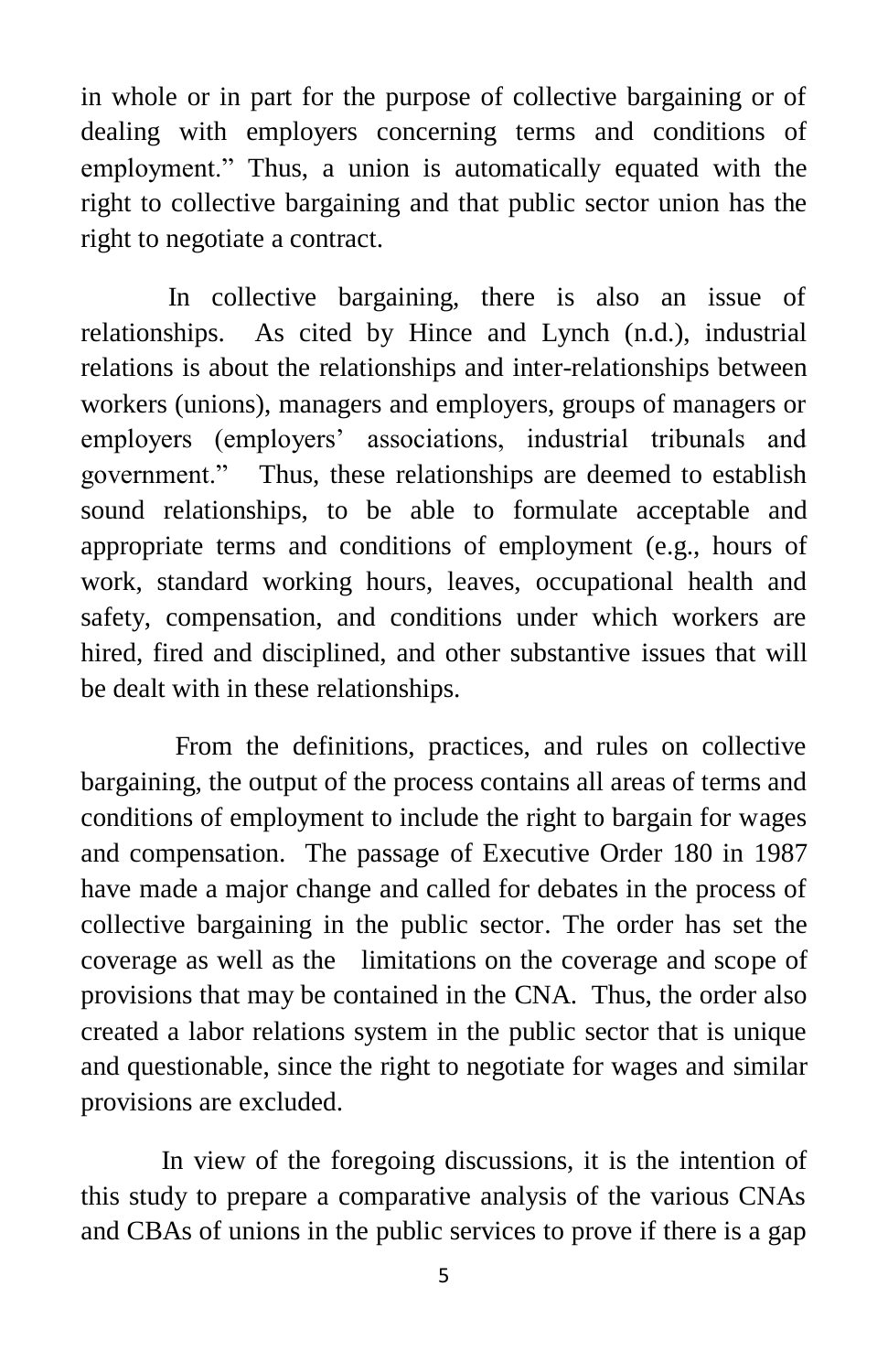between the provisions and privileges of those in the private sector and public sector as an effect of EO 180.

#### **AN OVERVIEW OF THE PHILIPPINE INDUSTRIAL RELATIONS SYSTEM**

#### A. **The Private Sector Unionism**

In the private sector, the Philippine Labor Relation System (PIRS) is described to be chaotic, and problematic. It can also be compared to any sports game, where the labor union is already declared as a loser, even before the game has started. Similarly, the relationship is also described to be very adversarial, and that, collective bargaining is compared to waging a war between labor and management panels. In addition, the misconception thrown against unions led to an acceptable notion of unionism among management practitioners. The strange relationship between and among labor federations in the private sector which led to a divisive labor sector and consequently resulted to the presence of 135 registered federations and labor centers, and 1,632 unions (composed of affiliated and independent unions, comprised of 1,353, 000 workers) as cited in the Philippine Labor statistics 2010. Such presence of many federations and labor centers is only present in the Philippine scenario. Comparing this data with the global scenario of labor relations system, it is worth to note the normal set up for developed countries is the presence of only one unified labor federation and one labor center, and that these factors have greatly affected the level of bargaining power of the workers. Also, there is a decline in the rate of registered unions since the offshoot of the new global arrangements where contractualization of labor conquered the Philippine labor relations system.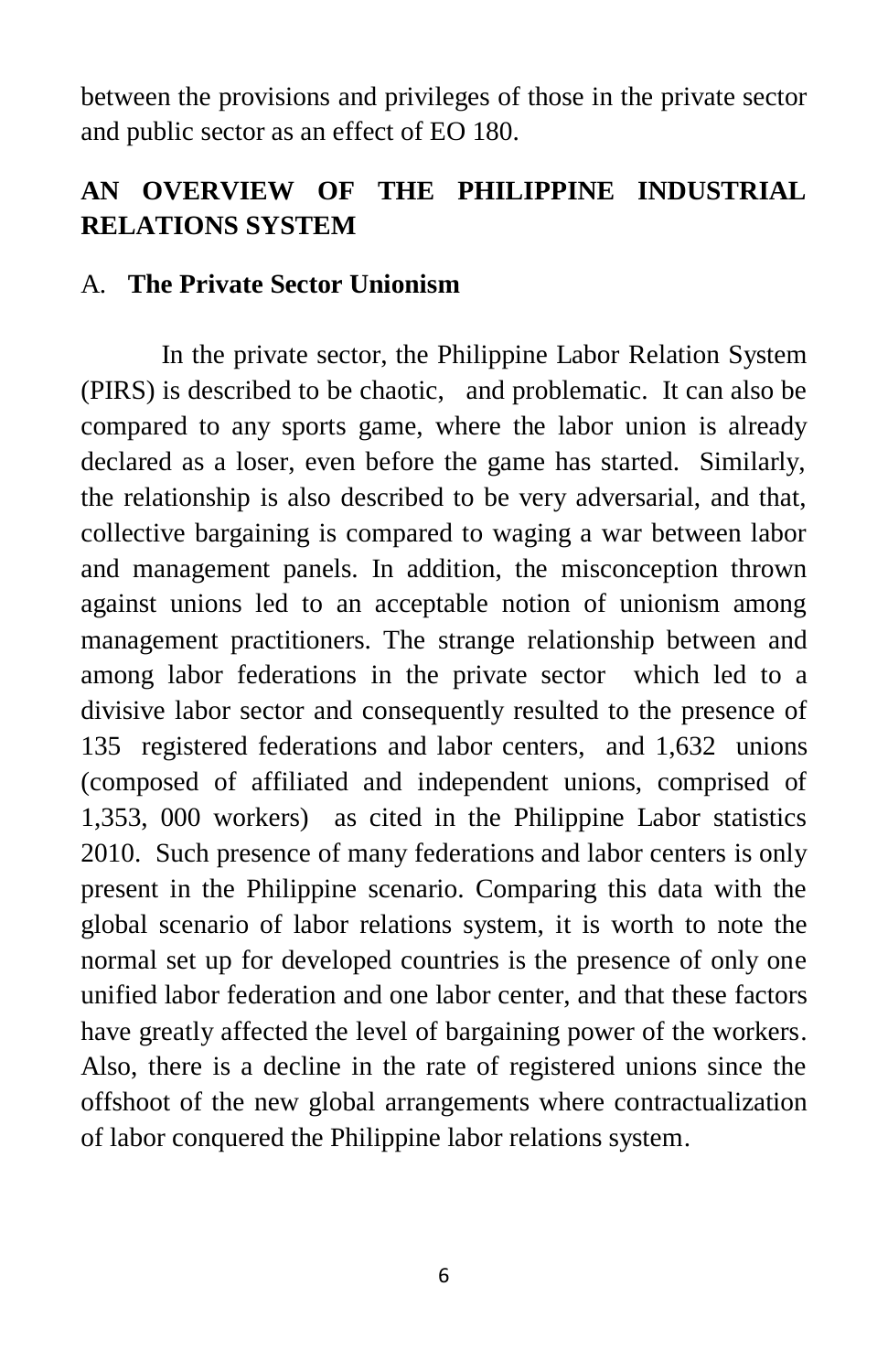#### **B. The Public Sector Unionism**

The public sector unionism is also described to be a unique arrangement. The right to form union was banned during the early years of the Martial Law imposition in the early 1970s. However, right after the EDSA revolution, the right to organize union was restored through an Executive Order 180 with implementing rules as contained in a series of Public Sector Labor Management Council (PSLMC) promulgations which is a policy-making body that decides on issues arising from the implementation of the said EO 180.

As cited by Anonuevo (2005), the main feature of the private sector unionism is similar to that of the private sector. He furthered that, "This bargaining system is controversial and is subject to reforms since it does not cover financial matters and the so-called management prerogatives. Since all are "first time agreements" the CNAs are seen as a step in institutionalizing trade unions in the workplaces. But the big discourse … is if collective bargaining in the public sector is merely a category of "motion in substance' rather than genuine bargaining. One union calls it a joke while for others it is not bargaining at all since salary is not involved".

Edralin also mentioned that Baldoz (1995), explained that collective bargaining, which is basically a wage-setting and dispute settlement system, is the centerpiece of the industrial relations in the Philippines. Based on this contention, it can be observed that this policy is not applicable to the public sector due to the limitations set by EO 180 specifically the exclusion of wages and similar provisions.

It must also be noted that collective bargaining in the public sector involves several agencies in the government, the Civil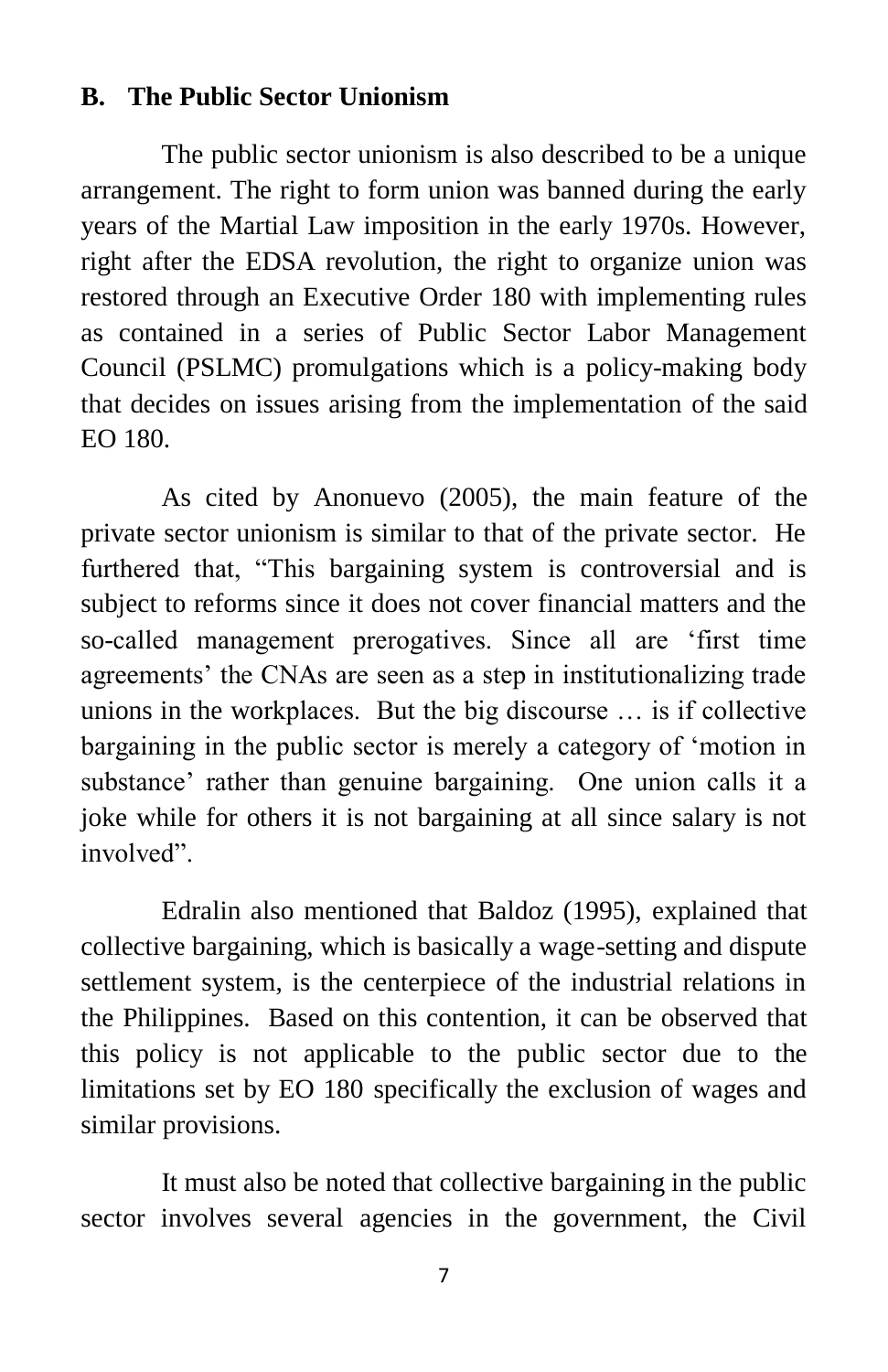Service Commission (SSC) the Department of Budget and Management, (DBM), the Commission on Audit (COA) and in some instances, the Department of Labor and Employment. With the foregoing discussions, it can also be observed that the collective bargaining seems to differ not only in style and but also in substance compared with that of the private sector.

Quoted below is the mandate of the SCS, as the lead agency to govern public sector unionism, to wit:

*Harnessing Public Sector Unionism (PSU) is one of the major thrusts of the Civil service Commission. It is in the pursuit of this objective that the Commission restored on March 3, 2003 under CSC Resolution No. 03-0328 the Office for Personnel Relations (OPR) which was abolished in 1994. It was renamed Personnel Relations Office (PRO) and given the challenging task of promoting responsive management and responsible public sector unionism as key partners to effective governance.*

*Composed of three (3) divisions - the Registration, Accreditation and CNA Division, and the Public Sector Labor Management Council (PSLMC) Concerns Division, the PRO is committed to the creation of harmonious working atmosphere between a management and an employee's organization which mutually respect each other's rights.* (Source: CSC: [http://www.csc.gov.ph/\)](http://www.csc.gov.ph/)

However, many criticisms were raised on the issue of the delivery of the said mandate. The scenario is the same with the other facilitating agencies, the COA and the DBM. And that, the question always raised is… "Are these government agencies doing their role and function in accordance with their mandate and authority?"

8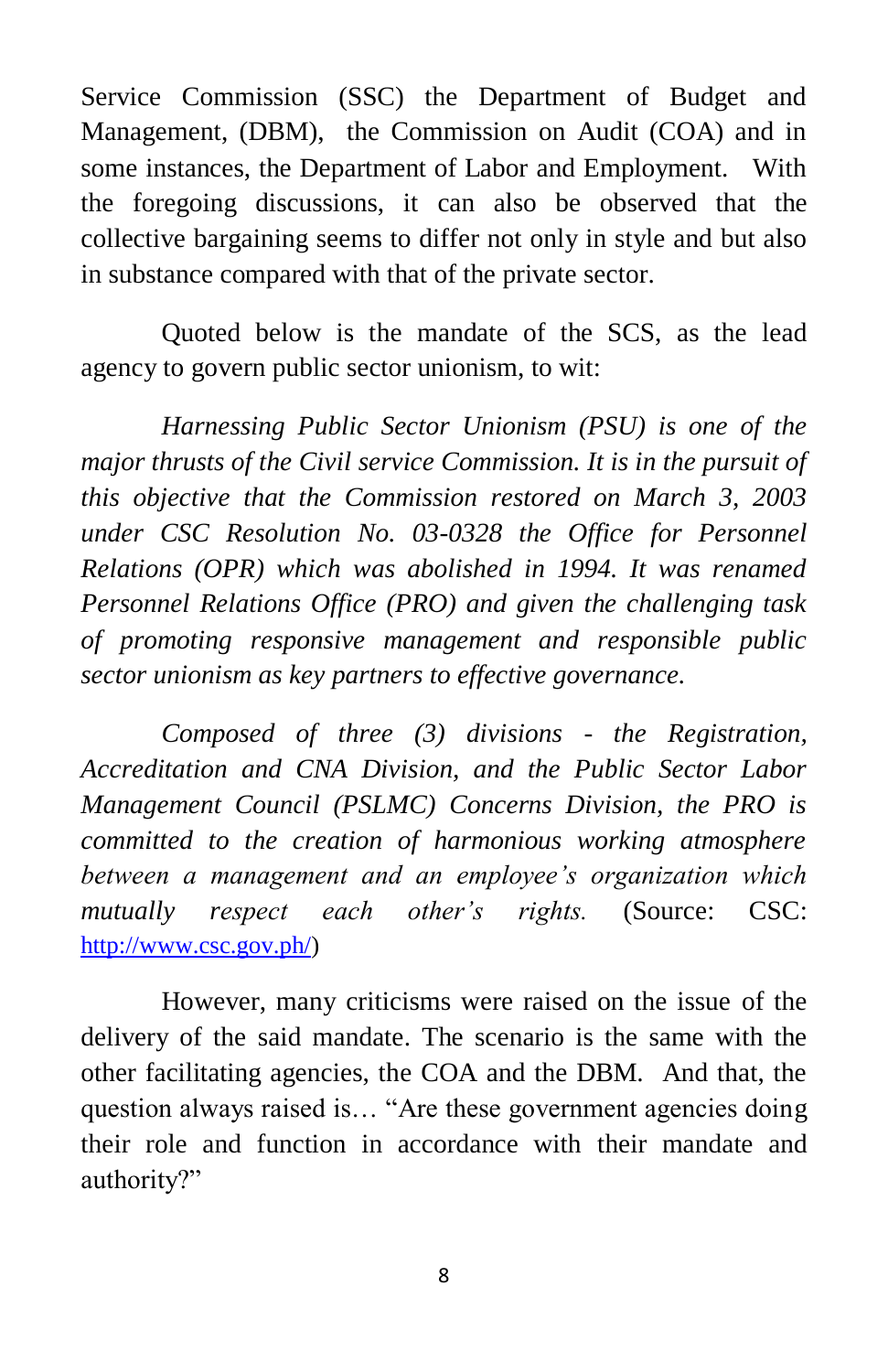#### **METHODOLOGY**

Descriptive and comparative research designs were adopted in the conduct of the research.

The original target of the study is to cover at least 30% of the unions in the public services. However, during the initial stage of gathering CNAs, the researcher encountered some problems, particularly in securing CNAs from the concerned government agencies. The agency refused to furnish copies of registered CNAs in their office on the ground that CNAs are "confidential documents". Instead, the researcher was told to secure CNAs direct from the unions involved. At the same time, a federation also refused to share their CNAs on the claim that their CNA might be copied by other federations. This issue prompted the researcher to lessen the coverage, only to analyze the CNAs and CBAs of the selected affiliates of PSI who voluntarily agreed to share their contracts.

A comparative analysis of 81 CNAs from the public sector and 13 CBAs from the private sector, majority are from the affiliates of the Public Services International – Philippines were assessed in terms of coverage and scope. In addition, the observations, proceedings and feedback derived from a series of forum and consultation with selected union officers and local unions from the different areas in the Philippines (Manila, Visayas, Mindanao and Central Luzon) were considered as a primary input to the study.

Content analysis of the CBAs and CNAs was done to determine the common provisions as well as the unique and special provisions negotiated through collective bargaining. At the same time, the collected data through an analysis of CBAs and CNAs were examined using simple averaging and occurrences of similar provisions as prescribed by EO 180 to determine the adherence with the said order.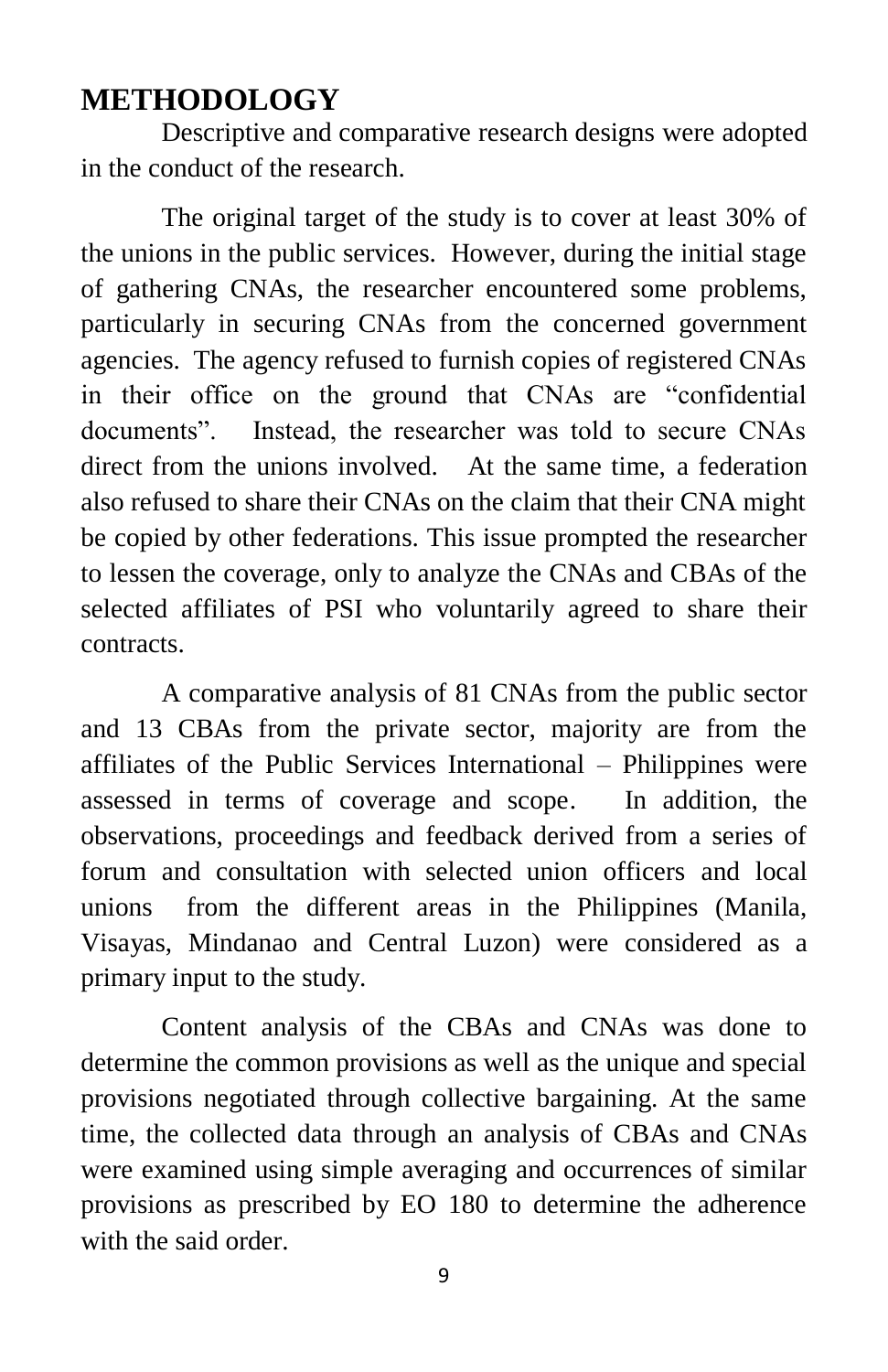#### **CONCEPTUAL FRAMEWORK**

The process of collective bargaining is a long and neverending process of negotiation involving the union panel and management representatives who carry the goals and aspirations of the two parties. As cited by Edralin (1999), Byars and Rue (1991) defines collective bargaining as a process that involves the negotiation, drafting, administration and interpretation of a written agreement between an employer and a union for a specific period of time.

The conceptual framework adopted for the conduct of the study is illustrated below. Inspired by the input-output model, the approach started assessing the effect of government legislations and policies as well as the mindset, behavior, and relationship that exist between and among the key players within the system. For the negotiations process in the public sector, SCS takes the lead role, DBM does the approval and allocation, of the budgetary requirements, and COA does the approval and disapproval of the application of the allocated and released budget. Specifically, the model looked into the role and influence of the government agencies, namely, the CSC, DBM, and COA that are mandated to facilitate the CNA negotiation. As far as the private sector is concerned, the process is heavily dependent on the capability and mandate of the union and management panel to bargain. The government agencies will only intervene if only called for by the two leading agents. DOLE through the National Conciliation and Mediation Board (NCMB) or Industrial Relations Division of the Regional Offices acts as the lead government agency mandated to mediate, reconcile, or settle any conflict or dispute during the collective bargaining process.

The quality of input as well as the process of negotiation will determine the level of cooperation or disagreement between the management panel and the union panelist. It must be highlighted that the goals, aspirations, and behavior of the agencies will also affect the conduct of the process. It is often manifested in the key players" interpretation of the government laws, policies and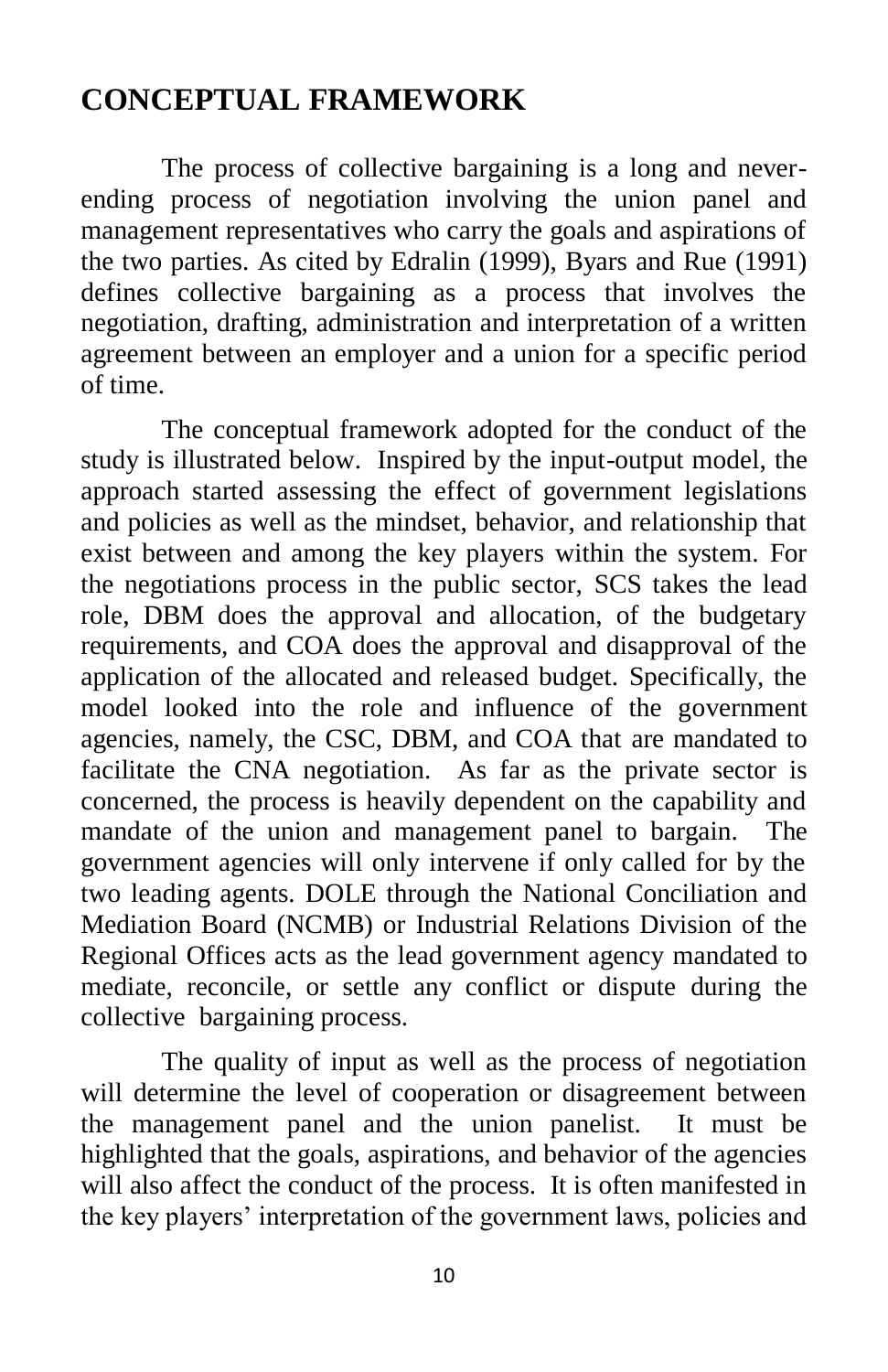other legislation. Thus, the output which is either the CNA or CBA will also be affected.

As shown in the schematic diagram, the end result of the collective bargaining process is a contract which is called the Collective Bargaining Agreement or simply CBA for the private sector and Collective Negotiated Agreement or just CNA in the case of the public sector. It is also considered in the framework that, the process is affected by the environment, both internal and external factors as well as the goals, power and influence of the bargaining agents. It is further assumed that the output from the arrangement is reverted back to the system which will again be the source of goals, aspirations and influence of the bargaining agents.

#### **Figure 1: The Schematic Diagram of the Conceptual Framework**

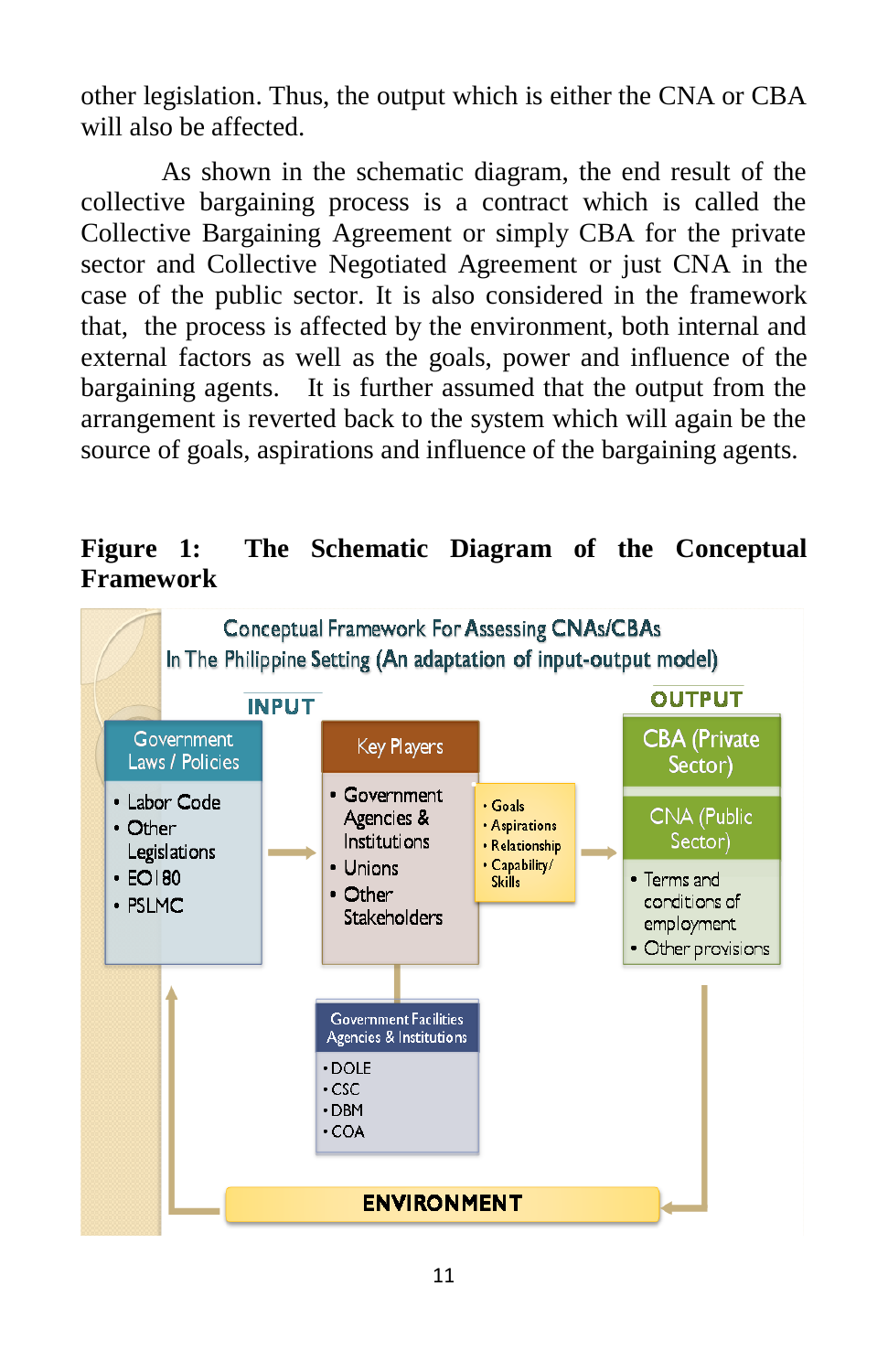#### **RESULTS AND FINDINGS**

In assessing the actual process of negotiation both in the private and public sectors, (based on the consultations and feedback from unions) two different patterns can be drawn. Figure 2 illustrates the flow of activities that undertake before a CBA can be concluded and implemented. On the other hand, Figure 3, demonstrates the trail of undertakings before a CNA can be approved and implemented.

Firure 2: Flow Chart of Collective Bargaining Process (For The Private Sector)



Figure 3. Flow Chart of Collective Bargaining Process (For The Public Sector)

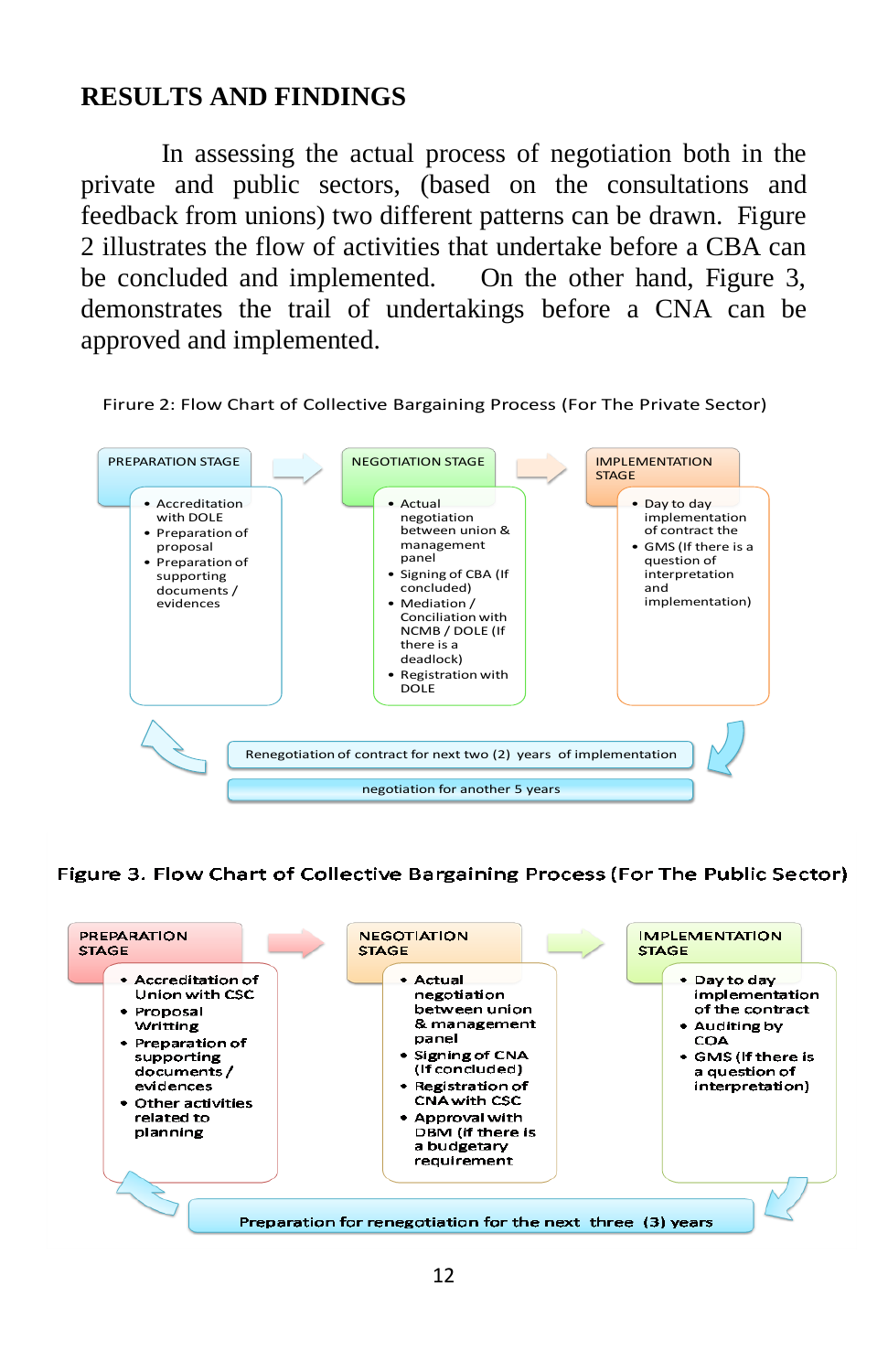In doing a scanning of the labor statistics, the following data are quoted to give support to the analysis of the extent of public sector unionism in relation to the coverage of bargaining and in the nature of provisions negotiated and approved by the facilitating government agencies.

Figure 4. Number of Unions in the Public Sector (1988-2010)



Source: Figure derived from the data taken from labor statistics of DOLE website: http/[/www.dole.gov.](http://www.dole.gov/) ph

Figure 4 shows that there is an upward trend in the accreditation of unions in the public sector. Figure 5, which reflects the union membership in the public sector has the same behavior of going upwards. However, it is noticeable that from 2009 to 2010, the increase in membership remained constant.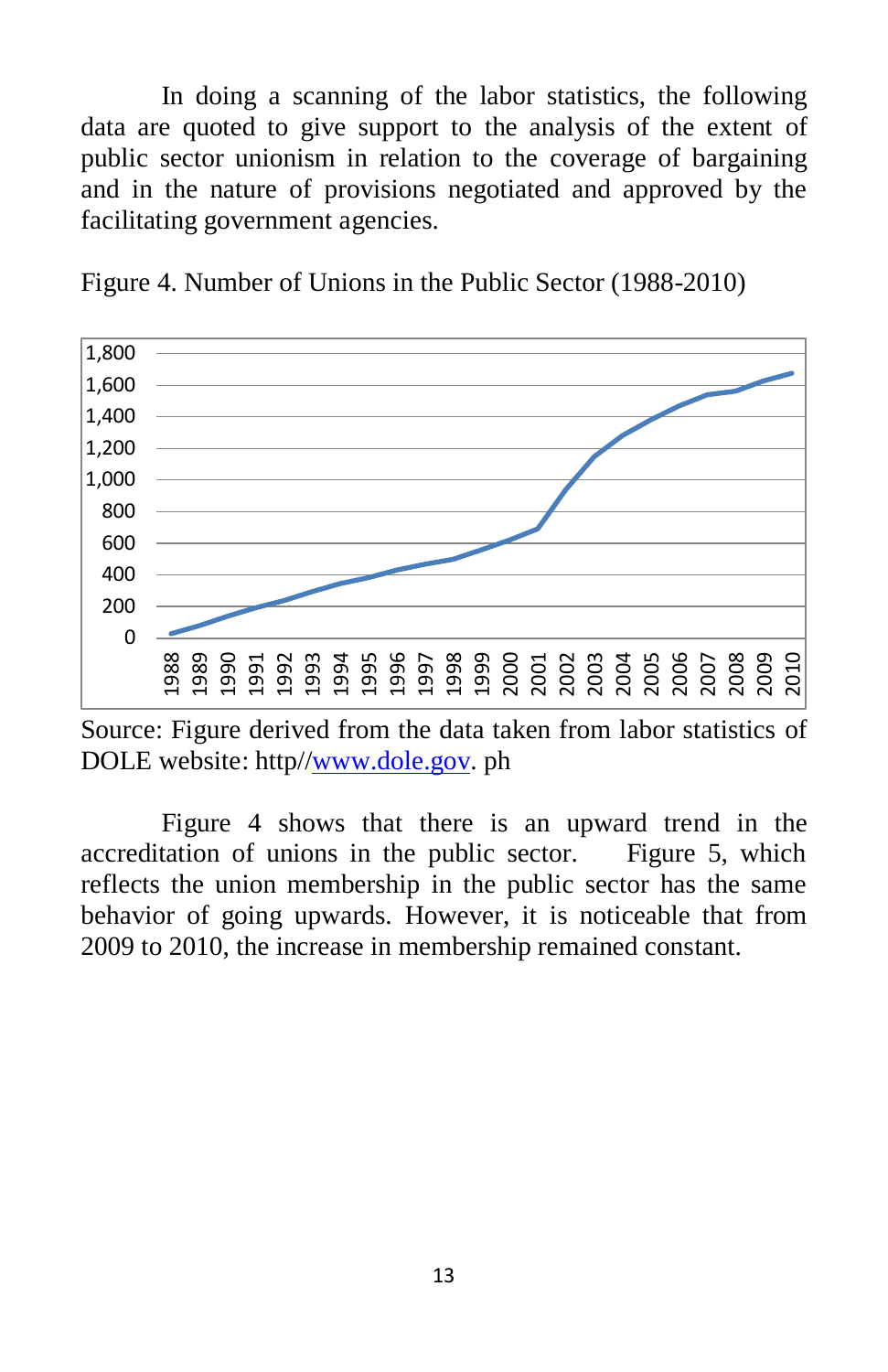

Figure 5. Union Membership in the Public Sector (1987-2010)

Source: Figure derived from the data taken from CSC statistics Website:mhttp//www.dole.gov. ph

Figure six illustrates that among the four groups of unions in the public sector, the LGUs category had the most number of union registration for the year 2001, and seconded by NGAs in the same year. However, the trend dropped in the following years. Same observation is the same for other groups, since all categories remained low.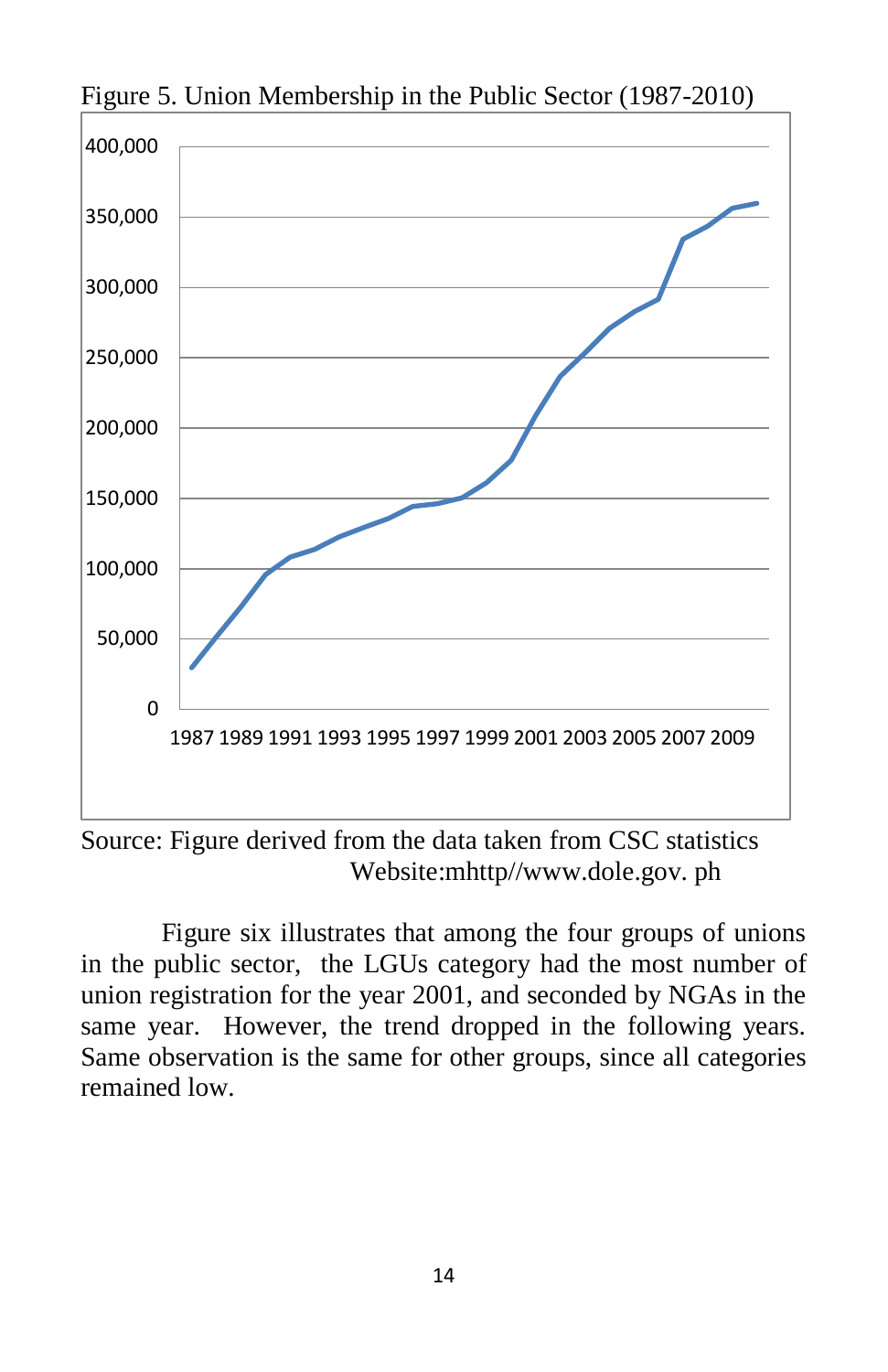

Figure 6. Union Registration in the Public Sector (1987-2009)

Source: Figure derived from the data taken from CSC statistics Website" http/www.csc.gov. ph.



Figure 7. Union Accreditation in the Public Sector (1987-

Source: Figure derived from the data taken from CSC statistics website: http//www.csc.gov.ph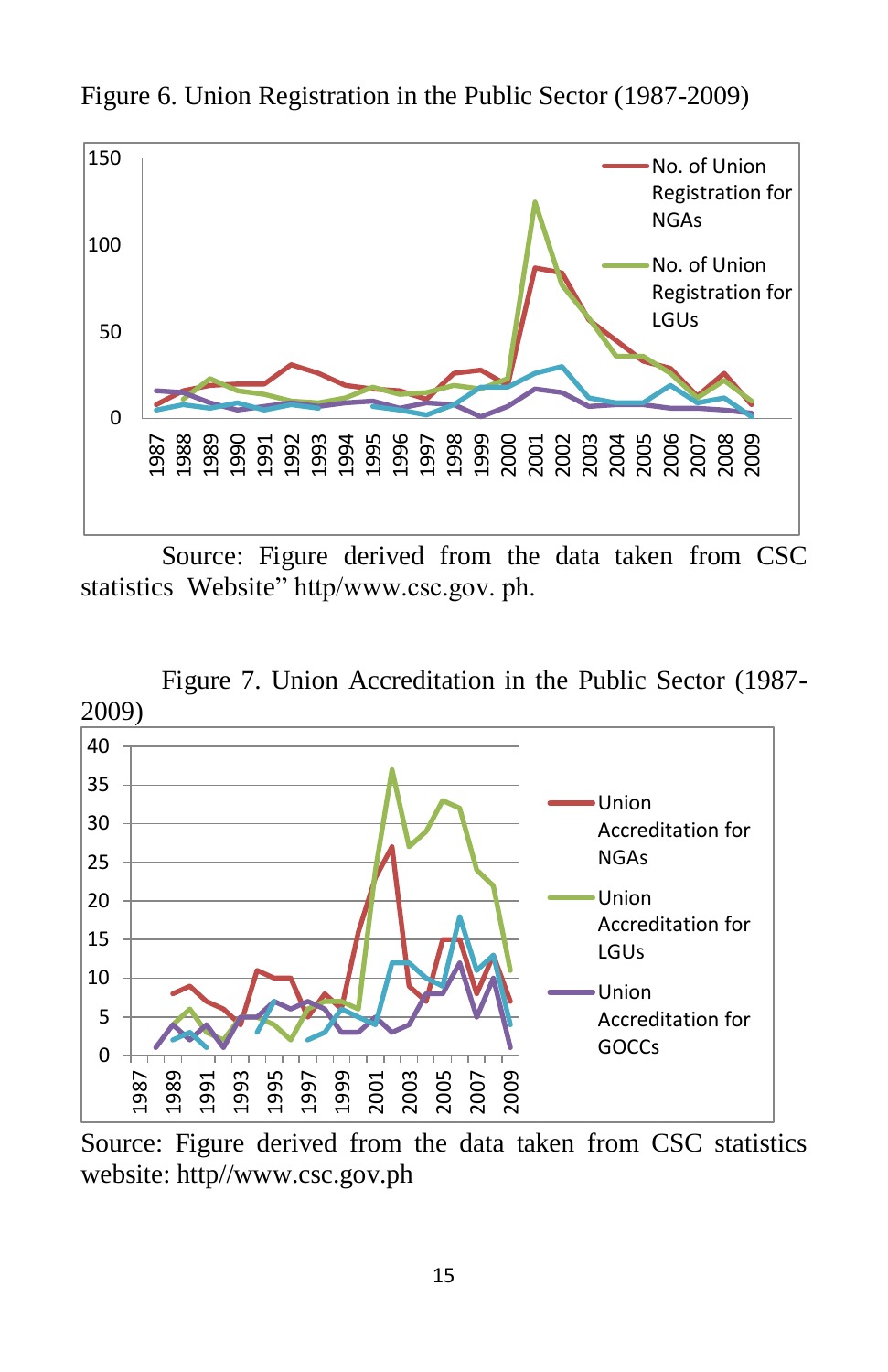Furthermore, based on the data derived from the CSC, as of 2009, there are 333 registered CNAs out of 755 accredited unions coming from 1,686 registered unions in the public sector. It can be observed that not all registered unions and accredited unions have concluded their CNAs. Only 44% out of 755 accredited unions were able to finish the entire process of negotiation. Below is Figure 8 which reflects the trends of registration/accreditation and CNA registration.

From the CSC data, it can also be observed that, registration started in 1987 but accreditation started in 1988. Though the call for registration started in 1987, only one CNA was registered in 1993. It was only in 2007 where 63 CNAs were registered.

Figure 8: Union Registration/Accreditation and CNA registration



Source: Derived from the data taken from CSC website"http//csc.gov.ph

Following are the findings based on the analysis of the selected CNAs and CBAs of unions affiliated with the PSI with corresponding percentages of occurrences of the different provisions commonly cited in almost all contracts.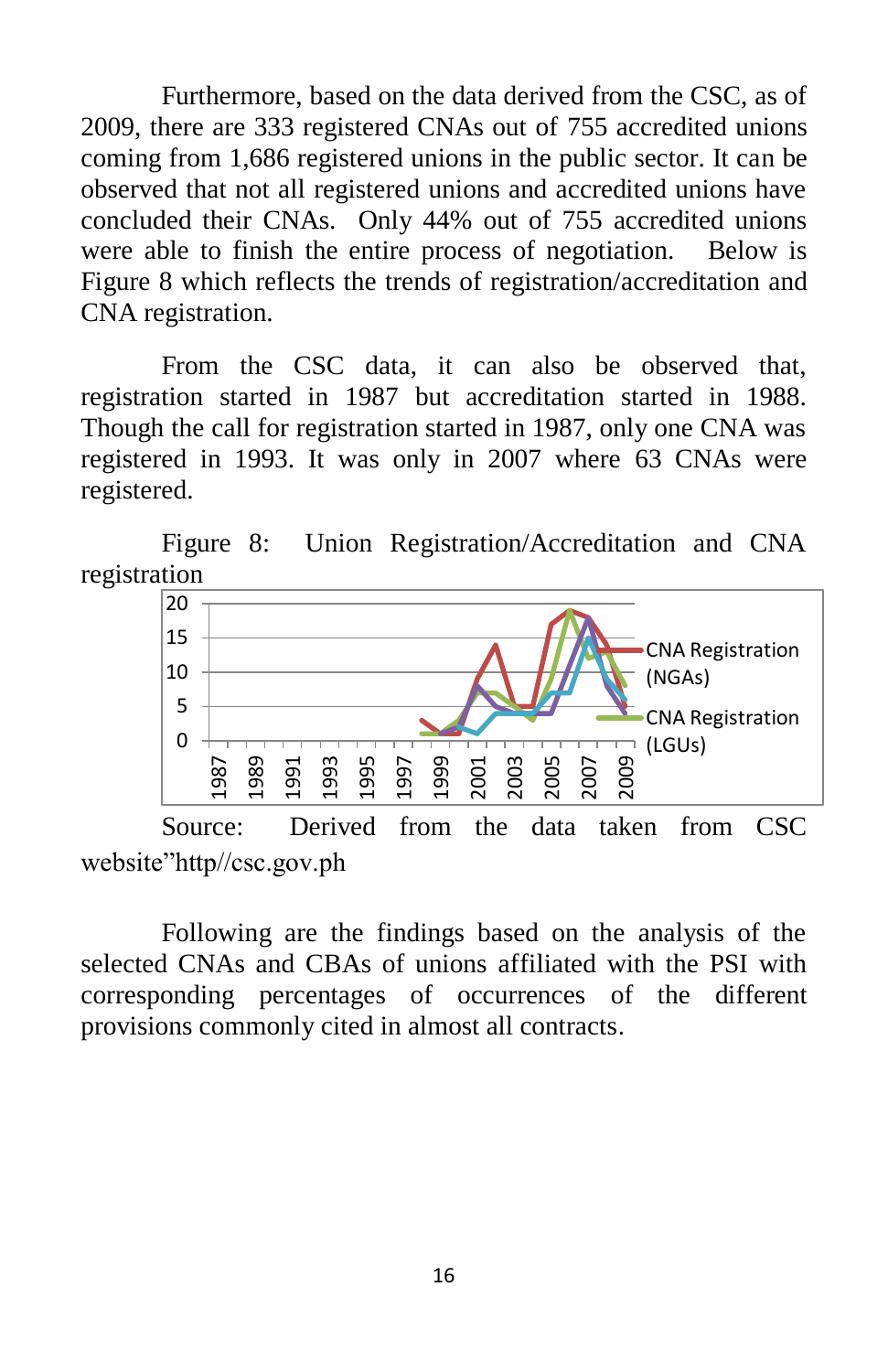Table 1. List of Common Provisions and Percentage of Occurrences among Government-Owned and Controlled **Corporations** 

| <b>COMMON PROVISIONS</b>                                                       | % of Occurrence  |
|--------------------------------------------------------------------------------|------------------|
| Acknowledgement of EO 180                                                      | 95%              |
| Code of Conduct and Ethics                                                     | 5%               |
| <b>Declaration of Principles</b>                                               | 79%              |
| Scope of Agreement                                                             | 89%              |
| Recognition and Security                                                       | 95%              |
| Management Prerogative and Shared Responsibility<br>and Accountability         | 32%              |
| <b>Employees Rights and Benefits</b>                                           | 95%              |
| Overtime, Holiday, Rest, Nightshift, Hazard Pay                                | 84%              |
| <b>Leave Benefits</b>                                                          | 84%              |
| <b>Monetization of Leave Benefits</b>                                          | 26%              |
| <b>Anniversary Bonus</b>                                                       | 21%              |
| <b>Birthday Bonus</b>                                                          | 11%              |
| Lesser Working load for pregnant women                                         | 21%              |
| <b>Wage/Salary Increase</b>                                                    | $\overline{0\%}$ |
| <b>CNA</b> Incentive                                                           | 53%              |
| Rewards and Incentives                                                         | 53%              |
| Housing Program/Benefits                                                       | 37%              |
| Rice Subsidy/Allowance                                                         | 21%              |
| Retirement, Resignation and Death Benefits/Privileges                          | 63%              |
| Safety, Health and Environment Conducive to Work                               | 84%              |
| Medical and Hospitalization                                                    | 63%              |
| Professional<br>Growth<br>Development/<br>and<br>Career<br>Development         | 74%              |
| Selection and Promotion of Employees                                           | 58%              |
| Grievance Machinery                                                            | 79%              |
| Personnel Rights and Representation                                            | 53%              |
| Labor-Management Consultative Council                                          | 79%              |
| Office Space and Equipment for Union (bulletin board,<br>computer units, etc.) | 68%              |
| Union privileges (meetings, general assembly, labor<br>education, etc.)        | 74%              |
| Livelihood/Income Generating Project                                           | 26%              |
| Employees' Family Day Celebration                                              | 11%              |
| Family Planning                                                                | 32%              |
| Gender Development                                                             | 26%              |
| Printing of the Approved CNA/CBA shouldered by the                             | 21%              |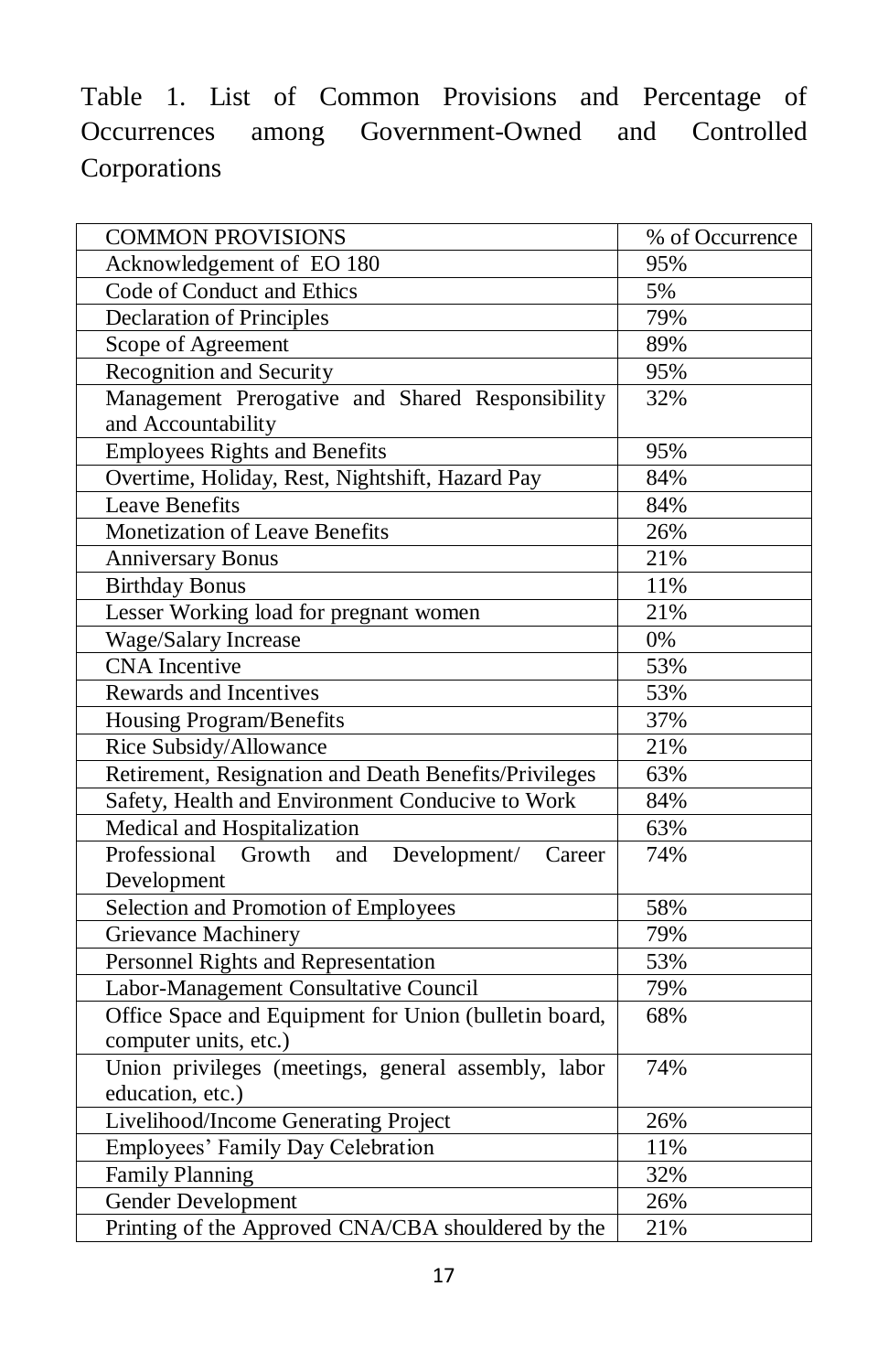| company/agency                            |                 |
|-------------------------------------------|-----------------|
| Common provisions                         | % of occurences |
| No strikes, slowdown, or stoppage of work | 21%             |
| Privatization                             | 21%             |
| Table 1 continued                         |                 |
| Common provisions                         | % of occurence  |
| <b>Technological Changes</b>              | 6%              |
| Sports/Cultural Activities                | 68%             |
| Saving/Separability Clause                | 79%             |
| Duration of the Agreement                 | 100%            |

Source: Analysis of CNAs

The data shown in the foregoing table was derived from an analysis of 12 CNAs of unions coming from the GOCCs. The data showed a 95% adherence with EO 180. Similarity of provisions was observed with percentages ranging from 53% to 95%. However, there are some provisions that generated low scores from the rate of 21% to the lowest rating of 6%. Those that garnered rating cover issues on technological changes, code of ethics, privatization clause, printing of CNAs to be shouldered by the management, gender development, family day celebration, family planning, income generating and livelihood projects, rice subsidy, lesser working load for pregnant women, birthday bonus, anniversary bonus, and code of ethics.

Table 2, the list of common provisions and percentage of occurrences for GFIs was generated from a comparative analysis of two CNAs. It can be observed that only one institution adhered to the prescription of EO 180. Furthermore, both CNAs did not indicate any provision for management prerogative and shared responsibility and accountability, birthday bonus, lesser working hours for pregnant women, housing program, medical and hospitalization, union privileges, income generating projects, funding for printing of CNAs, gender development, and privatization.

18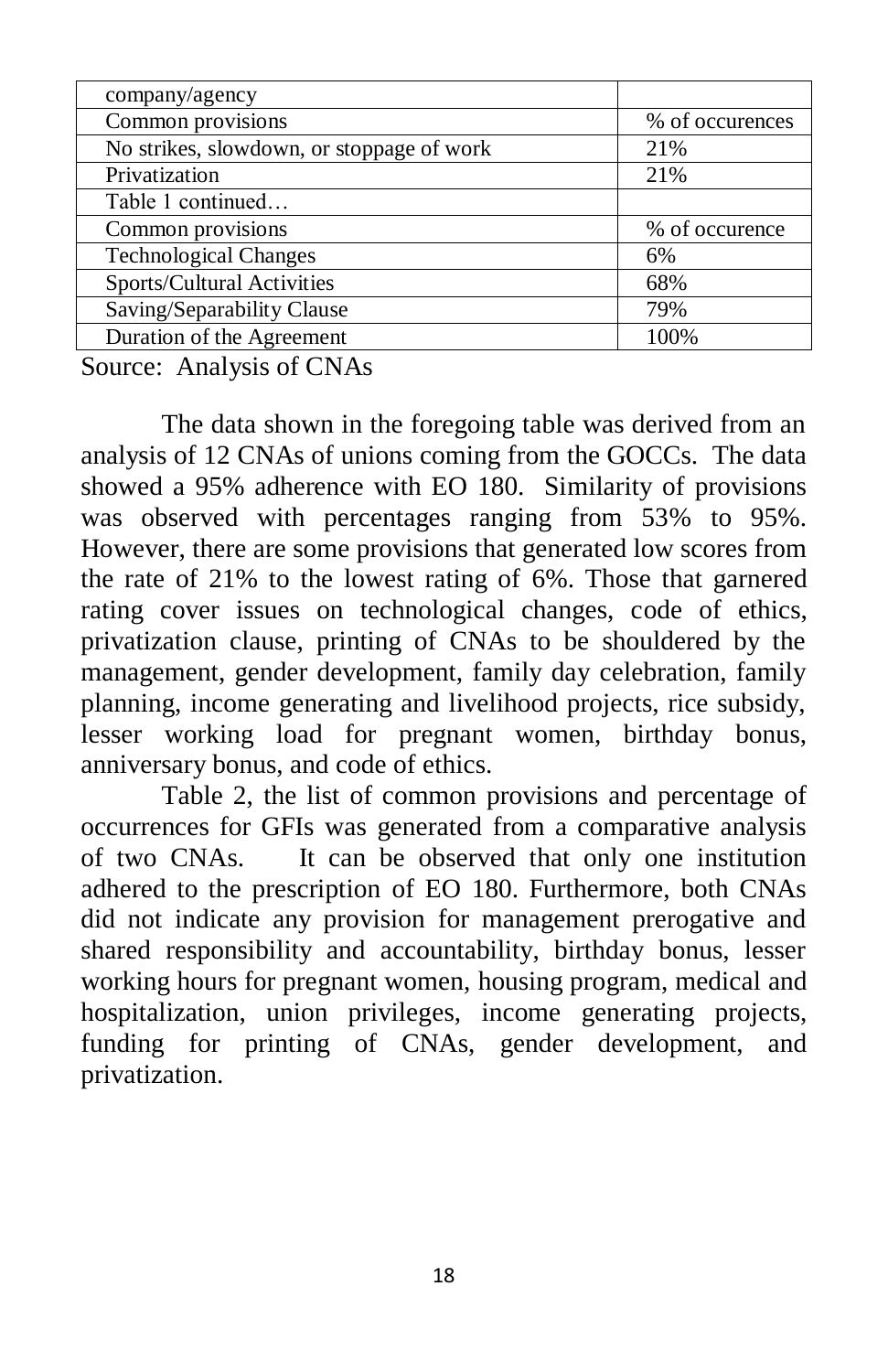Table 2. List of Common Provisions and Percentage of Occurrences among Government-Funding Institutions (GFIs)

| <b>COMMON PROVISIONS</b>                            | % of occurrence |
|-----------------------------------------------------|-----------------|
| Acknowledgement of EO 180                           | 50%             |
| Code of Conduct and Ethics                          | 50%             |
| Declaration of Principles                           | 50%             |
| Scope of Agreement                                  | 100%            |
| Recognition and Security                            | 100%            |
| Management Prerogative and Shared Responsibility    | 0%              |
| and Accountability                                  |                 |
| <b>Employees Rights and Benefits</b>                | 100%            |
| Overtime, Holiday, Rest, Nightshift, Hazard Pay     | 100%            |
| <b>Leave Benefits</b>                               | 100%            |
| <b>Monetization of Leave Benefits</b>               | $0\%$           |
| <b>Anniversary Bonus</b>                            | 50%             |
| <b>Birthday Bonus</b>                               | $0\%$           |
| Lesser Working load for pregnant women              | 0%              |
| Wage/Salary Increase                                | $\Omega$        |
| Rewards and Incentives                              | 100%            |
| Housing Program/Benefits                            | $\Omega$        |
| Table 2 continued                                   |                 |
| <b>Common Provisions</b>                            | % of occurences |
| Rice Subsidy/Allowance                              | 100             |
| Retirement, Resignation and Death                   | 50%             |
| Benefits/Privileges                                 |                 |
| Safety, Health and Environment Conducive to Work    | 50%             |
| Medical and Hospitalization                         | 0%              |
| Professional Growth and Development/ Career         | 100%            |
| Development                                         |                 |
| Selection and Promotion of Employees                | 100%            |
| Grievance Machinery                                 | 50%             |
| Personnel Rights and Representation                 | 50%             |
| Labor-Management Consultative Council               | 50%             |
| Office Space and Equipment for Union (bulletin      | 100%            |
| board, computer units, etc.)                        |                 |
| Union privileges (meetings, general assembly, labor | 0%              |
| education, etc.)                                    |                 |
| Livelihood/Income Generating Project                | 0%              |
| Employees' Family Day Celebration                   | 0%              |
| <b>Family Planning</b>                              | 0%              |
| Gender Development                                  | 0%              |
| <b>CNA</b> Incentive                                | 50%             |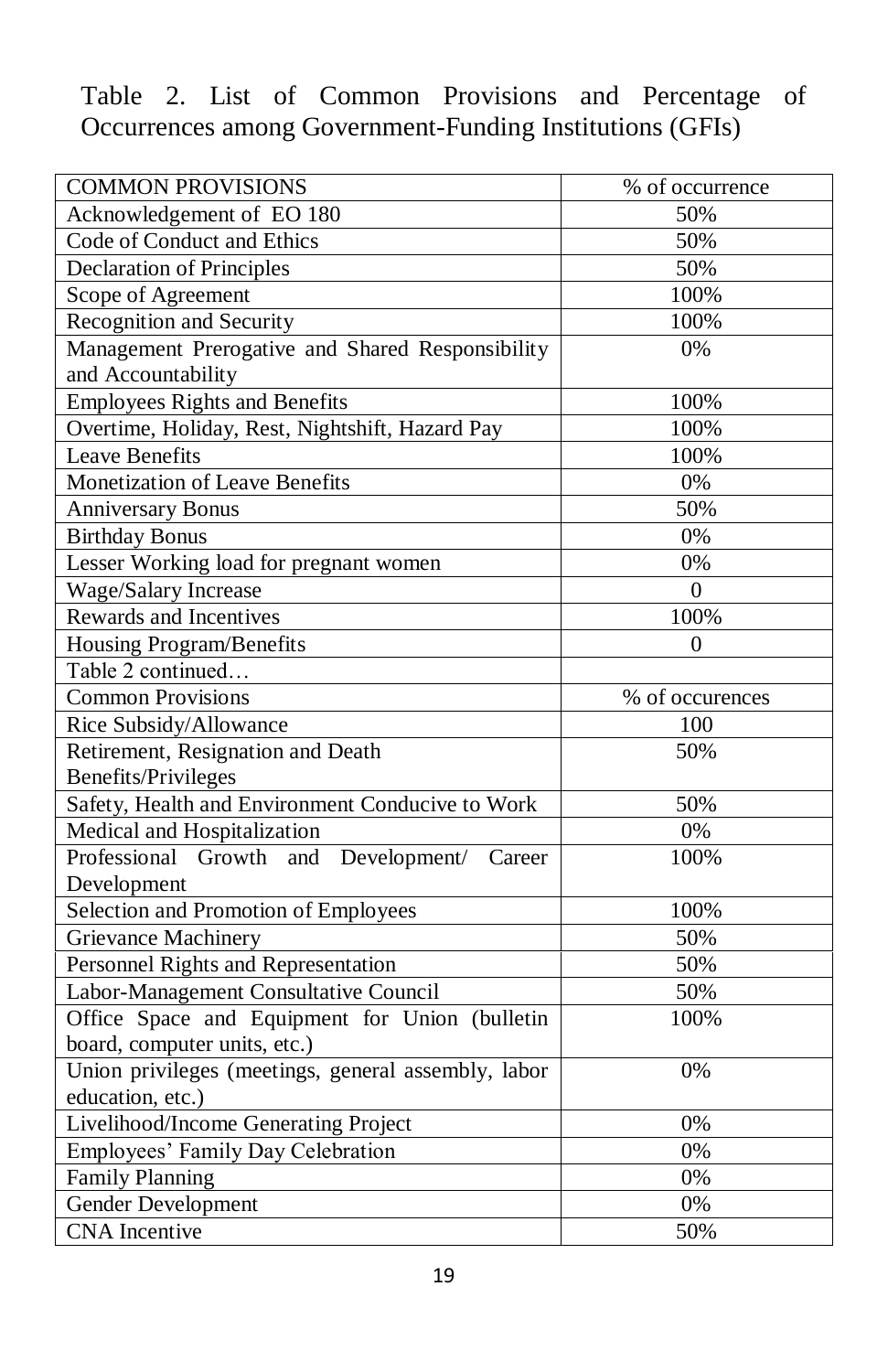| Privatization                | 0%   |
|------------------------------|------|
| <b>Technological Changes</b> | 50%  |
| Sports/Cultural Activities   | 50%  |
| Saving/Separability Clause   | 50%  |
| Duration of the Agreement    | 100% |

Source: Comparative Analysis of CNAs

Table 3. List of Common Provisions and Percentage of Occurrences among State Universities and Colleges (SUCs)

| <b>COMMON PROVISIONS</b>                                               | % of Occurrence |
|------------------------------------------------------------------------|-----------------|
| Acknowledgement of EO 180                                              | 71%             |
| Code of Conduct and Ethics                                             | 14%             |
| <b>Declaration of Principles</b>                                       | 29%             |
| Scope of Agreement                                                     | 71%             |
| Recognition and Security                                               | 71%             |
| Management Prerogative and Shared Responsibility and<br>Accountability | 29%             |
| <b>Employees Rights and Benefits</b>                                   | 71%             |
| Overtime, Holiday, Rest, Nightshift, Hazard Pay                        | 86%             |
| <b>Leave Benefits</b>                                                  | 100%            |
| <b>Monetization of Leave Benefits</b>                                  | 14%             |
| <b>Anniversary Bonus</b>                                               | 0%              |
| <b>Birthday Bonus</b>                                                  | $\Omega$        |
| Lesser Working load for pregnant women                                 | $\Omega$        |
| Table 3 continued                                                      |                 |
| Common provisions                                                      | % of occurence  |
| Wage/Salary Increase                                                   | $\Omega$        |
| Rewards and Incentives                                                 | 29%             |
| <b>CNA</b> Incentive                                                   | 100%            |
| Housing Program/Benefits                                               | 43%             |
| Rice Subsidy/Allowance                                                 | 14%             |
| Retirement, Resignation and Death Benefits/Privileges                  | 71%             |
| Safety, Health and Environment Conducive to Work                       | 71%             |
| Medical and Hospitalization                                            | 43%             |
| Professional<br>Growth<br>and<br>Development/<br>Career<br>Development | 86%             |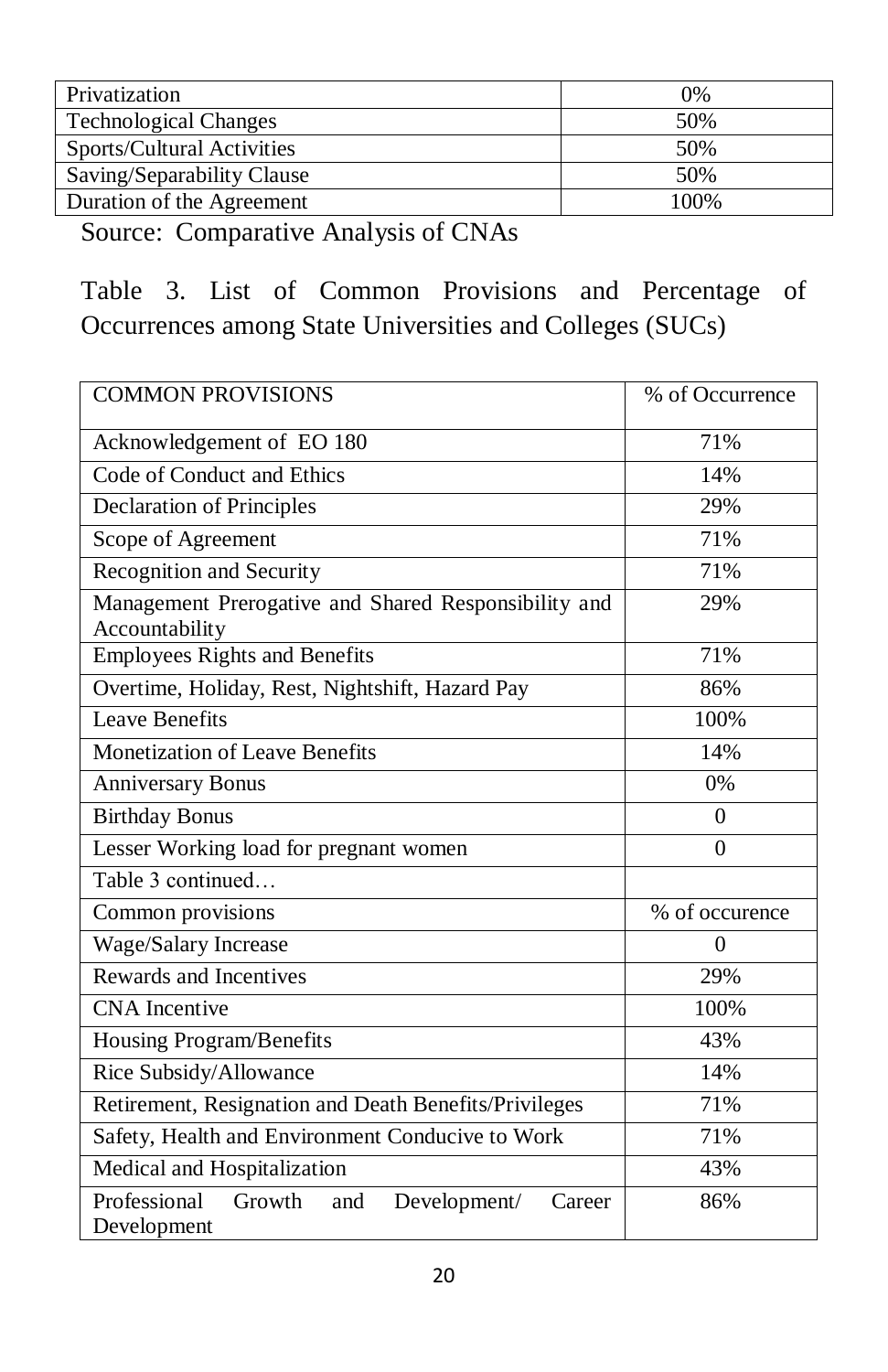| Selection and Promotion of Employees                                           | 57%  |
|--------------------------------------------------------------------------------|------|
| Grievance Machinery                                                            | 86%  |
| Personnel Rights and Representation                                            | 57%  |
| Labor-Management Consultative Council                                          | 57%  |
| Office Space and Equipment for Union (bulletin board,<br>computer units, etc.) | 100% |
| Union privileges (meetings, general assembly, labor<br>education, etc.)        | 57%  |
| Livelihood/Income Generating Project                                           | 43%  |
| Employees' Family Day Celebration                                              | 0%   |
| <b>Family Planning</b>                                                         | 14%  |
| Gender Development                                                             | 29%  |
| Printing of the Approved CNA/CBA shouldered by the<br>company/agency           | 29%  |
| No strikes, slowdown, or stoppage of work                                      | 14%  |
| Privatization                                                                  | 0%   |
| Technological change                                                           | 14%  |
| Sports and Cultural Activities                                                 | 57%  |
| Saving/Separability Clause                                                     | 86%  |
| Duration of the Agreement                                                      | 86%  |

Source: Comparative analysis of CNAs and one CBA

Table 3, reflects the contents of seven CNAs among state universities and colleges and selected schools. It must be noted that the highest rating of occurrences (ranging from 90 to 95) are on the provisions on leave benefits, safety and health, and professional growth and development.

As shown in Table 4, from an analysis of common provisions of 20 CNAs in the Local Government Units, reflected that the highest rate of occurrences ranging from 90 to 95% are present on the provisions concerning vacation leaves, safety and health, union privileges, and sports and cultural activities. The lowest percentage ranging from 0 to 5 percent are on provisions concerning birthday bonus, family planning, gender development, publication of CNA, technological change, and privatization.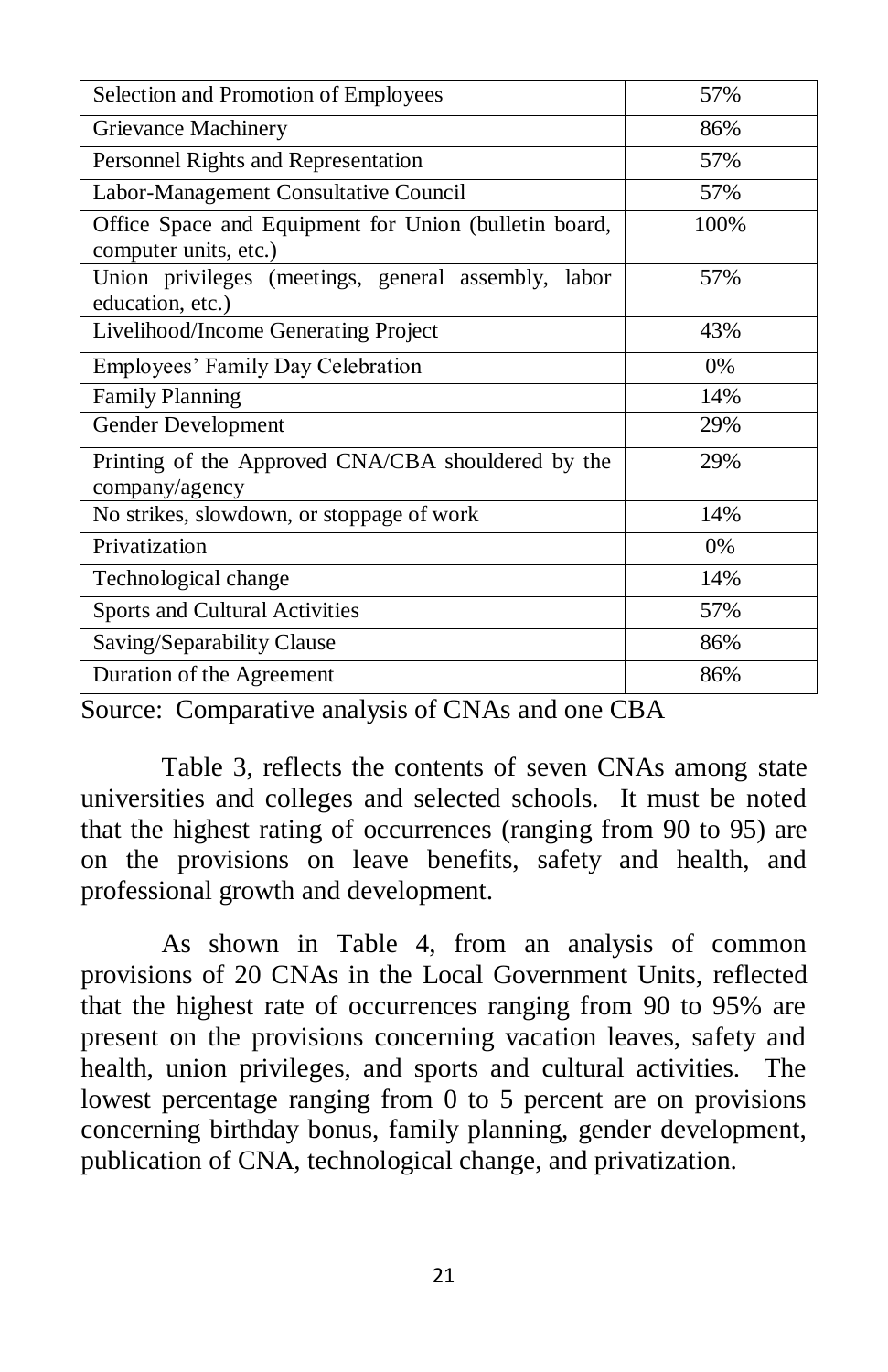Table 4. List of Common Provisions and Percentage of Occurrences among Local Government Units (LGUs)

| <b>COMMON PROVISIONS</b>                                                       | % of Occurrence |
|--------------------------------------------------------------------------------|-----------------|
| Acknowledgement of EO 180                                                      | 43%             |
| Code of Conduct and Ethics                                                     | 52%             |
| <b>Declaration of Principles</b>                                               | 57%             |
| Scope of Agreement                                                             | 62%             |
| Recognition and Security                                                       | 71%             |
| Management Prerogative and Shared Responsibility<br>and Accountability         | 19%             |
| <b>Employees Rights and Benefits</b>                                           | 67%             |
| Overtime, Holiday, Rest, Nightshift, Hazard Pay                                | 86%             |
| <b>Leave Benefits</b>                                                          | 90%             |
| <b>Monetization of Leave Benefits</b>                                          | 29%             |
| <b>Anniversary Bonus</b>                                                       | 10%             |
| <b>Birthday Bonus</b>                                                          | $\overline{0}$  |
| Lesser Working load for pregnant women                                         | 33%             |
| Wage/Salary Increase                                                           | $\mathbf{0}$    |
| Rewards and Incentives                                                         | 38%             |
| <b>CNA</b> Incentive                                                           | 48%             |
| Housing Program/Benefits                                                       | 24%             |
| Rice Subsidy/Allowance                                                         | 10%             |
| Resignation<br>Death<br>Retirement,<br>and<br>Benefits/Privileges              | 71%             |
| Safety, Health and Environment Conducive to Work                               | 95%             |
| Medical and Hospitalization                                                    | 24%             |
| Professional<br>Growth and<br>Development/<br>Career<br>Development            | 95%             |
| Selection and Promotion of Employees                                           | 81%             |
| <b>Grievance Machinery</b>                                                     | 57%             |
| Personnel Rights and Representation                                            | 52%             |
| Labor-Management Consultative Council                                          | 86%             |
| Office Space and Equipment for Union (bulletin<br>board, computer units, etc.) | 43%             |
| Union privileges (meetings, general assembly, labor<br>education, etc.)        | 90%             |
| Livelihood/Income Generating Project                                           | 24%             |
| Employees' Family Day Celebration                                              | 19%             |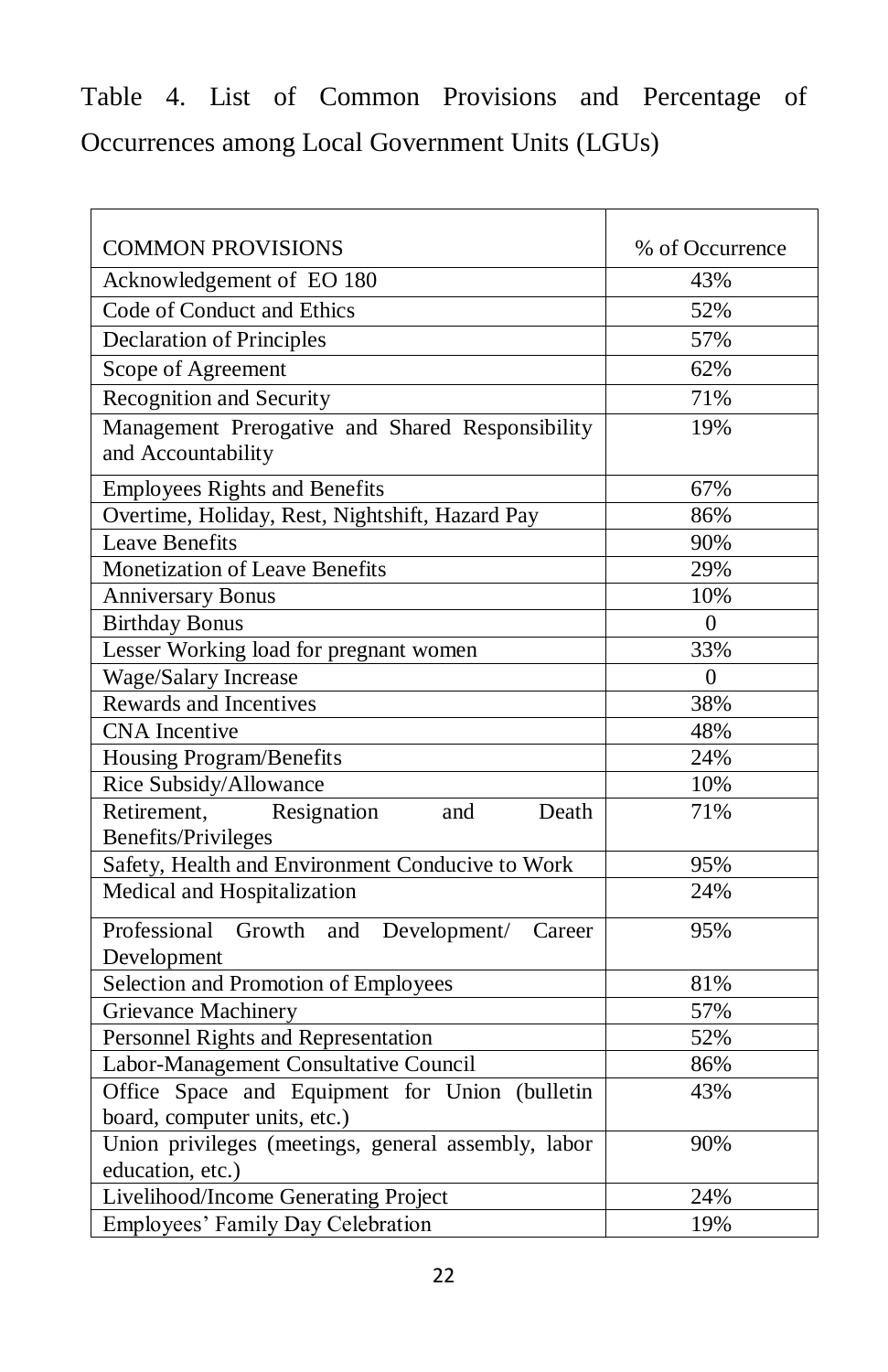| <b>Family Planning</b>                         | 0%             |
|------------------------------------------------|----------------|
| Gender Development                             | 5%             |
| Printing of the Approved CNA/CBA shouldered by | 0.%            |
| the company/agency                             |                |
| No strikes, slowdown, or stoppage of work      | 0%             |
| Table 4 continued                              |                |
| Common provisions                              | % of occurence |
| Privatization                                  | $0\%$          |
| <b>Technological Changes</b>                   | 5%             |
| Sports/Cultural Activities                     | 90%            |
| Saving/Separability Clause                     | 48%            |
| Duration of the Agreement                      | 90%            |

Source: Comparative Analysis of CNAs

Table 5 summarizes the result of a comparative analysis of 28 CNAs of NGAs. It can be observed that the highest percentage of occurrence ranging from 70 to 81% is on the provisions concerning recognition and security of the union, employee rights and benefits, provision of office space, union privileges, and sports and cultural activities. The provisions with the least occurrences ranging from 7 to 11% are those concerning birthday bonus, anniversary bonus, family planning and privatization.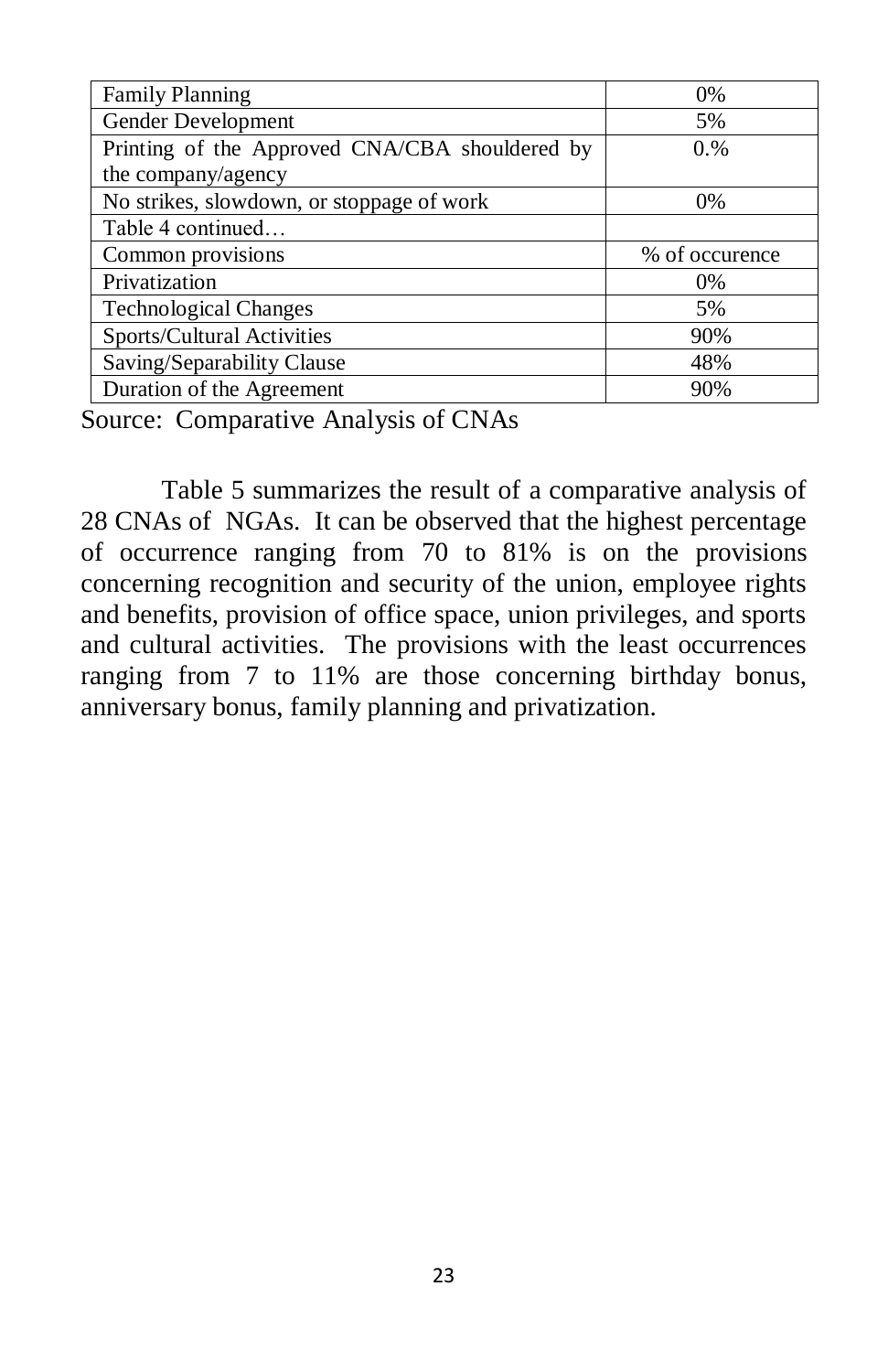| among ivanonal Obvertiment Agencies (IVOAS)             |                |  |
|---------------------------------------------------------|----------------|--|
| <b>COMMON PROVISIONS</b>                                | National       |  |
|                                                         | Government     |  |
|                                                         | Agencies (NGA) |  |
| Acknowledgement of EO 180                               | 86%            |  |
| Code of Conduct and Ethics                              | 21%            |  |
| <b>Declaration of Principles</b>                        | 39%            |  |
| Scope of Agreement                                      | 50%            |  |
| Recognition and Security                                | 79%            |  |
| Management Prerogative and Shared Responsibility        | 43%            |  |
| and Accountability                                      |                |  |
| <b>Employees Rights and Benefits</b>                    | 75%            |  |
| Overtime, Holiday, Rest, Nightshift, Hazard Pay         | 64%            |  |
| <b>Leave Benefits</b>                                   | 68%            |  |
| Monetization of Leave Benefits                          | 11%            |  |
| <b>Anniversary Bonus</b>                                | 7%             |  |
| <b>Birthday Bonus</b>                                   | 11%            |  |
| Lesser Working load for pregnant women                  | 36%            |  |
| Wage/Salary Increase                                    | $0\%$          |  |
| Rewards and Incentives                                  | 61%            |  |
| <b>CNA</b> Incentive                                    | 48%            |  |
| Housing Program/Benefits                                | 21%            |  |
| Rice Subsidy/Allowance                                  | 14%            |  |
| Retirement, Resignation and Death Benefits/Privileges   | 50%            |  |
| Safety, Health and Environment Conducive to Work        | 68%            |  |
| Medical and Hospitalization                             | 39%            |  |
| Table 5 continued                                       |                |  |
| Common provisions                                       | % of occurence |  |
| Professional<br>Development/<br>Growth<br>and<br>Career | 61%            |  |
| Development                                             |                |  |
| Selection and Promotion of Employees                    | 54%            |  |
| <b>Grievance Machinery</b>                              | 71%            |  |
| Personnel Rights and Representation                     | 39%            |  |
| Labor-Management Consultative Council                   | 64%            |  |
| Office Space and Equipment for Union (bulletin board,   | 82%            |  |
| computer units, etc.)                                   |                |  |
| Union privileges (meetings, general assembly, labor     | 75%            |  |
| education, etc.)                                        |                |  |
| Livelihood/Income Generating Project                    | 43%            |  |
| Employees' Family Day Celebration                       | 11%            |  |
| Family Planning                                         | 7%             |  |
| Gender Development                                      | 36%            |  |

Table 5. List of Common Provisions (Percentage of Occurrences) among National Government Agencies (NGAs)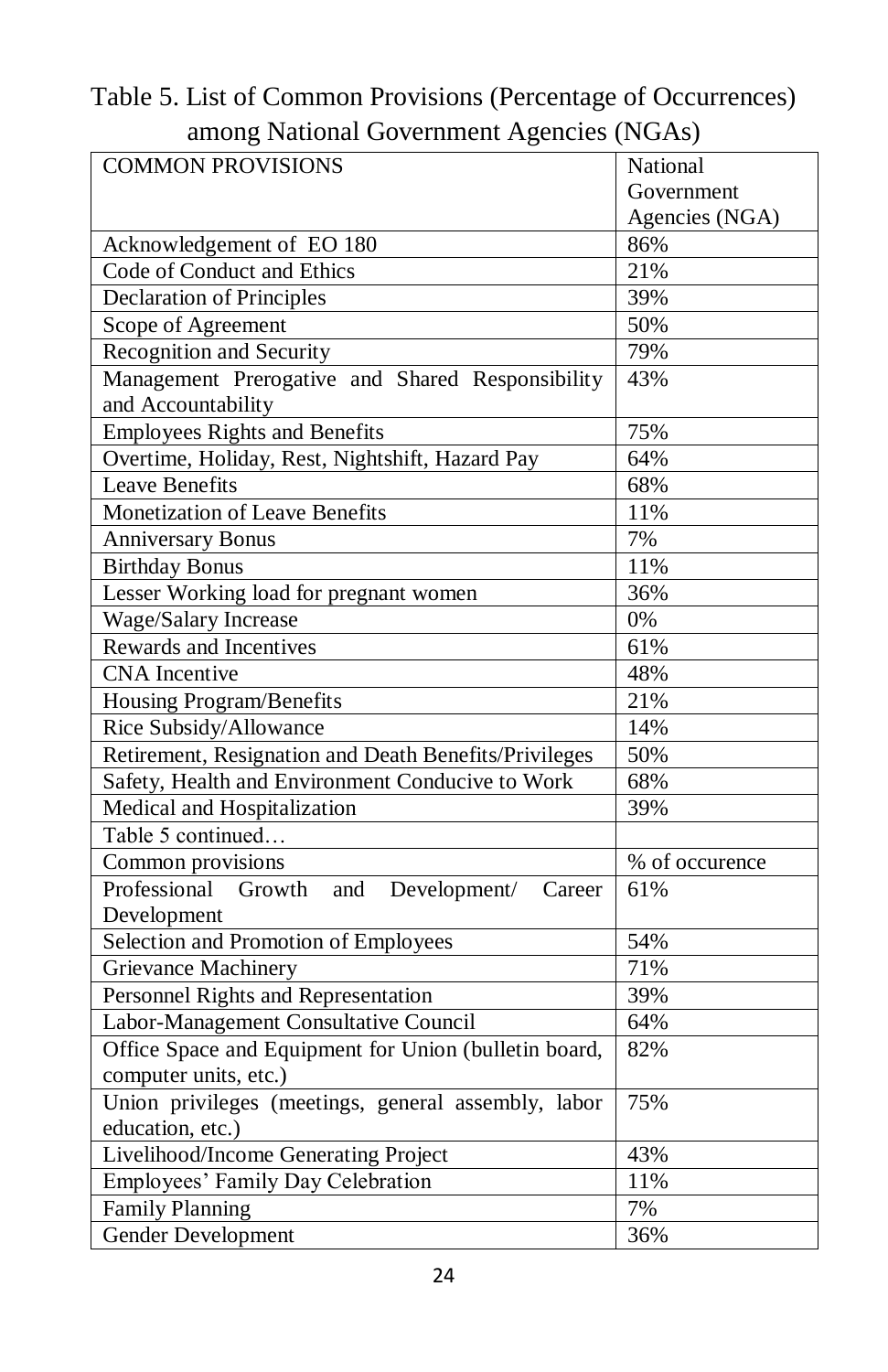| Printing of the Approved CNA/CBA shouldered by the | 11%      |
|----------------------------------------------------|----------|
| company/agency                                     |          |
| No strikes, slowdown, or stoppage of work          | 14%      |
| Privatization                                      | $\theta$ |
| <b>Technological Changes</b>                       | 11%      |
| Sports/Cultural Activities                         | 79%      |
| Saving/Separability Clause                         | 75%      |
| Duration of the Agreement                          | 89%      |

Source: Comparative Analysis of CNAs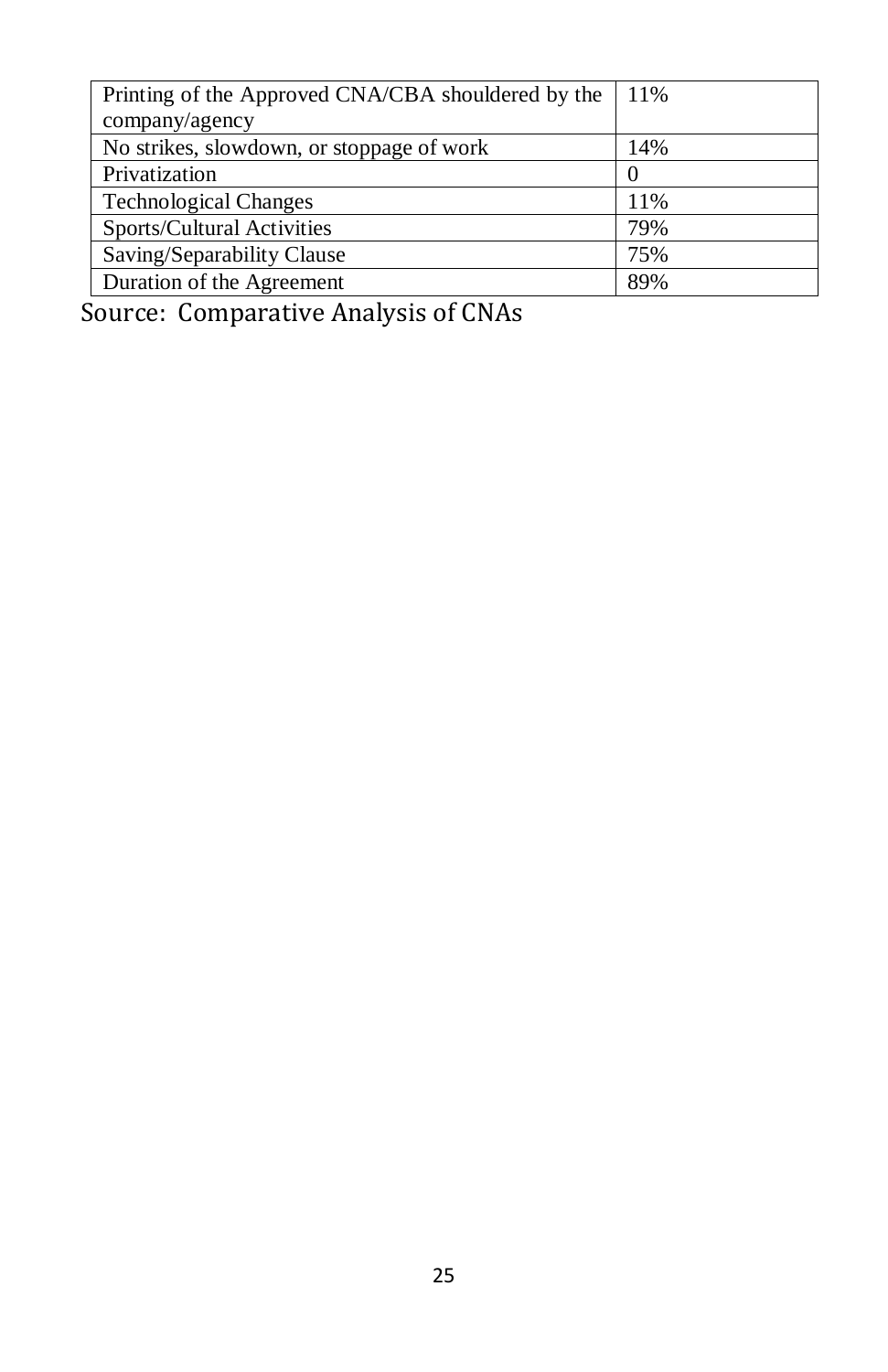#### Table 6. List of Common Provisions and Percentage of Occurrences in CBAs among Unions in the Private Sector (Water Industry)

| <b>COMMON PROVISIONS</b>                             | % of occurrences |
|------------------------------------------------------|------------------|
| Acknowledgement of EO 180                            | n/a              |
| Code of Conduct and Ethics                           | 0                |
| <b>Declaration of Principles</b>                     | $\theta$         |
| Scope of Agreement                                   | 75%              |
| Recognition and Security                             | 100%             |
| Management Prerogative and Shared Responsibility     | 100%             |
| and Accountability                                   |                  |
| <b>Employees Rights and Benefits</b>                 | 100%             |
| Overtime, Holiday, Rest, Nightshift, Hazard Pay      | 100%             |
| <b>Leave Benefits</b>                                | 100%             |
| Monetization of Leave Benefits                       | 100%             |
| <b>Anniversary Bonus</b>                             | $0\%$            |
| <b>Birthday Bonus</b>                                | 0%               |
| Lesser Working load for pregnant women               | 0%               |
| Wage/Salary Increase                                 | 100%             |
| Rewards and Incentives                               | 100%             |
| <b>CBA</b> Incentive                                 | 100%             |
| Table 6 continued                                    |                  |
| <b>Common Provisions</b>                             | % of occurence   |
| Housing Program/Benefits                             | $\theta$         |
| Rice Subsidy/Allowance                               | 100%             |
| Resignation<br>Retirement,<br>Death<br>and           | 100%             |
| <b>Benefits/Privileges</b>                           |                  |
| Safety, Health and Environment Conducive to Work     | 50%              |
| Medical and Hospitalization                          | 100%             |
| Professional Growth<br>and<br>Development/<br>Career | 25%              |
| Development                                          |                  |
| Selection and Promotion of Employees                 | 75%              |
| Grievance Machinery                                  | 100%             |
| Personnel Rights and Representation                  | 100%             |
| Labor-Management Consultative Council                | 100%             |
| Office Space and Equipment for Union (bulletin       | 100%             |
| board, computer units, etc.)                         |                  |
| Union privileges (meetings, general assembly, labor  | 100%             |
| education, etc.)                                     |                  |
| Livelihood/Income Generating Project                 | 50%              |
| Employees' Family Day Celebration                    | 100%             |
| <b>Family Planning</b>                               | 75%              |
| Gender Development                                   | 0%               |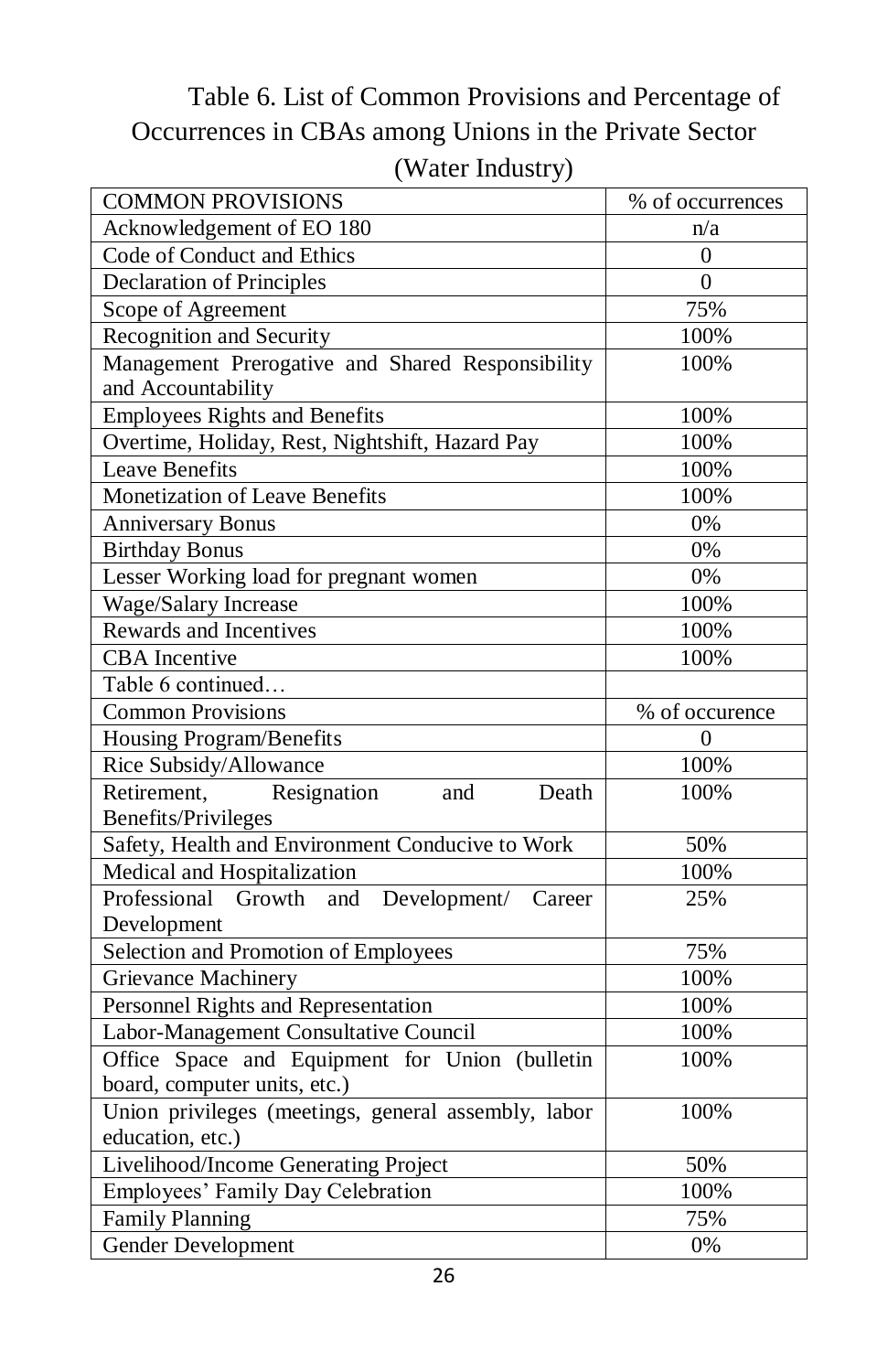| Printing of the Approved CBA shouldered by the | 100% |
|------------------------------------------------|------|
| company/agency                                 |      |
| No strikes, slowdown, or stoppage of work      | 100% |
| Privatization                                  | 100% |
| <b>Technological Changes</b>                   | 100% |
| Sports/Cultural Activities                     | 50%  |
| Saving/Separability Clause                     | 75%  |
| Duration of the Agreement                      | 100% |

Source: Comparative Analysis of CBAs

The contents of table 6 was generated from an analysis of two CBAs. It has to be noted that, these two contracts used to be a government owned and controlled corporation that has transformed its form to that of a private enterprise caused by privatization program of the government. A major change that occurred is for the union to be able to bargain for wage increases and other provisions that are economic in nature.

Table 7. List of Common Provisions (Percentage of Occurrences) among Private Sector CBAs (Hospital Industry)

| <b>COMMON PROVISIONS</b>                         | % of Occurence |
|--------------------------------------------------|----------------|
| Acknowledgement of EO 180                        | n/a            |
| Code of Conduct and Ethics                       | $\theta$       |
| Declaration of Principles                        | 0              |
| Scope of Agreement                               | 100%           |
| Recognition and Security                         | 100%           |
| Management Prerogative and Shared Responsibility | 91%            |
| and Accountability                               |                |
| <b>Employees Rights and Benefits</b>             | 91%            |
| Overtime, Holiday, Rest, Nightshift, Hazard Pay  | 91%            |
| Leave Benefits                                   | 100%           |
| <b>Monetization of Leave Benefits</b>            | 100%           |
| <b>Anniversary Bonus</b>                         | 18%            |
| <b>Birthday Bonus</b>                            | 0              |
| Lesser Working load for pregnant women           | ∩              |
| Wage/Salary Increase                             | 100%           |
| Rewards and Incentives                           | 100%           |
| <b>CBA</b> Incentive                             | 82%            |
| Housing Program/Benefits                         | $0\%$          |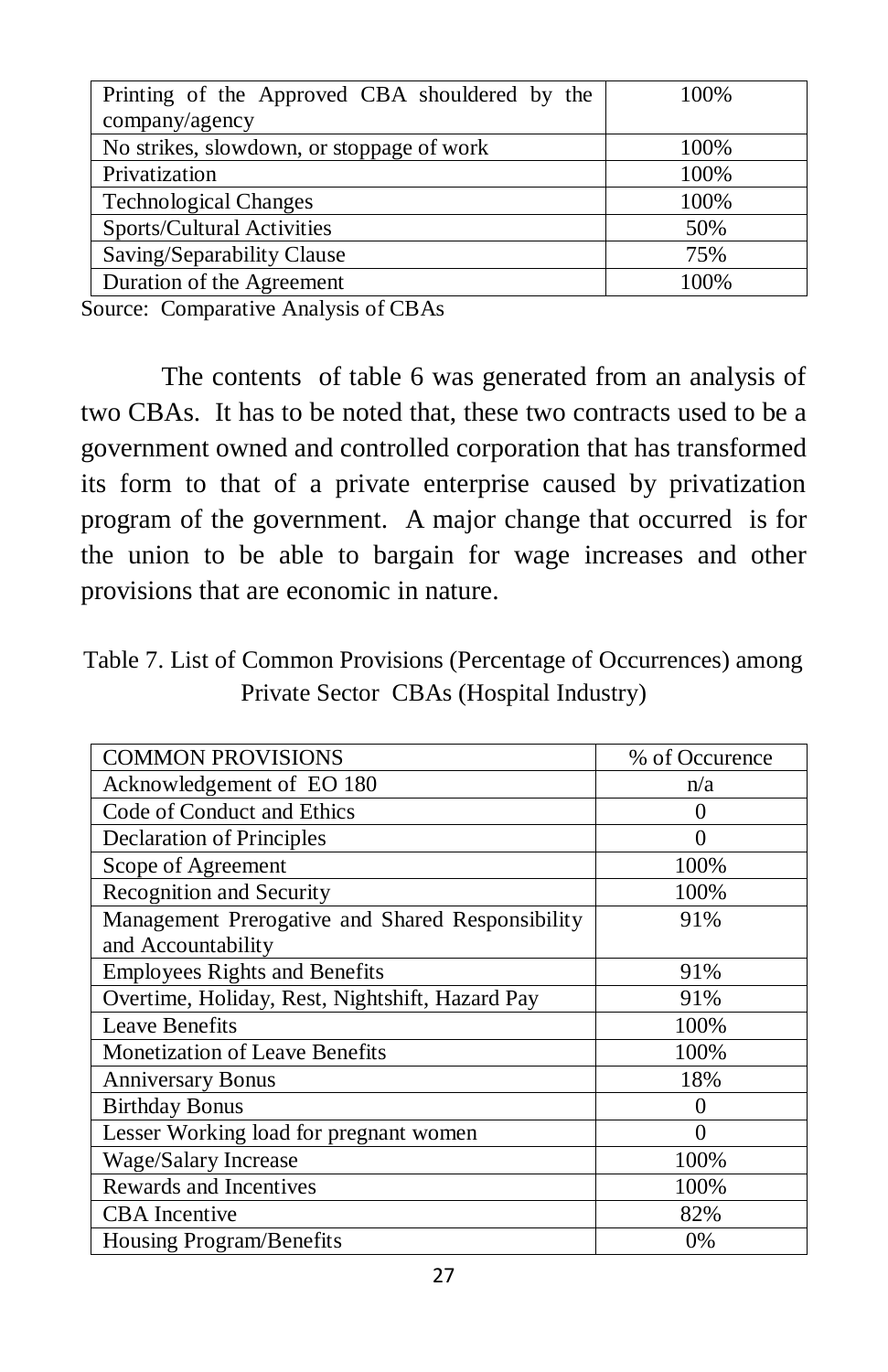| Rice Subsidy/Allowance                              | 100%  |  |
|-----------------------------------------------------|-------|--|
| Resignation<br>Retirement.<br>Death<br>and          | 100%  |  |
| Benefits/Privileges                                 |       |  |
| Safety, Health and Environment Conducive to Work    | 36%   |  |
| Medical and Hospitalization                         | 100%  |  |
| Professional Growth and Development/ Career         | 36%   |  |
| Development                                         |       |  |
| Selection and Promotion of Employees                | 36%   |  |
| <b>Grievance Machinery</b>                          | 100%  |  |
| Personnel Rights and Representation                 | 0%    |  |
| Labor-Management Consultative Council               | 100%  |  |
| Office Space and Equipment for Union (bulletin      | 27%   |  |
| board, computer units, etc.)                        |       |  |
| Union privileges (meetings, general assembly, labor | 100%  |  |
| education, etc.)                                    |       |  |
| Livelihood/Income Generating Project                | 0%    |  |
| Employees' Family Day Celebration                   | $0\%$ |  |
| <b>Family Planning</b>                              | 100%  |  |
| Gender Development                                  | $0\%$ |  |
| Printing of the Approved CNA/CBA shouldered by      | 100%  |  |
| the company/agency                                  |       |  |
| No strikes, slowdown, or stoppage of work           | 100%  |  |
| Privatization                                       | 75%   |  |
| <b>Technological Changes</b>                        | 36%   |  |
| Sports/Cultural Activities                          | 45%   |  |
| Saving/Separability Clause                          | 64%   |  |
| Duration of the Agreement                           | 100%  |  |

Source: Comparative analysis of CBAs

From the foregoing table 6, major difference that can ruled out is the life and duration of the labor contract which is pegged for 5 years, with renewal and review and amendment of the contract after three years of implementation. All provisions can be amended except for the union recognition clause. It is also observed that all provisions that were identified as excluded provisions (per EO 180) were all present in the CBAs of 13 private hospitals (e.g., wage increases, economic benefits and other provisions that has money value).

Some unique and special provisions were also observed in various CNAs despite the existence of EO 180 which sets the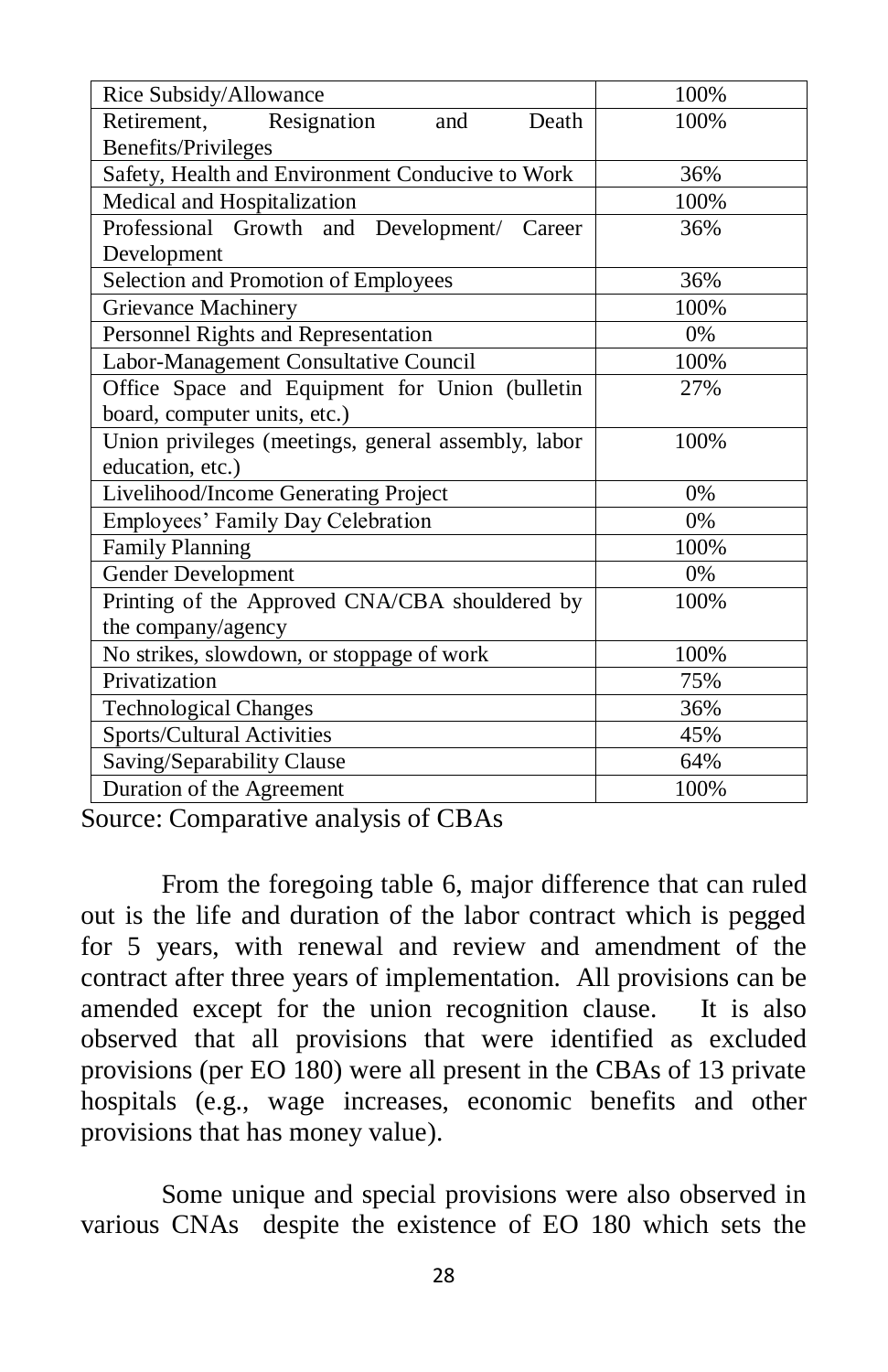exclusion and inclusion of benefits and provisions that must be contained in a CNA. The inclusion of special and unique provisions among CBAs in the private hospitals is expected to happen since there is no set limitation on the coverage of the labor contract. Any concern that will affect the workers' welfare, interest and protection can be covered in the contract.

Table 8. List of Unique/Special Provision present with other CNAs/CBAs (Government-Owned and Controlled Corporations)

| Name of Union                                                               | <b>Unique Provision</b>                                                                                                                                                                                                                                                                                                                                                                          |
|-----------------------------------------------------------------------------|--------------------------------------------------------------------------------------------------------------------------------------------------------------------------------------------------------------------------------------------------------------------------------------------------------------------------------------------------------------------------------------------------|
| MCWD Employees Union<br>(MEU) (2006)                                        | transportation for nightshift employees,<br>assistance to an employee who dies but<br>not qualified for normal retirement<br>(200% of monthly salary), utility<br>allowance, medical insurance                                                                                                                                                                                                   |
| Polomolok Water District<br>Association<br>Employees<br>(POWDEA)            | step increments, to update<br>the<br>deficiencies<br>GSIS<br>on<br>premium<br>remittances of employees, the agency<br>shall initially pay the aforementioned<br>remittances<br>and<br>shall<br>he<br>under<br>amortized by the employees without<br>interest for a period of 5 years and<br>endeavor to assist the employees to<br>settle the deficiencies                                       |
| General Santos City Water<br>District<br>Employees<br>Association (GSCWDEA) | recreation area and facilities, step<br>increments                                                                                                                                                                                                                                                                                                                                               |
| Port Authority<br>Cebu<br><b>Employees Union</b>                            | provide library for employees on the<br>1st year of the agreement, day care<br>center/room for nursing mothers,<br>shuttle bus (not later than 2 years upon<br>approval of the agreement),<br>the<br>recreational area, summer program for<br>employees' dependents (summer job<br>seminar<br>program,<br>on emergency<br>preparedness, employees, excursion<br>activity (employees and<br>their |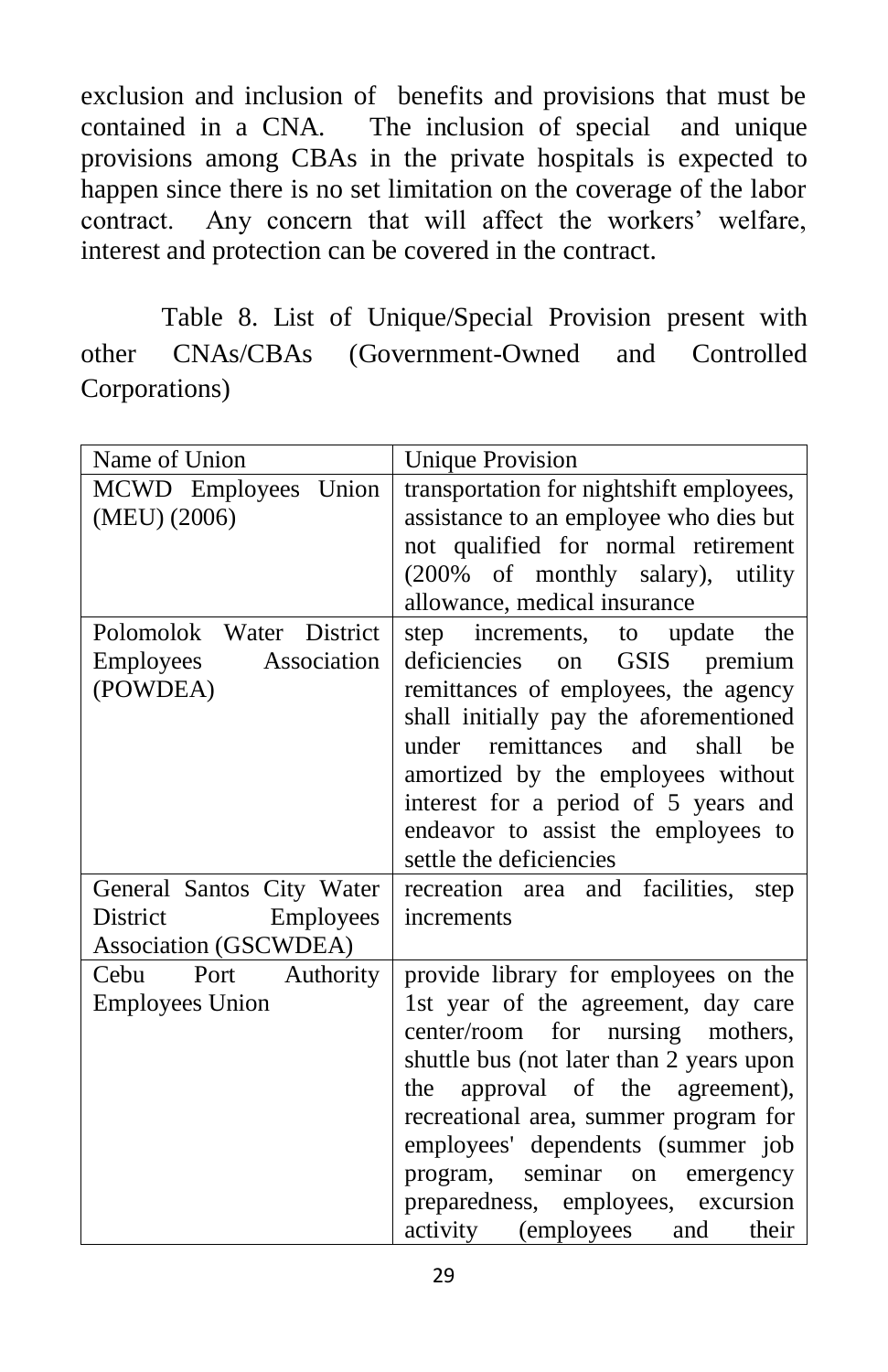|                                                                        | immediate dependents (not to exceed<br>20,000 per excursion or not to exceed<br>80,000 per given year,<br>spiritual<br>accident/hazard<br>enhancement,<br>insurance, option of retirees to avail of<br>annual health program                                                                                                                                                                                                                                                                                                                                                                                                                                                        |
|------------------------------------------------------------------------|-------------------------------------------------------------------------------------------------------------------------------------------------------------------------------------------------------------------------------------------------------------------------------------------------------------------------------------------------------------------------------------------------------------------------------------------------------------------------------------------------------------------------------------------------------------------------------------------------------------------------------------------------------------------------------------|
|                                                                        |                                                                                                                                                                                                                                                                                                                                                                                                                                                                                                                                                                                                                                                                                     |
| Name of Union                                                          | Description of provision                                                                                                                                                                                                                                                                                                                                                                                                                                                                                                                                                                                                                                                            |
| Association<br>Philrice<br>of<br><b>Employees Incorporated</b>         | cutting measures,<br>voluntary<br>cost<br>arbitration, as an alternative means of<br>providing<br>employment,<br>the<br>Corporation shall endeavor to assist the<br>employees<br>in<br>establishing<br>labor-<br>oriented<br>enterprises<br>capable<br>οt<br>generating job opportunities, special<br>separation package equivalent to not<br>less than one and one and half months<br>salary for every year of service in NPC<br>from Jan.<br>31, 2003. Such separation package<br>shall be offered to encourage voluntary<br>separation prior to any reorganization<br>as maybe deemed necessary, diver's<br>incentive, pay equalization allowance,<br>employee stock option plan |
| Power<br>generation                                                    | cost cutting measures                                                                                                                                                                                                                                                                                                                                                                                                                                                                                                                                                                                                                                                               |
| Employees Association                                                  |                                                                                                                                                                                                                                                                                                                                                                                                                                                                                                                                                                                                                                                                                     |
| National Power Corporation<br>(PGEA-NPC)                               |                                                                                                                                                                                                                                                                                                                                                                                                                                                                                                                                                                                                                                                                                     |
| PRA Employees Association                                              | allowance,<br>commuters'<br>electricity<br>allowance, step increment, cot cutting<br>measures                                                                                                                                                                                                                                                                                                                                                                                                                                                                                                                                                                                       |
| Malaybalay<br>City<br>Water                                            | benefits on<br>depreciated<br>employees                                                                                                                                                                                                                                                                                                                                                                                                                                                                                                                                                                                                                                             |
| District<br>Employees'                                                 | vehicles                                                                                                                                                                                                                                                                                                                                                                                                                                                                                                                                                                                                                                                                            |
| Association                                                            |                                                                                                                                                                                                                                                                                                                                                                                                                                                                                                                                                                                                                                                                                     |
| Employees'<br>Compensation<br>Commission<br>Employees<br>Union (ECCEU) | additional<br>compensation<br>of acting<br>designees                                                                                                                                                                                                                                                                                                                                                                                                                                                                                                                                                                                                                                |
| National<br>Food<br>Authority                                          | educational<br>shuttle<br>bus<br>loan,                                                                                                                                                                                                                                                                                                                                                                                                                                                                                                                                                                                                                                              |
| <b>Employees Association</b>                                           | available,<br>(whenever<br>reasonable<br>at                                                                                                                                                                                                                                                                                                                                                                                                                                                                                                                                                                                                                                         |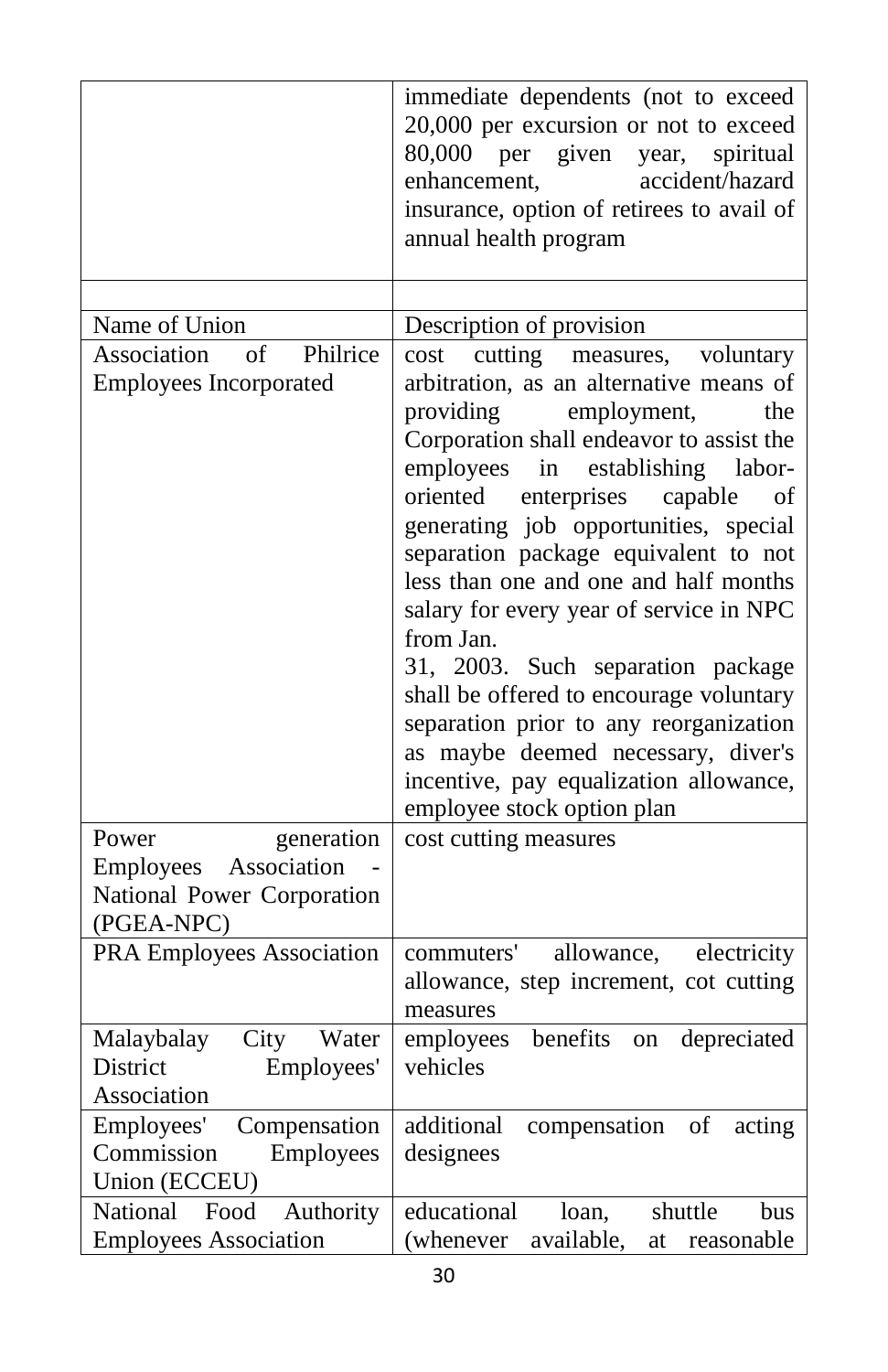|                                            | rates to employees), summer program<br>(sports/cultural/educational workshop<br>for NFA employees' dependents) |
|--------------------------------------------|----------------------------------------------------------------------------------------------------------------|
| Consolidated<br>Union<br>of 1<br>Employees | Magna Carta for Disabled Persons, day<br>care centers, step increments, Magna                                  |
|                                            |                                                                                                                |
|                                            | Carta for Public Health Workers,                                                                               |
| Bagong Kapisanan ng mga                    | uniform allowance                                                                                              |
| Manggagawa sa PNR-ITF                      |                                                                                                                |

Table 9. List of Unique/Special Provision present with other CNAs (Government-Funding Institutions)

| Name of Union               | Description of provision                                                                                                                                                                                                                                                   |
|-----------------------------|----------------------------------------------------------------------------------------------------------------------------------------------------------------------------------------------------------------------------------------------------------------------------|
| Development Bank of the     | shuttle services, day care services, no                                                                                                                                                                                                                                    |
| Philippines                 | tardiness, no absence incentive, gym<br>membership fee, parking space for the<br>union national officers, personnel<br>economic relief allowance (500),<br>family allowance (400/month), uniform<br>allowance, meal subsidy, children's<br>allowance (100/month per minor) |
| <b>Insurance Commission</b> | reduction in workforce,<br>clothing<br>allowance, day care center                                                                                                                                                                                                          |

Table 10. List of Unique/Special Provision present with other CNAs (Local Government Units)

| Name of Union                                             | Description of provision                                                                                    |
|-----------------------------------------------------------|-------------------------------------------------------------------------------------------------------------|
| <b>Bacolod City Government</b><br>Employees Union (BCGEU) | day care for babies of working parents,<br>45% budget limitation, Magna Carta<br>for public health workers, |
| <b>Sagay City Government</b>                              | spiritual<br>enhancement<br>values<br>and                                                                   |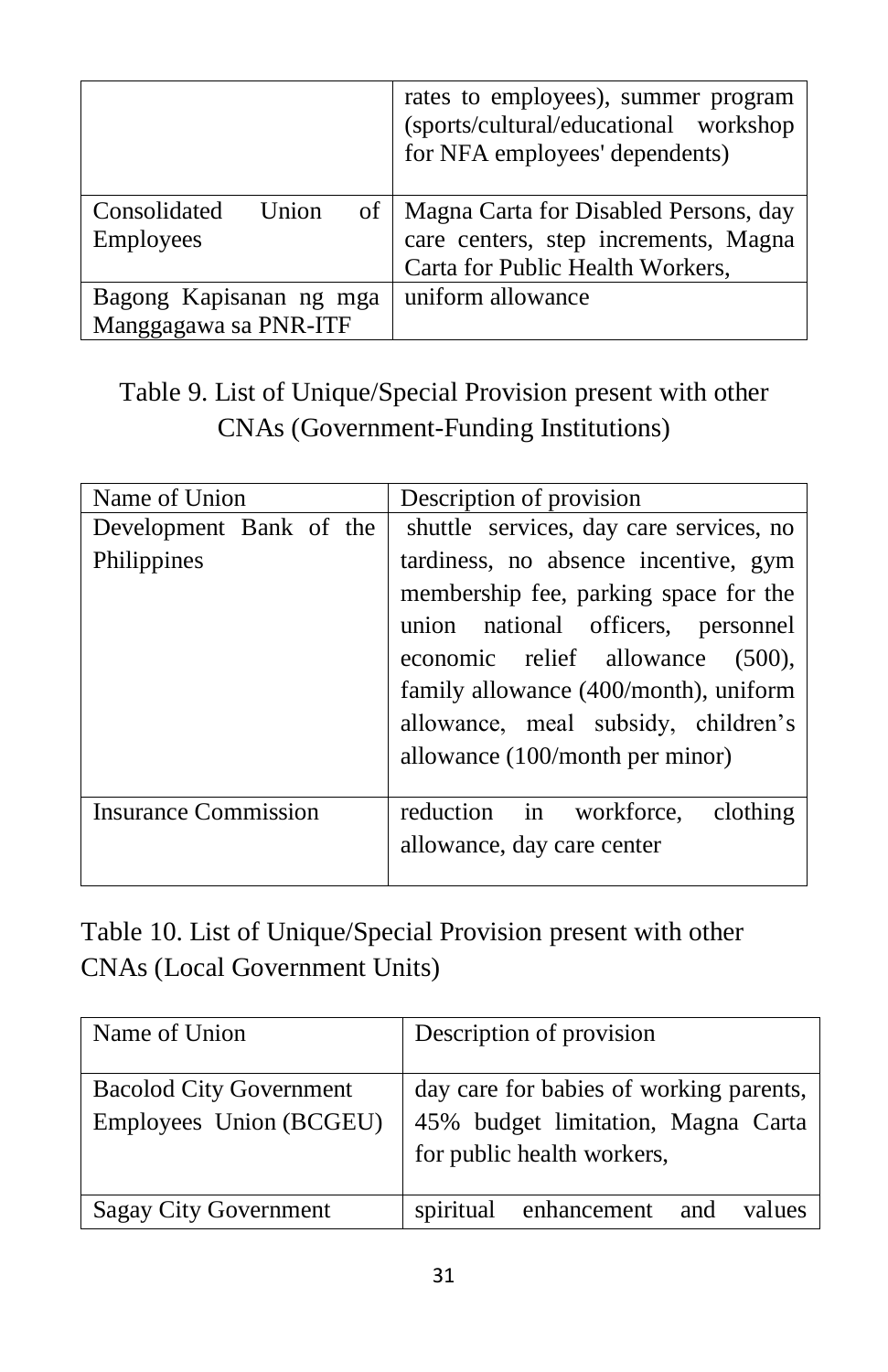| Employees Union (SCGEU)                                                 | formation,<br>cutting<br>cost<br>measures,<br>employees day                                                    |
|-------------------------------------------------------------------------|----------------------------------------------------------------------------------------------------------------|
| <b>Sultan Kudarat Association</b><br>of Provincial Employees<br>(SKAPE) | strikes/pickets<br>be<br>must<br>conducted/staged by peaceful means                                            |
| Victoria Municipal<br><b>Employees Association</b><br>(VICMEA)          | low interest motorcycle loan                                                                                   |
| Name of union                                                           | Description of provision                                                                                       |
| Cauayan Municipal<br><b>Employees Association</b><br>(CAMEA)            | 45% budget limitations, Magna Carta<br>for public health workers                                               |
| Palo Local Employees<br>Association (PLEA)                              | step increment                                                                                                 |
| Murcia Association of<br><b>Government Employees</b><br>(MAGE)          | 45% budget limitation                                                                                          |
| City of Talisay Employees'<br>Union (CEBU)<br>(CTEU(CEBU))              | learning/training center, room/space for<br>religious<br>worship<br>of<br>Muslim<br>employees                  |
| Panabo Municipal<br><b>Government Employees</b><br>Association (PMGEA)  | motorcycle plan                                                                                                |
| Santiago City Government<br><b>Employees Association</b><br>(SACGEA)    | 45% budget limitation (the city shall<br>comply with the hiring of minimal<br>manpower to ease on City Budget) |
| Kidapawan City<br><b>Governement Employees</b>                          | nursing room                                                                                                   |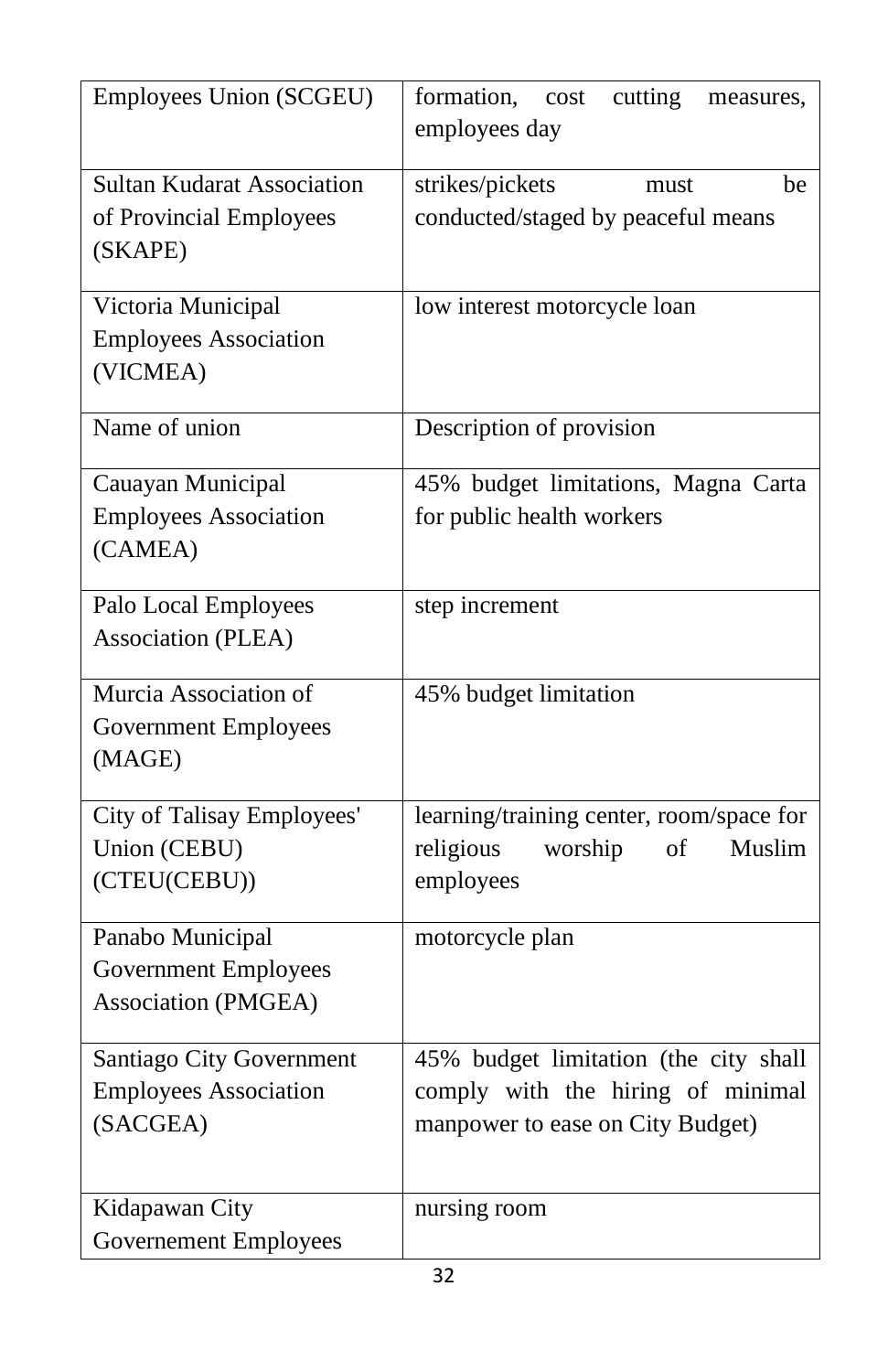| Association (KCGEA)          |                                         |
|------------------------------|-----------------------------------------|
| Name of union                | Description of provision                |
| <b>General Santos City</b>   | privilege of Muslim employees during    |
| Government Employees         | Ramadan, scholarship for non-degree     |
| Association (GSCGEA)         | holder employees, payroll reduction for |
| (2005)                       | lot purchase, child minding center,     |
|                              | shower room                             |
|                              |                                         |
| <b>Bislig City Employees</b> | summer youth program for dependents     |
| Association (BisMEA)(2001)   | $(7-15)$                                |
| <b>Bislig City Employees</b> | employees' shuttle bus, summer youth    |
|                              |                                         |
| Association (BisCEA) (2005)  | cost reduction<br>and<br>program,       |
|                              | productivity improvement measures       |
| Libona Municipal Rank and    | day care center, cost cutting measures  |
| File Employees Association   |                                         |
| (LIMURFEA)                   |                                         |
|                              |                                         |

Table 11. List of Unique/Special Provision present with other CNAs (National Government Agencies)

| Name of union              | Description of provision                      |
|----------------------------|-----------------------------------------------|
| Dangerous Drugs            | employees library,<br>employees<br>excursion, |
| Board Employees'           | spiritual enhancement, day care center,       |
| Union (DDB-EU)             |                                               |
| (2000)                     |                                               |
|                            |                                               |
| Ping-isang Tinig, isip     | day care center                               |
| at Gawa (PINTIG)           |                                               |
|                            |                                               |
| Name of union              | Description of provision                      |
|                            |                                               |
| Philippine Coconut         | calamity aid                                  |
| <b>Authority Employees</b> |                                               |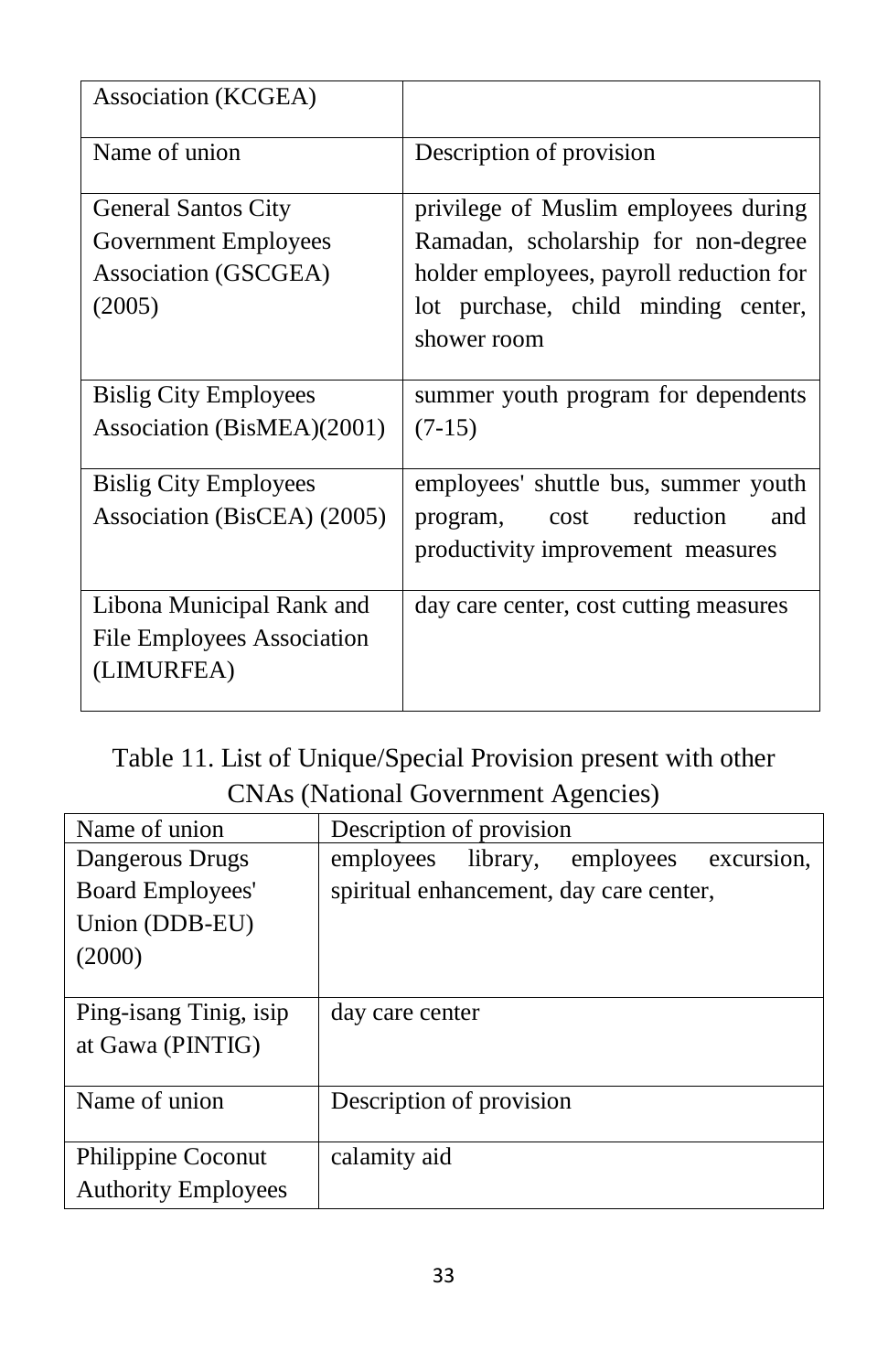| Association (PCAEA)                                                              |                                                                                                                                                                                                                                                      |
|----------------------------------------------------------------------------------|------------------------------------------------------------------------------------------------------------------------------------------------------------------------------------------------------------------------------------------------------|
| Department of<br><b>Tourism Employees</b><br>Association (DOTEA)                 | shuttle service, multivitamins subsidy                                                                                                                                                                                                               |
| Rank and File<br>Employees association<br>of the DPWH,<br>Regional office No. 6  | cost cutting measures                                                                                                                                                                                                                                |
| <b>NAPOLCOM</b><br>Employees<br>Association                                      | installed<br>soft-piped<br>music<br>be<br>in<br>all<br>NAPOLCOM work premises for conducive and<br>pleasing working environment, 5,000 as a year-<br>end benefit in the form of gift certificate, CNA<br>incentive of 7,500 per quarter              |
| <b>East Avenue Medical</b><br><b>Center Employees</b><br>Association<br>(EAMCEA) | day care center, 20 pesos per member to be<br>collected as assistance for member/s who is a<br>victim of calamity, implementation of Magna<br>Carta of public health workers (2% increase for<br>those employees who completed a masteral<br>degree) |
| Dangerous Drugs<br><b>Board Employees'</b><br>Union (DDB-EU)<br>(2004)           | drug-free workplace, employees' library                                                                                                                                                                                                              |
| Department of<br><b>Agrarian Reform</b><br>Employees<br>Association (DAREA)      | day care center, cost cutting, shuttle service                                                                                                                                                                                                       |
| Name of union                                                                    | Description of provision                                                                                                                                                                                                                             |
| Department of<br>Agriculture, Regional                                           | loyalty pay, shuttle service, day care center,                                                                                                                                                                                                       |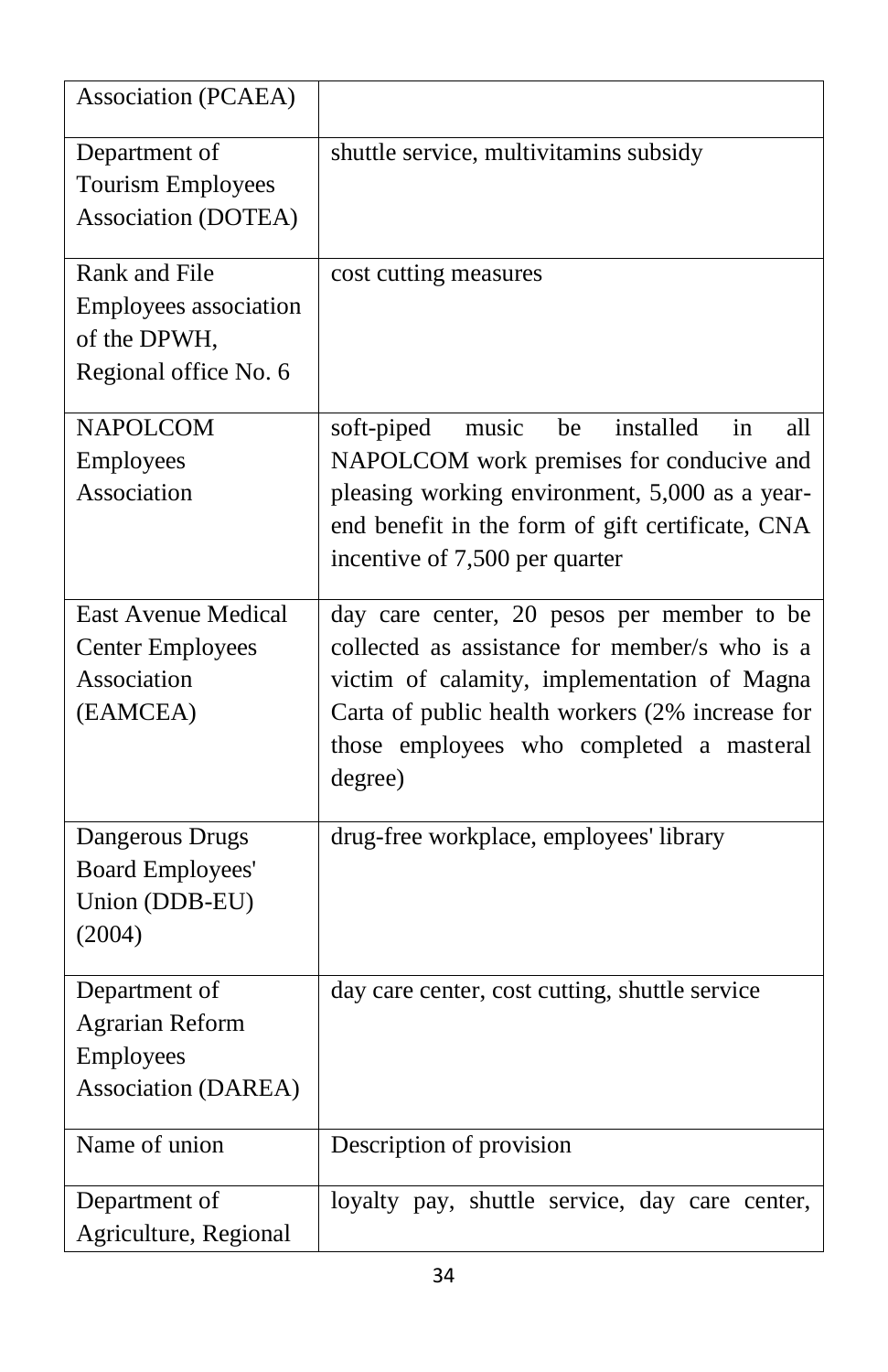| Field Unit VI                 | grocery allowance                                          |
|-------------------------------|------------------------------------------------------------|
| <b>Employees Union</b>        |                                                            |
| (DAEU)                        |                                                            |
| Department of Justice         | day care center                                            |
| Employees                     |                                                            |
| Association (DOJEA)           |                                                            |
| Department of Labor           | town fiesta of employee's hometown, nursery                |
| and Employment                | room, physical fitness time, family welfare                |
| <b>Association for Reform</b> | program,                                                   |
| and Efficiency-7              |                                                            |
| (DARE 7)                      |                                                            |
| Samahan para sa               | productivity improvement program, cost cutting             |
| Ikauunlad ng Kawani           | measures, promotion of peace and harmony                   |
| ng Agham at                   |                                                            |
| Teknolohiya (SIKAT)           |                                                            |
| Philippine Medicare           | reduction in workforce, car plan, day care                 |
| Employees                     | center,                                                    |
| Association (PMEA)            |                                                            |
| <b>TMC</b> Employees          | consultative<br>health<br>workers-management               |
| <b>Association - Alliance</b> | council, non-payment of breakable items                    |
| of Health Workers             |                                                            |
|                               |                                                            |
| Philippine Information        | day care center, cost saving measures, 5S,                 |
| <b>Agency Employees</b>       | Recreational Facilities,<br><b>Sports</b><br>and<br>social |
| Association                   | development program                                        |
| Samahan para sa               | multivitamins subsidy, laundry allowance                   |
| Ikauunlad ng Kawani           |                                                            |
| ng Agham at                   |                                                            |
| Teknolohiya (SIKAT)           |                                                            |
| (1998)                        |                                                            |
|                               |                                                            |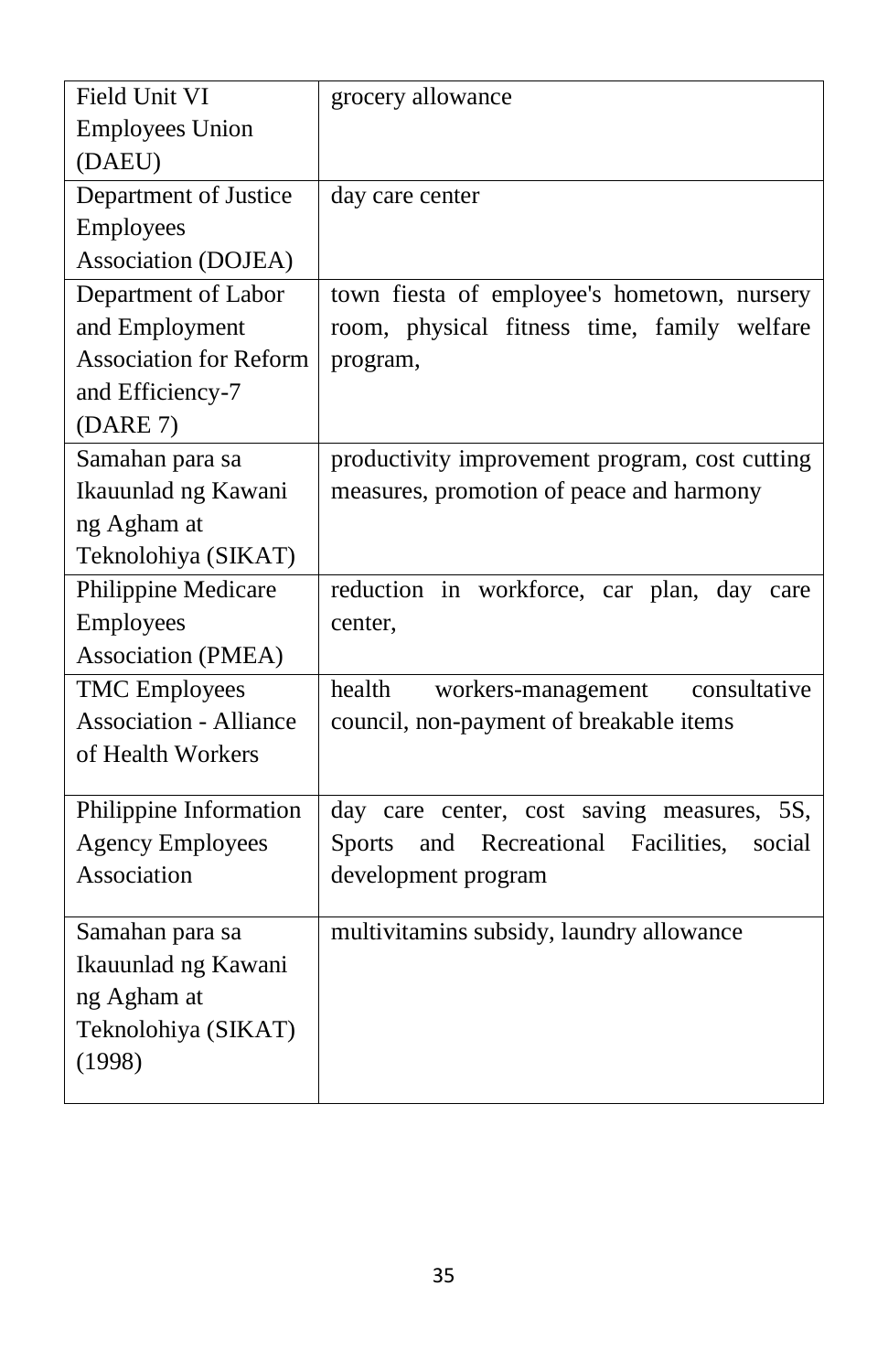#### Table 12. List of Unique/Special Provision present with other CNAs (State Universities and Colleges)

| Name of union               | Description of provision                         |  |  |  |  |
|-----------------------------|--------------------------------------------------|--|--|--|--|
| <b>ALL-UP</b> Academic      | world teachers' day celebration, socio-economic  |  |  |  |  |
| <b>Employees Union</b>      | projects, international women's day, day care    |  |  |  |  |
|                             | facilities, improvement of compensation          |  |  |  |  |
| CFT Faculty and             | generating program,<br>faculty<br>income<br>and  |  |  |  |  |
| <b>Employees Crusaders</b>  | employees education and research, evaluation     |  |  |  |  |
| Union (FECU)                |                                                  |  |  |  |  |
| Samahan ng mga              | day care center                                  |  |  |  |  |
| Aktibo at                   |                                                  |  |  |  |  |
| <b>Responsableng Titser</b> |                                                  |  |  |  |  |
| at Empleyado ng             |                                                  |  |  |  |  |
| <b>Alabel National High</b> |                                                  |  |  |  |  |
| School (SMARTE-             |                                                  |  |  |  |  |
| ANHS)                       |                                                  |  |  |  |  |
| Manila Central              | educational benefit (50% discount on employee    |  |  |  |  |
| University-Filemon D.       | and % discount on children), free meals for      |  |  |  |  |
| <b>Tanshoco Medical</b>     | night shift employees, subsidized immunization   |  |  |  |  |
| Foundation                  | shots, solo parents' benefit, uniform allowance, |  |  |  |  |
| Employees                   | allocation for medicine in the<br>amount of      |  |  |  |  |
| Association (MCU-           | P350/year, any excess to be turned over to the   |  |  |  |  |
| <b>FDTMFEA</b> )            | union to be part for the livelihood and welfare  |  |  |  |  |
|                             | program                                          |  |  |  |  |
| Faculty and                 | clothing allowance                               |  |  |  |  |
| Employees                   |                                                  |  |  |  |  |
| Association of              |                                                  |  |  |  |  |
| Jalandoni Memorial          |                                                  |  |  |  |  |
| High School (FEA-           |                                                  |  |  |  |  |
| <b>JMNHS</b> )              |                                                  |  |  |  |  |
|                             |                                                  |  |  |  |  |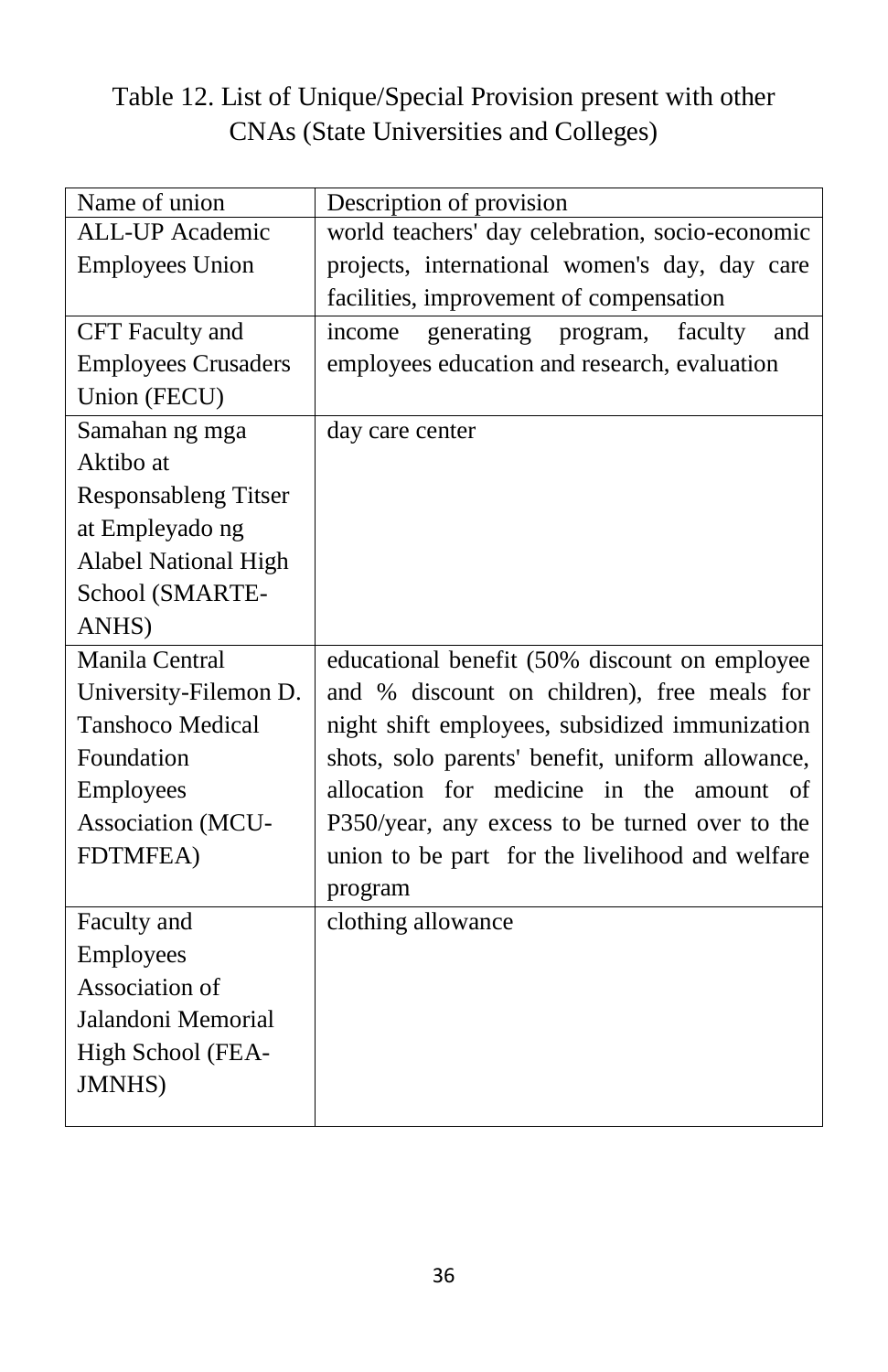Table 13. List of Unique/Special Provision present with other CBAs (Private Sector- Bank and Water Industry)

| Name of Union                                       | Description of provision                                                                                                                                                                                                                                                                                                                                                                                                                                                                                                                                                                                                                                                                                                                                                                                                  |
|-----------------------------------------------------|---------------------------------------------------------------------------------------------------------------------------------------------------------------------------------------------------------------------------------------------------------------------------------------------------------------------------------------------------------------------------------------------------------------------------------------------------------------------------------------------------------------------------------------------------------------------------------------------------------------------------------------------------------------------------------------------------------------------------------------------------------------------------------------------------------------------------|
| Manila<br>Water<br>Employees<br><b>Union</b> (2006) | livelihood program for the immediate<br>of the<br>rank<br>dependents<br>file<br>and<br>reimbursable<br>medical<br>employees,<br>expenses,<br>group insurance<br>plan,<br>dependent's insurance plan (1<br>legal<br>dependent), industrial leave (additional<br>5 day-leave for those who will be<br>hospitalized or forced to rest longer after<br>all leave credits have been exhausted),<br>free renewal of driver's license (for those<br>employees whose function is driving the<br>company service with the manila water<br>$logo$ ),<br>salary<br>increase*, uniform<br>allowance, immediate medical/dental<br>care services<br>*Article XXXIII - Compensation/Rate<br>Adjustment<br>Section 1. (a) Fourth Year $-$ In lieu of an<br>across the board increase for the fourth<br>year of the CBA, the COMPANY shall |
|                                                     | grant a lump sum amount of Thirty<br>Three Thousand Pesos (P 33,000.00) to<br>each regular rank and file employee<br>within the bargaining unit who are in the<br>Company's payroll as of November 27,<br>2006. This amount is inclusive of the<br>signing bonus/OTSA                                                                                                                                                                                                                                                                                                                                                                                                                                                                                                                                                     |
| Manila Water<br>Employees<br><b>Union</b> (2008)    | livelihood program for the immediate<br>of<br>the<br>dependents<br>file<br>rank<br>and<br>employees,<br>reimbursable<br>medical<br>group insurance<br>expenses,<br>plan,                                                                                                                                                                                                                                                                                                                                                                                                                                                                                                                                                                                                                                                  |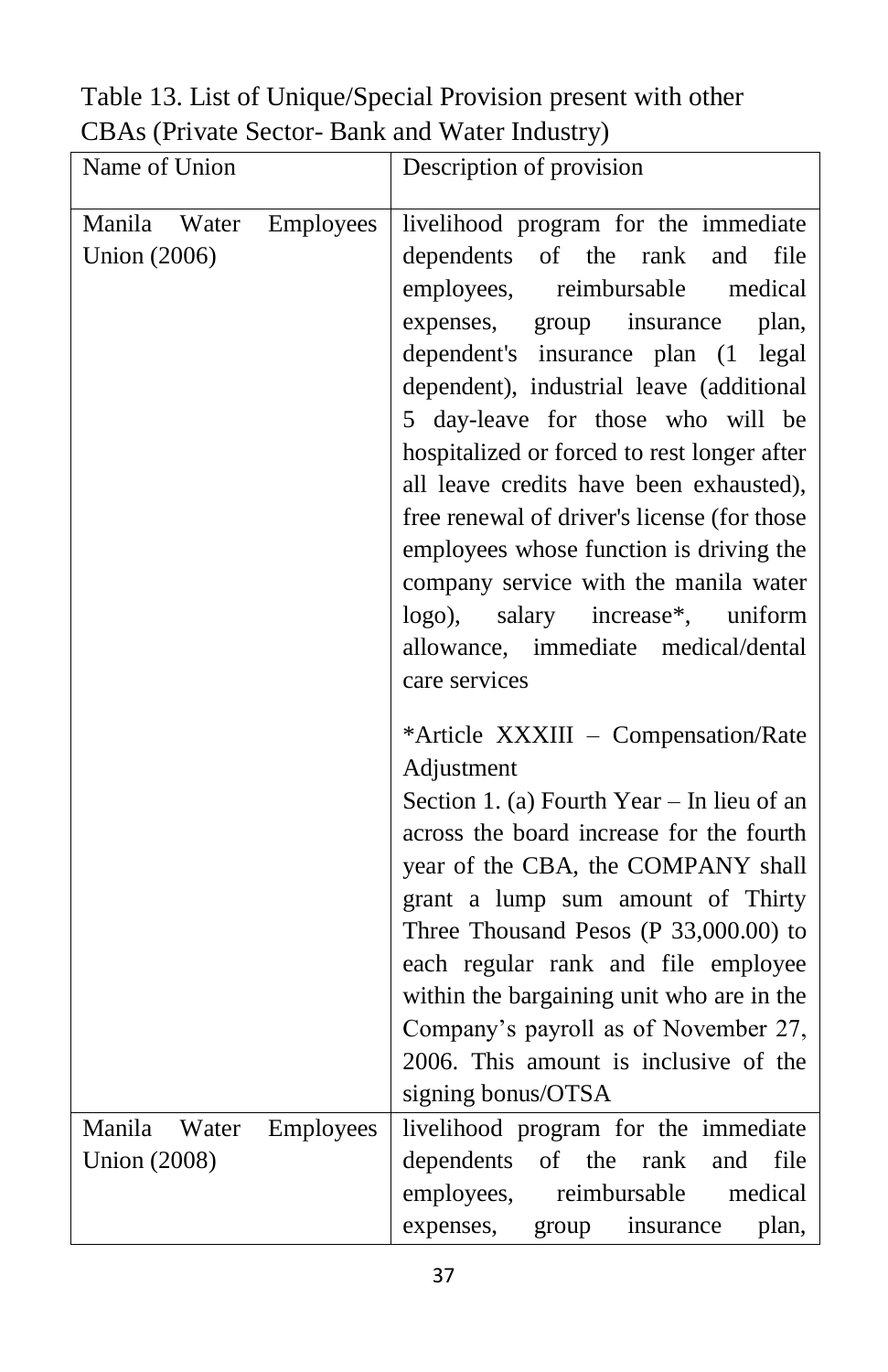|                                                   | dependent's insurance plan (1 legal<br>uniform<br>dependent),<br>allowance,<br>capitalization<br>union<br>for<br>grant<br>cooperative (P 100,000.00)                                                                                                                                                                                                                                                                                                                                                                    |
|---------------------------------------------------|-------------------------------------------------------------------------------------------------------------------------------------------------------------------------------------------------------------------------------------------------------------------------------------------------------------------------------------------------------------------------------------------------------------------------------------------------------------------------------------------------------------------------|
| <b>Bank of Commerce</b><br><b>Employees Union</b> | group term insurance, salary increase*,<br>relocation benefits, overtime<br>meal<br>allowance, uniform allowance                                                                                                                                                                                                                                                                                                                                                                                                        |
|                                                   | *Article VII - Salary<br>Section 1. Salary Increase - All regular<br>employees of the BANK within the<br>bargaining unit as of the effective dates<br>cited below, shall be entitled to the<br>following salary increases within the<br>term of this agreement:<br>a.) Effective July 1 2005 - P<br>1,100.00<br>b.) Effective July 1, 2006 - P<br>700.00<br>c.) Effective July 1, $2007 - P$<br>1,000.00                                                                                                                |
| Maynilad Water Supervisors'<br>Association (MWSA) | optical and hearing aid subsidy,<br>dependent's hospitalization subsidy (P<br>8,000.00), additional midyear financial<br>assistance, meal allowance, uniform,<br>donation of vacation leave credits, 14th<br>month pay, salary increase*<br>*Article XXII – Compensation<br>Section 1. The Company shall grant the<br>following increases of salaries<br>and<br>wages to<br>all regular supervisory<br>employees who are within the scope of<br>this Agreement and who are in the<br>Company's active payroll as of the |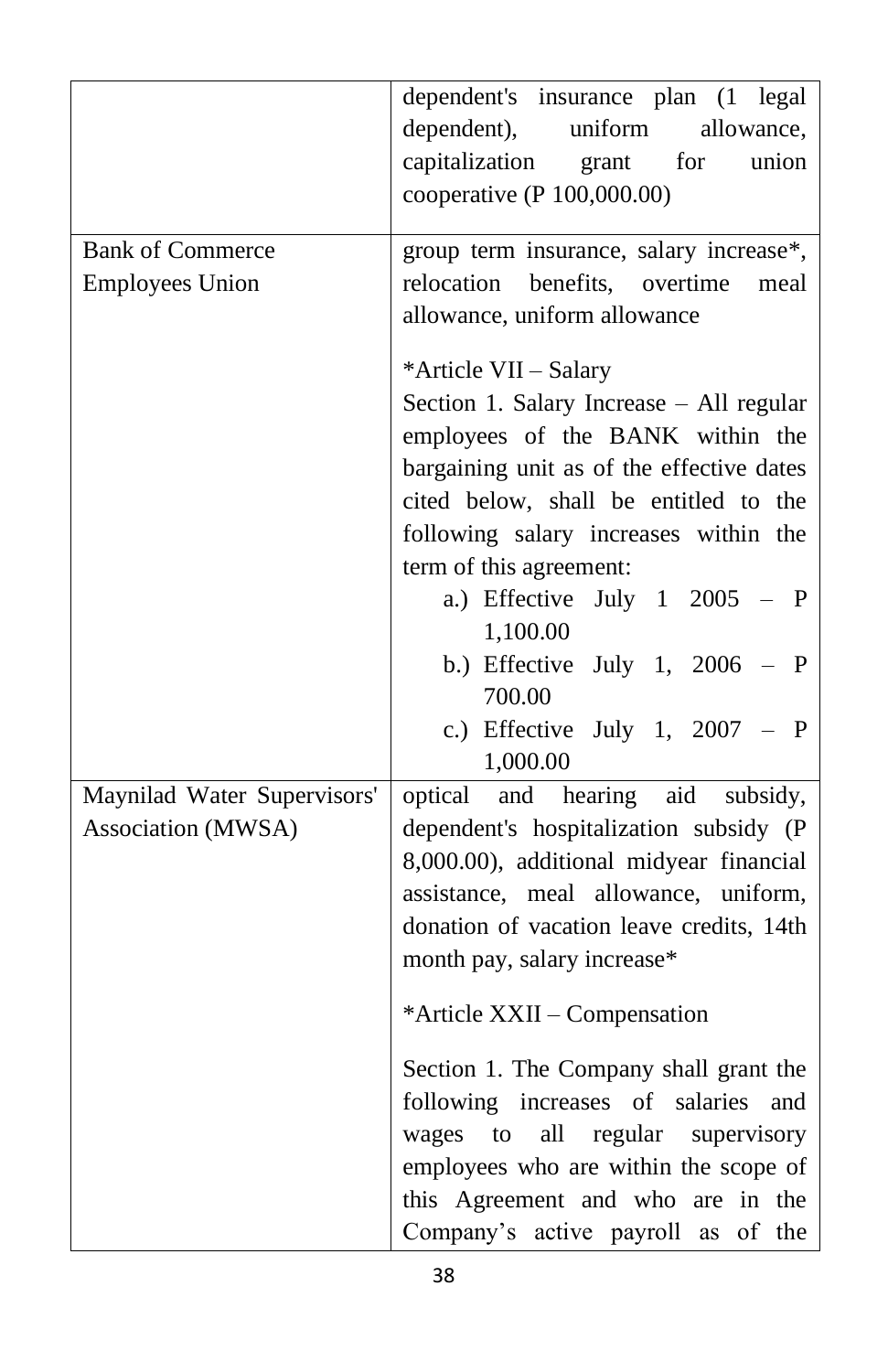| effectivity of each salary increase:                                                                                                                                                                                                                                                                                                                                                                                                                                                                                                     |  |  |
|------------------------------------------------------------------------------------------------------------------------------------------------------------------------------------------------------------------------------------------------------------------------------------------------------------------------------------------------------------------------------------------------------------------------------------------------------------------------------------------------------------------------------------------|--|--|
| a.) On 01 December 2006, and for<br>the next twelve $(12)$ months of<br>this Agreement, Two Thousand<br>Nine Hundred Fifty Pesos (P 2,<br>950.00) increase in his/her<br>monthly basic salary;<br>b.) For the second twelve $(12)$<br>months of this Agreement, a<br>Two Thousand Nine Hundred<br>Pesos $(P\ 2,900.00)$ increase in<br>his/her monthly basic salary;<br>c.) For the third twelve $(12)$ months<br>of this Agreement, a Two<br>Thousand Nine Hundred Pesos<br>$(P 2,900.00)$ increase in his/her<br>monthly basic salary. |  |  |

Table 14. List of Unique/Special Provision present with other CBAs (Private Sector – Hospital Industry)

| Name of union             | Description of provision                      |  |  |  |  |
|---------------------------|-----------------------------------------------|--|--|--|--|
|                           |                                               |  |  |  |  |
|                           |                                               |  |  |  |  |
| Golden<br>General<br>Gate | salary increase*, meal allowance $(1,593.82)$ |  |  |  |  |
| Employees<br>Hospital     |                                               |  |  |  |  |
| Association (GGHEA)       | *Article VIII – Salary Increases<br>and       |  |  |  |  |
|                           | Allowances                                    |  |  |  |  |
|                           | Section 1. Salary Adjustment. The Hospital    |  |  |  |  |
|                           | agrees to grant salary increases to all       |  |  |  |  |
|                           | employees covered by this Agreement as        |  |  |  |  |
|                           | follows:                                      |  |  |  |  |
|                           | 1. $1^{st}$ year – Effective October 1, 2010  |  |  |  |  |
|                           | $=$ P 275.00 per month                        |  |  |  |  |
|                           | 2. $2nd$ year – Effective October 1, 2011     |  |  |  |  |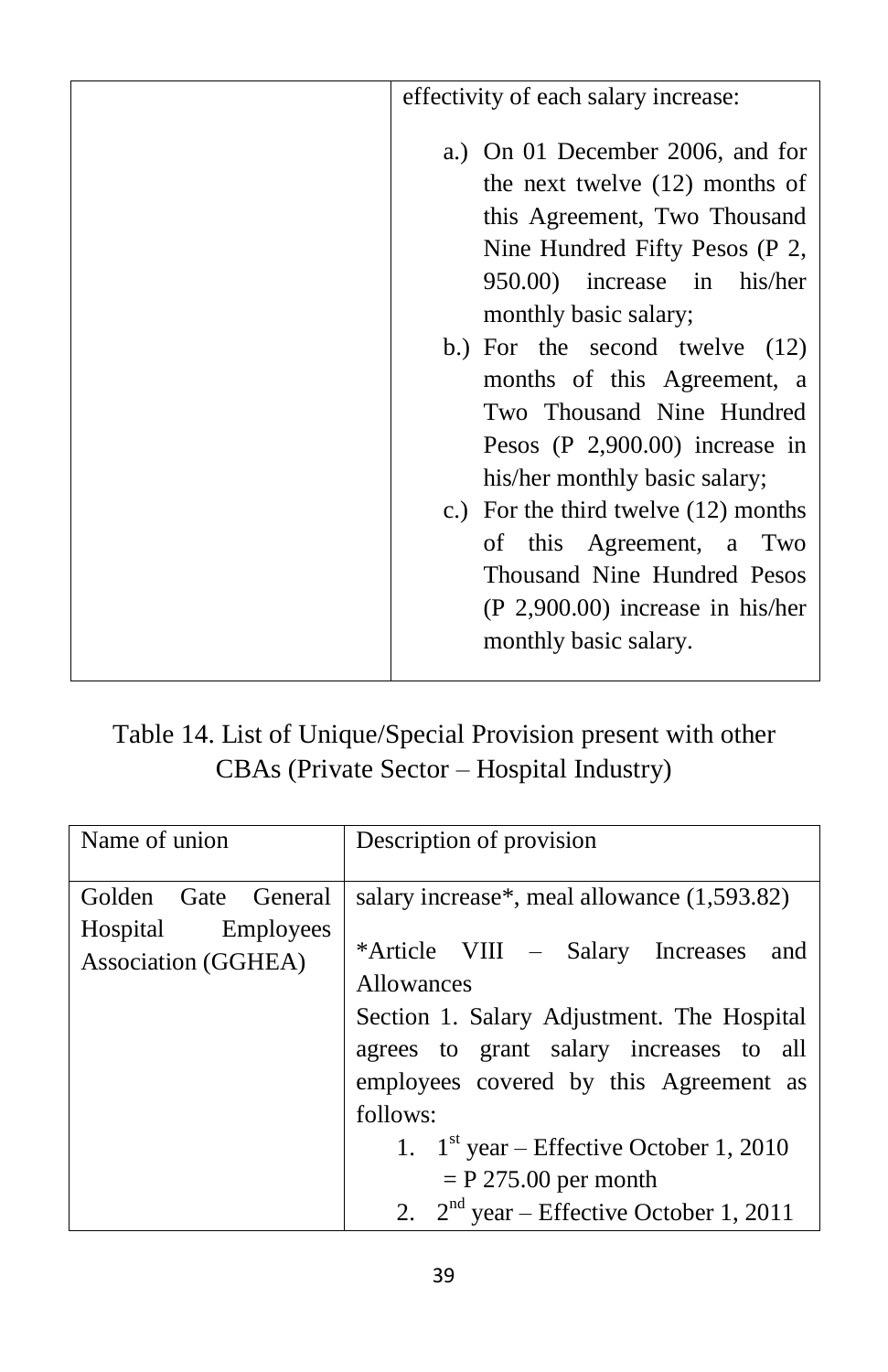|                                        | $=$ P 250.00 per month                                                                                                                                                                                                                                                                                                                                                                                                                                                                                                                                                                                                                                                                                                                                                               |  |  |  |  |
|----------------------------------------|--------------------------------------------------------------------------------------------------------------------------------------------------------------------------------------------------------------------------------------------------------------------------------------------------------------------------------------------------------------------------------------------------------------------------------------------------------------------------------------------------------------------------------------------------------------------------------------------------------------------------------------------------------------------------------------------------------------------------------------------------------------------------------------|--|--|--|--|
|                                        | $3rd$ year – Effective October 1, 2012<br>3.                                                                                                                                                                                                                                                                                                                                                                                                                                                                                                                                                                                                                                                                                                                                         |  |  |  |  |
|                                        | $=$ P 200.00 per month                                                                                                                                                                                                                                                                                                                                                                                                                                                                                                                                                                                                                                                                                                                                                               |  |  |  |  |
| Nicanor<br>FEU -<br>Dr.                | salary increase*, meal allowance (P 1,000.00                                                                                                                                                                                                                                                                                                                                                                                                                                                                                                                                                                                                                                                                                                                                         |  |  |  |  |
| Medical<br>Reyes                       | per month), uniform allowance                                                                                                                                                                                                                                                                                                                                                                                                                                                                                                                                                                                                                                                                                                                                                        |  |  |  |  |
| Foundation<br>Employees<br>Association | *Article<br>XIII<br>- Salary Increase<br>and<br>Allowances<br>Section 1. In the interest of industrial peace<br>and harmony, the parties hereby agreed to the<br>following:<br>1.1 Wage Increase<br>$4^{\rm th}$<br>year - (Effective 01 May 2009)<br>Twelve percent (12%) increase with a<br>minimum increase of P 1, 600.00 and a<br>maximum of P 2,200.00. Wage increase<br>is creditable to Wage Order No. 14.<br>$5^{\text{th}}$<br>year - (Effective 01 May 2010)<br>Twelve percent (12%) increase with a<br>minimum of $P$ 1,600.00, and no ceiling<br>However, for those who will become<br>regular employees on the 5 <sup>th</sup> year, only a<br>twelve percent (12%) increase will be<br>implemented, which may be lower than P<br>1,600.00 per month. Wage increase is |  |  |  |  |
|                                        | creditable to any future Wage Order.                                                                                                                                                                                                                                                                                                                                                                                                                                                                                                                                                                                                                                                                                                                                                 |  |  |  |  |
|                                        |                                                                                                                                                                                                                                                                                                                                                                                                                                                                                                                                                                                                                                                                                                                                                                                      |  |  |  |  |
| Name of Union                          | Description of provision                                                                                                                                                                                                                                                                                                                                                                                                                                                                                                                                                                                                                                                                                                                                                             |  |  |  |  |
| Hospital<br>Management                 | meal allowance (P 550.00), salary increase*,                                                                                                                                                                                                                                                                                                                                                                                                                                                                                                                                                                                                                                                                                                                                         |  |  |  |  |
| Services, Inc. - Medical               | uniform allowance (1,500 per year),                                                                                                                                                                                                                                                                                                                                                                                                                                                                                                                                                                                                                                                                                                                                                  |  |  |  |  |
| Center<br>Manila                       |                                                                                                                                                                                                                                                                                                                                                                                                                                                                                                                                                                                                                                                                                                                                                                                      |  |  |  |  |
| Employees Association-                 | *Article VIII - Salary Increase                                                                                                                                                                                                                                                                                                                                                                                                                                                                                                                                                                                                                                                                                                                                                      |  |  |  |  |
| (HMSI-MCMEA)                           | Section 1. Salary Increase. The Hospital<br>agrees to grant a P 300.00 increase in the                                                                                                                                                                                                                                                                                                                                                                                                                                                                                                                                                                                                                                                                                               |  |  |  |  |
|                                        | monthly salary of all employees covered by                                                                                                                                                                                                                                                                                                                                                                                                                                                                                                                                                                                                                                                                                                                                           |  |  |  |  |
|                                        | Agreement<br>effective October<br>2009<br>this                                                                                                                                                                                                                                                                                                                                                                                                                                                                                                                                                                                                                                                                                                                                       |  |  |  |  |
|                                        | subject to the provisions of the Memorandum                                                                                                                                                                                                                                                                                                                                                                                                                                                                                                                                                                                                                                                                                                                                          |  |  |  |  |
|                                        | of Agreement dated 15 October 2009 which                                                                                                                                                                                                                                                                                                                                                                                                                                                                                                                                                                                                                                                                                                                                             |  |  |  |  |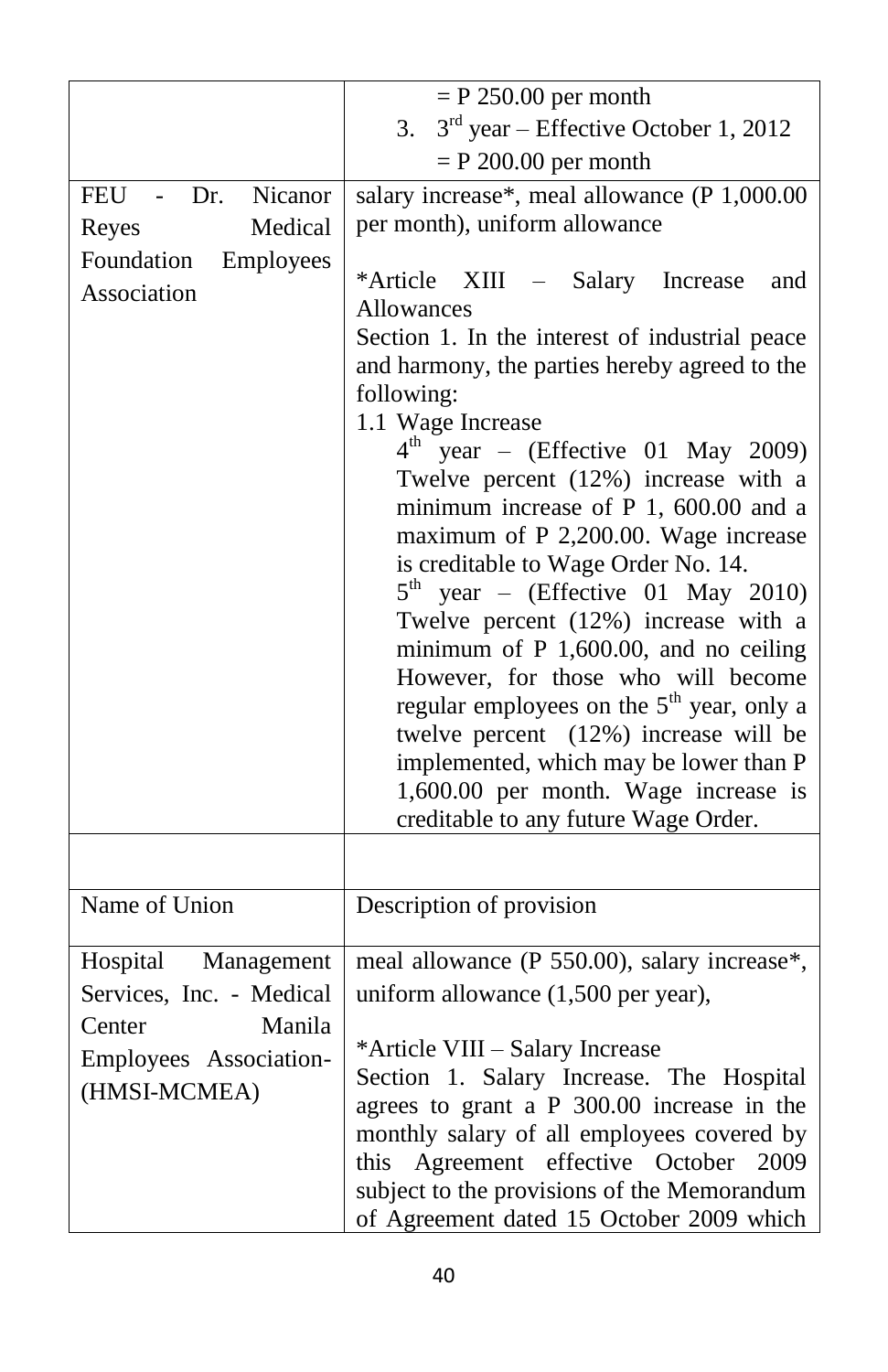|                                                                                                                                                                               | is incorporated herein as Annex A.<br>Annex A – Memorandum of Agreement<br>Salary Increase. The<br>following<br>increases in the monthly salary shall<br>be granted to covered employees.<br>Ph P500.00 effective 1 May<br>2010<br>Ph P500.00 effective 1 January<br>2011                                                                                                                                         |
|-------------------------------------------------------------------------------------------------------------------------------------------------------------------------------|-------------------------------------------------------------------------------------------------------------------------------------------------------------------------------------------------------------------------------------------------------------------------------------------------------------------------------------------------------------------------------------------------------------------|
| Capitol medical Center<br>Employees<br>Association<br>(CMCEA)<br>Makati Medical Center<br>(Medical Doctors, Inc.)<br>Employees Association<br>(MAMECEA)<br>$(2007 -$<br>2012) | meal subsidy, salary increase*, uniform<br>allowance, solo parents' benefits<br>*Article VIII – Salary Increase<br>and<br>Hazard/Special Pay<br>Section 1. Salary Adjustment. For the term of<br>this Agreement, the CENTER shall provide<br>salary increase to covered employees, as<br>follows:<br>First year $- P 400.00$ per month<br>Second year $- P 350.00$ per month<br>Third year $- P 350.00$ per month |
|                                                                                                                                                                               | salary increase*, uniform allowance, meal<br>allowance (700.00 per month)<br>*Article VII – Salaries and Wages<br>Section 1. Salary Adjustments - Subject to<br>Article XVIII of this Agreement, the parties<br>have agreed on the following increases in<br>compensation for the duration<br>of this<br>Agreement.                                                                                               |
|                                                                                                                                                                               | Effective March<br>(i.)<br>1.<br>2007<br>additional 8%<br>the<br>basic<br>to<br>of employees<br>who<br>salaries<br>regular on or before<br>became<br>March 1, 2007.<br>Effective March<br>2008<br>(ii.)<br>1,<br>5%<br>additional<br>the<br>basic<br>to<br>salaries of employees who shall                                                                                                                        |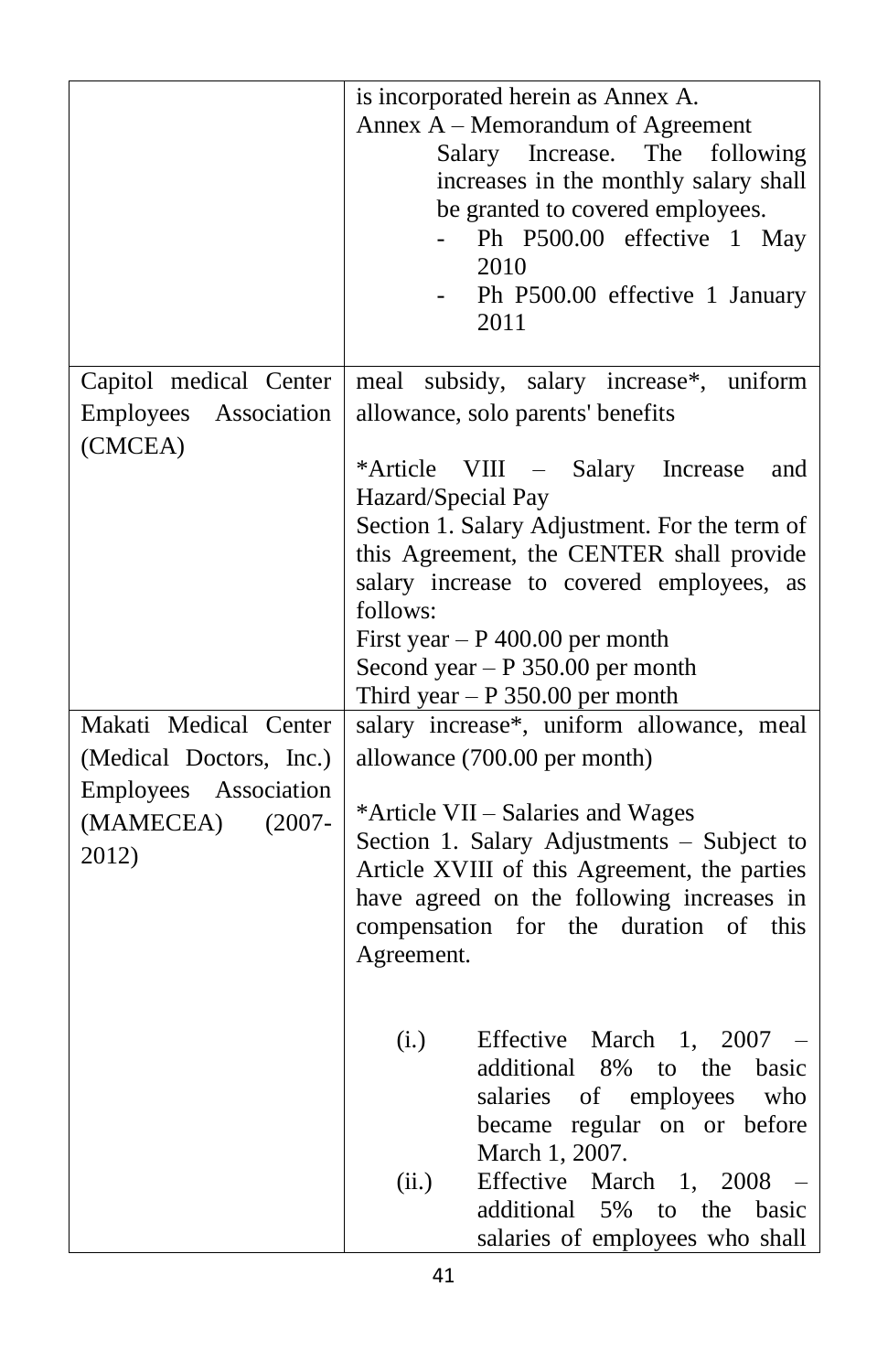|                                                                                        | become regular on or before<br>March 1, 2008.<br>(iii.)<br>Effective<br>March<br>2009<br>1<br>additional 6%<br>to<br>the basic<br>salaries of employees who shall<br>become regular on or before<br>March 1, 2009.                                                                                                                                                                                                            |
|----------------------------------------------------------------------------------------|-------------------------------------------------------------------------------------------------------------------------------------------------------------------------------------------------------------------------------------------------------------------------------------------------------------------------------------------------------------------------------------------------------------------------------|
| Luke's<br>Medical<br>St.<br>Employees<br>Center<br>Association<br>(2011)<br>(2008)     | meal subsidy (P 1,000.00), educational loan<br>(P 10,000.00), salary increase, productivity<br>schemes*<br>* Article IX – Salaries and Wages<br>Section 1. Salary Adjustment. For the Term<br>of this Agreement, the Hospital shall provide<br>salary increases to regular employees, as<br>follows:<br>01 August, $2008 - 9.0\%$ of employees' latest<br>monthly basic pay<br>01 August, $2009 - 8.5\%$ of employees' latest |
|                                                                                        | monthly basic pay                                                                                                                                                                                                                                                                                                                                                                                                             |
| R.<br>Potenciano<br>Victor<br>Medical<br>Center<br><b>Employees Association</b>        | educational privilege, meal allowance, solo<br>parents' benefit, salary increase                                                                                                                                                                                                                                                                                                                                              |
| Saint Patrick's Hospital<br>Medical<br>Center<br>Employees<br>Association<br>(SPHMCEA) | housing program, salary increase*<br>*Article VII - General Salary Increase<br>Section 1. The Hospital shall grant monthly<br>salary increase to all covered employees as<br>follows:<br>Effective August 1, 2010, P 425.00<br>Effective August 1, 2011, P 450.00<br>Effective August 1, 2012, P 460.00                                                                                                                       |
| Manila Doctors Hospital<br>Employees<br>Association<br>(MDHEA)                         | meal<br>allowance<br>(P)<br>1,<br>$050.00$ ,<br>salary<br>increase*, uniform allowance, flu vaccination<br>*Article IX - Salary Increases                                                                                                                                                                                                                                                                                     |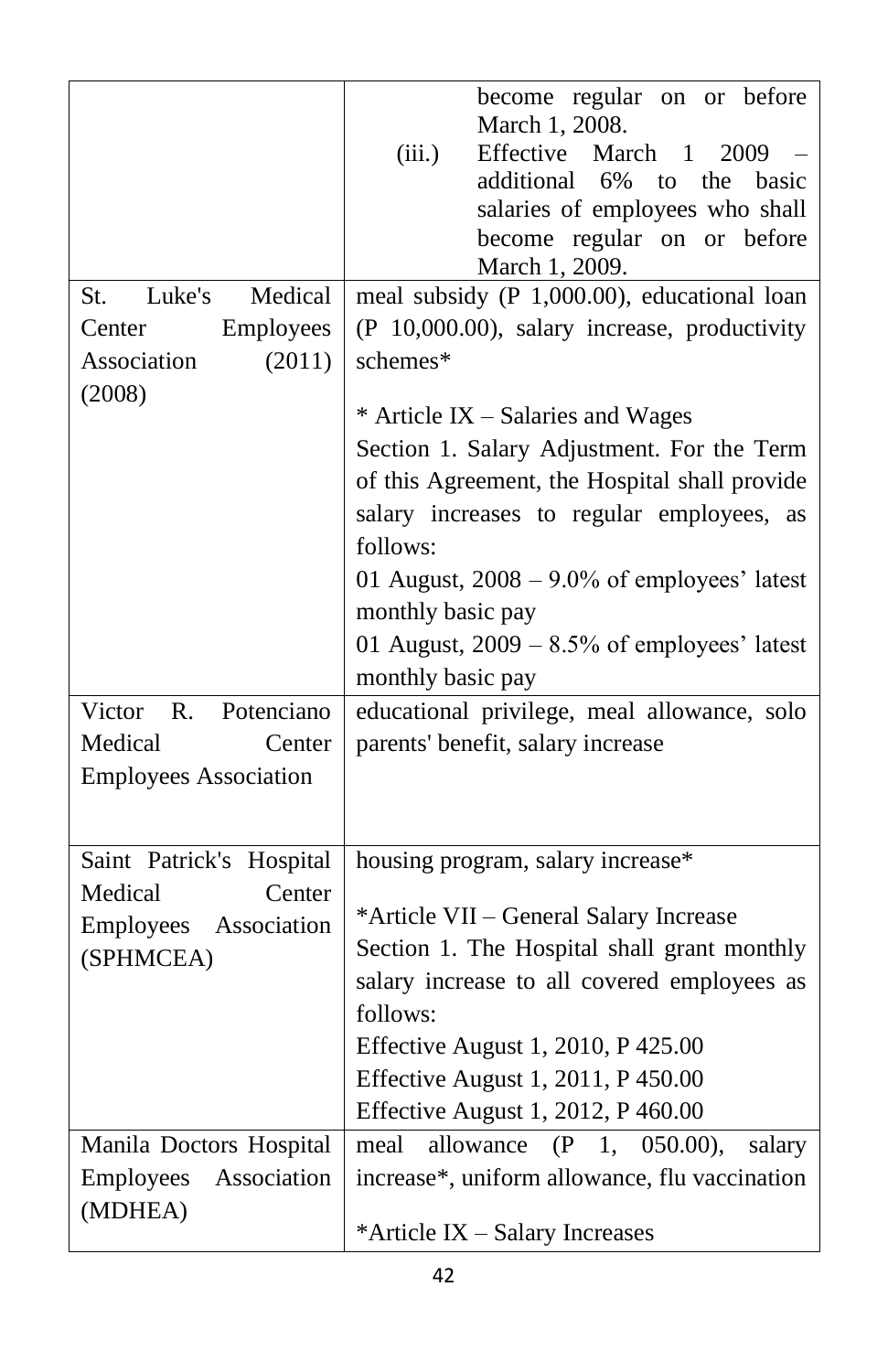|                         | The Hospital agrees to grant salary increases                       |  |  |  |  |
|-------------------------|---------------------------------------------------------------------|--|--|--|--|
|                         | on the monthly basic pay of each covered                            |  |  |  |  |
|                         | employee as follows:                                                |  |  |  |  |
|                         | 1. 4 <sup>th</sup> year, effective January 01, 2010                 |  |  |  |  |
|                         | $=$ PhP 1, 200.00                                                   |  |  |  |  |
|                         | 5 <sup>th</sup> year, effective January 01, 2011<br>2.              |  |  |  |  |
|                         | $=$ Ph P 1, 100.00                                                  |  |  |  |  |
| Makati Medical Center   | meal allowance, salary increase*                                    |  |  |  |  |
| (Medical Doctors, Inc.) |                                                                     |  |  |  |  |
| Employees Association   | *Article VII – Salaries and Wages                                   |  |  |  |  |
| (MAMECEA) (2010)        | Section 1. Salary Adjustments - Subject to                          |  |  |  |  |
| 2012)                   | Article XVII of this Agreement, the parties                         |  |  |  |  |
|                         | have agreed the following increases in                              |  |  |  |  |
|                         | compensation for the duration of this                               |  |  |  |  |
|                         | Agreement.                                                          |  |  |  |  |
|                         | (i.)<br>A tax-free Lump Sum amount in                               |  |  |  |  |
|                         | accordance with the following                                       |  |  |  |  |
|                         | will<br>be<br>given<br>covered<br>to                                |  |  |  |  |
|                         | employees who became regular                                        |  |  |  |  |
|                         | on or before 1 March 2010:                                          |  |  |  |  |
|                         | TENURE (in<br><b>AMOUNT</b>                                         |  |  |  |  |
|                         | years)                                                              |  |  |  |  |
|                         | <b>Below</b><br>10<br>22,500.00                                     |  |  |  |  |
|                         | years                                                               |  |  |  |  |
|                         | 10 years and<br>32,500.00                                           |  |  |  |  |
|                         | above                                                               |  |  |  |  |
|                         |                                                                     |  |  |  |  |
|                         | (ii.)<br>Effective 1<br>March<br>2011, all                          |  |  |  |  |
|                         | employees of the HOSPITAL as                                        |  |  |  |  |
|                         | of 1 March 2011 and who are                                         |  |  |  |  |
|                         | covered by the current CBA                                          |  |  |  |  |
|                         | shall be granted an increase of<br>8% in basic pay plus a graduated |  |  |  |  |
|                         | performance-based bonus of 1%                                       |  |  |  |  |
|                         | from the respective basic salaries                                  |  |  |  |  |
|                         | of the covered employees within                                     |  |  |  |  |
|                         | bargaining<br>the<br>unit,<br>in                                    |  |  |  |  |
|                         | accordance with the guidelines                                      |  |  |  |  |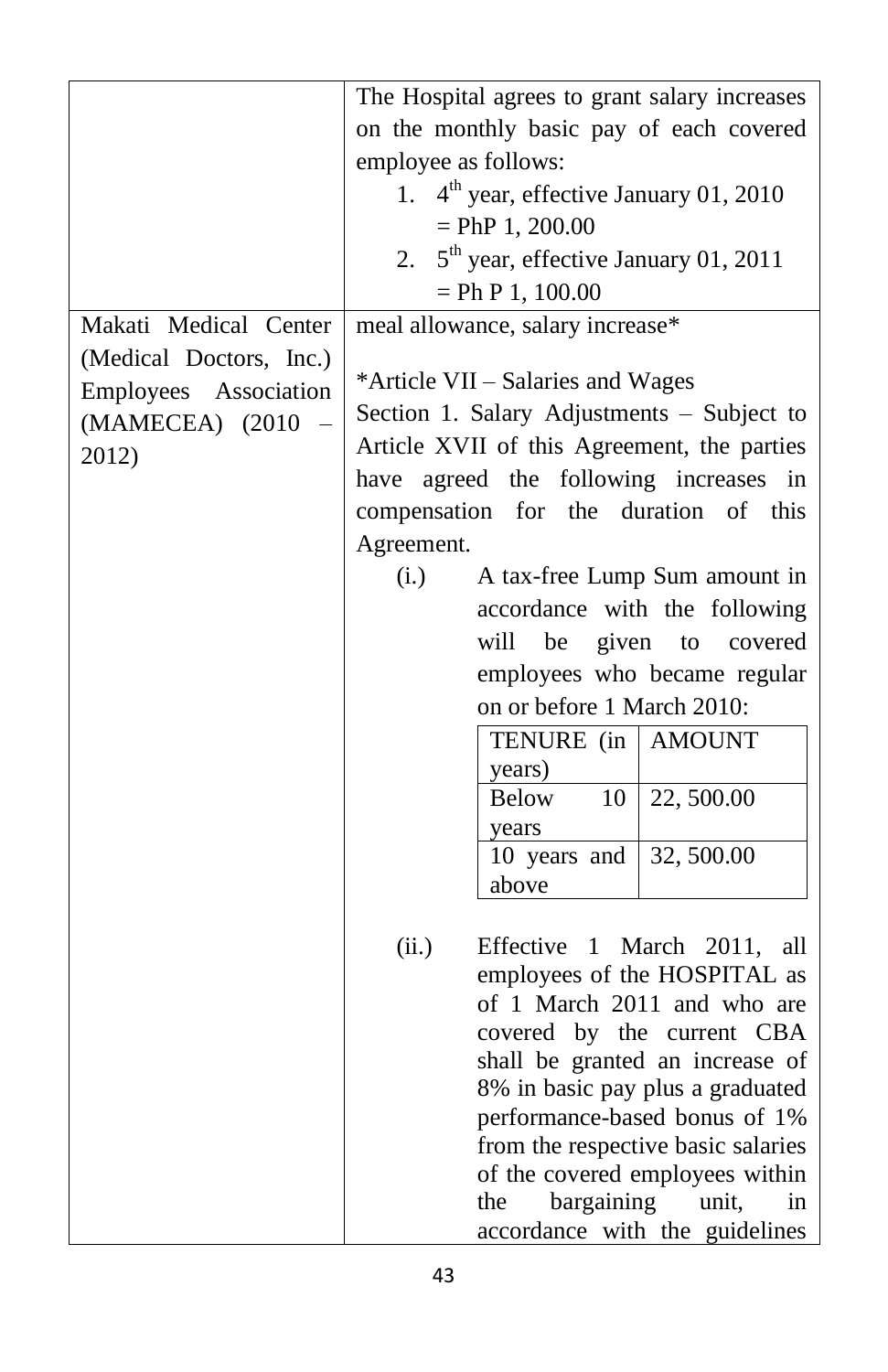|                                  | jointly approved by the herein<br>parties.                      |  |  |  |  |
|----------------------------------|-----------------------------------------------------------------|--|--|--|--|
|                                  |                                                                 |  |  |  |  |
| Name of Union                    | Description of provision                                        |  |  |  |  |
| de<br><b>Dios</b><br>San<br>Juan | uniform allowance, salary increase*, promote                    |  |  |  |  |
| Educational Foundation,          | responsible parenthood in accordance with                       |  |  |  |  |
| Inc. Employees Union             | the teachings of the Catholic Church, meal                      |  |  |  |  |
|                                  | allowance (P 1, 750.00)                                         |  |  |  |  |
|                                  | *Article V – Salary Increases<br>and<br>Allowances              |  |  |  |  |
|                                  | Section 1. Salary Increase.<br>The                              |  |  |  |  |
|                                  | FOUNDATION (Hospital) agrees to grant                           |  |  |  |  |
|                                  | the following increases in the prevailing                       |  |  |  |  |
|                                  | monthly basic salary of all regular and<br>permanent employees: |  |  |  |  |
|                                  | Effective February 20, $2006 - P$ 1,500.00 per                  |  |  |  |  |
|                                  | month                                                           |  |  |  |  |
|                                  | Effective February 20, $2007 - P$ 1,500.00 per                  |  |  |  |  |
|                                  | month                                                           |  |  |  |  |
|                                  | Effective February 20, $2008 - P$ 1,800.00 per<br>month         |  |  |  |  |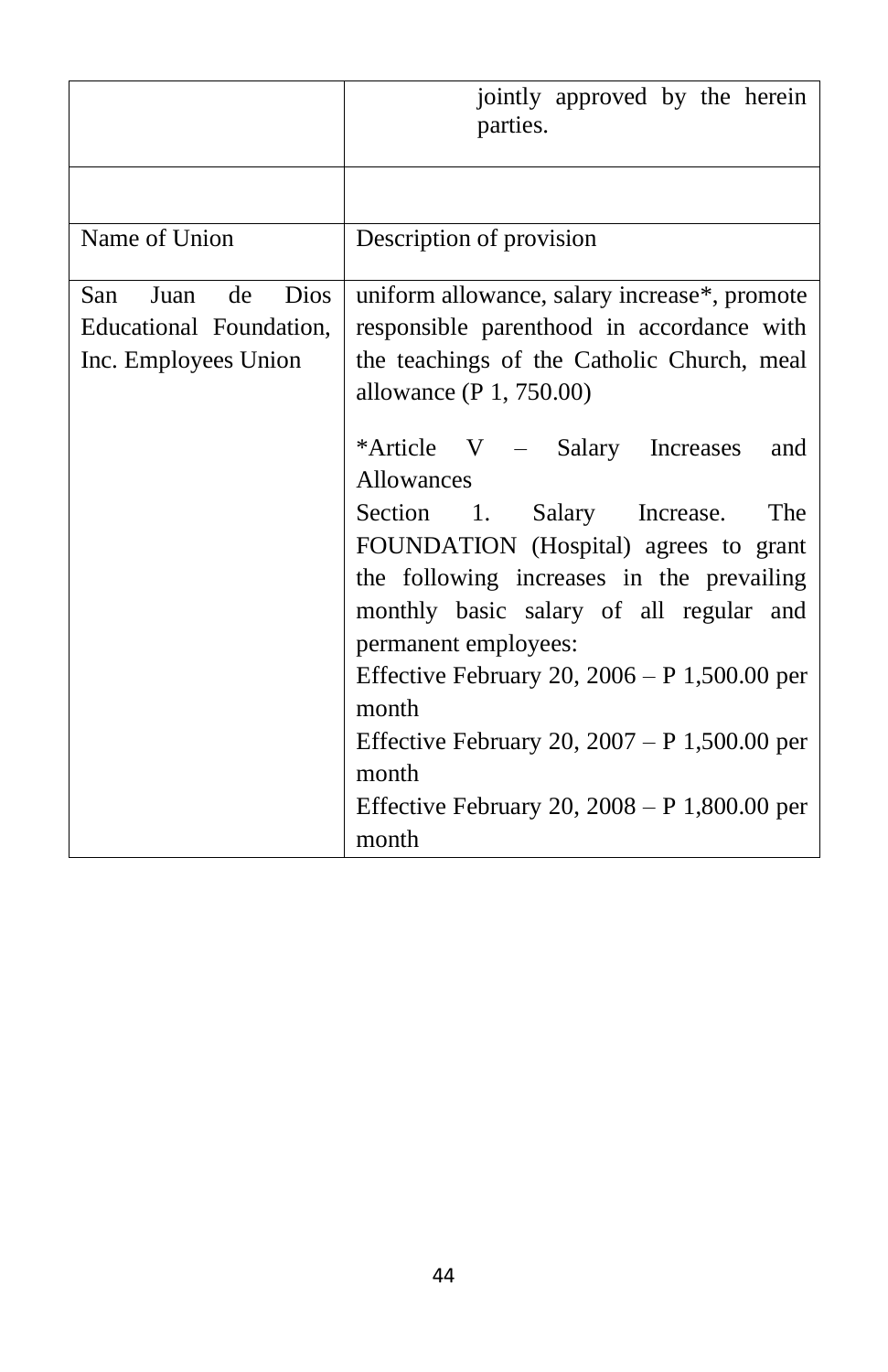#### **CONCLUSION AND RECOMMENDATIONS**

 The study of 81 CNAs and 13 CBAs of the affiliate members of PSI in the Philippines and the feedback and observations gathered during the series of consultation with unions in five major areas of the country reveals the following observations:

- a. There are differences of mindsets and interpretations on the policies of the government facilitating agencies (DOLE, CSC, DBM and COA). This also resulted to the difficulties encountered by the public sector unions from registration, accreditation and approval of the contract. Some are just stocked up in the registration level only. Some find the process to be very complicated due to some barriers and requirements imposed by some government implementers.
- b. In reviewing the data and policies of the CSC, it was ascertained that there are three levels of processing, namely: registration of the union, accreditation of the bargaining agent, and registration of the CNA. The difference between registration and accreditation is not clear among the unions in the sector which resulted to some confusion. On the issue of registration of CNA, unions are made to assume that the role of the CSC is to register and not to disapprove any stipulations in the contract. This is also another issue that must be ruled out. In some instances, the implementation of the contract is delayed for lack of final resolution.
- c. Though the CSC have defined their specific functions and role as reflected in the CSC Primer on Public Sector Union Accreditation, still there are some gray areas that need to be clarified. It was observed during the series of consultation in four instances, that, there is lack of unified understanding of the primer and of the stipulations of EO 180. It was also expressed from the feedback of the unions that the officers of the facilitating agencies themselves do not have a common understanding of the policies. This issue also resulted to development of conflict and unsound relationship between the union and the government agencies.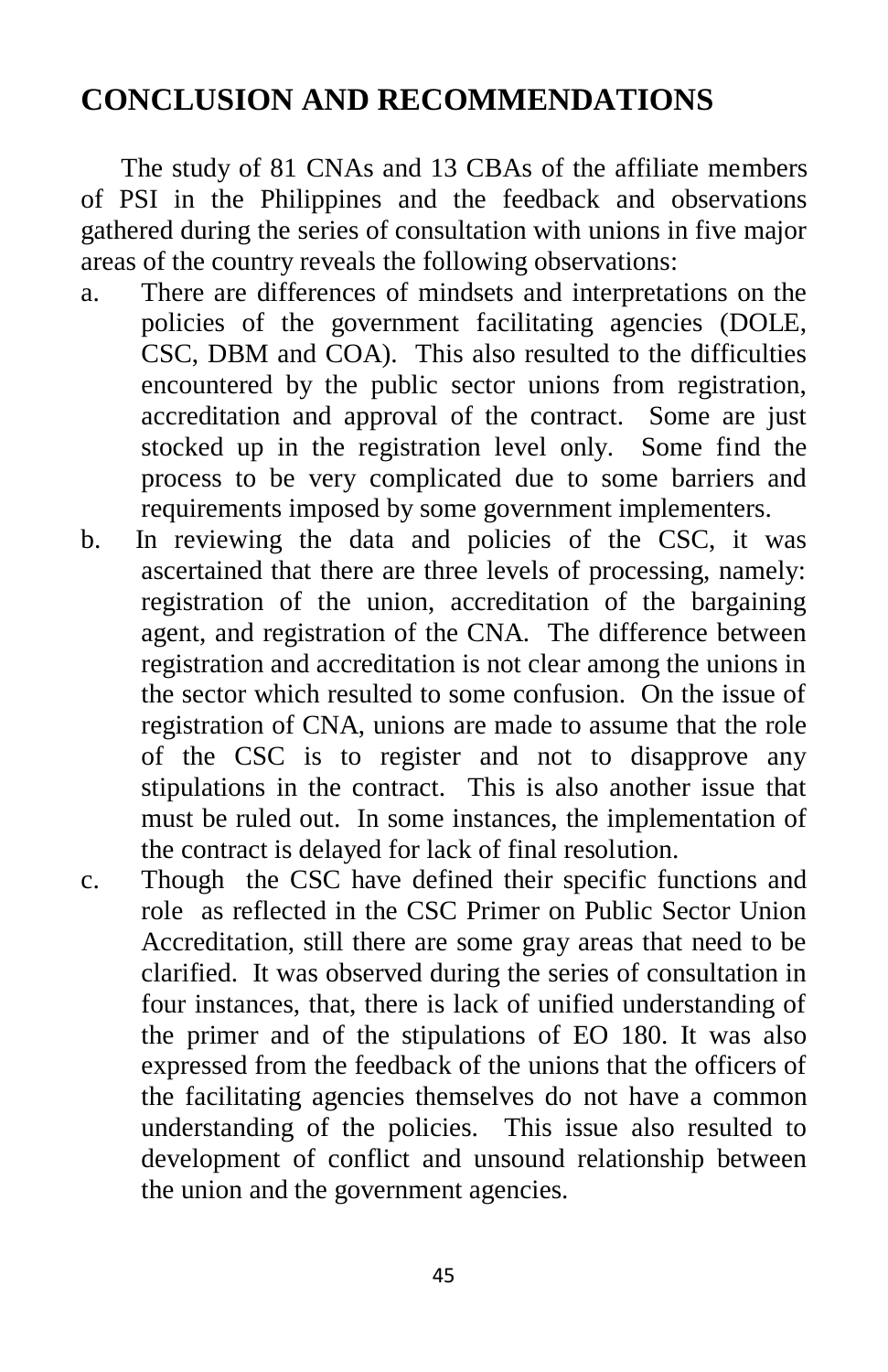- d. The study also showed the gap between the benefits awarded to the private sector in the public services and the that of the benefits granted to the public sector unions. It was ruled out in the study that the provisions on wage increase and other similar benefits in the private sector are much higher compared with the increases being given to the public sector workers through the Salary Standardization Law (SSL). The increases in the private sector are almost guaranteed every year depending on the bargaining power and affordability of the company while the increase in salary of the public sector workers would depend on the passage of laws amending the SSL. The amendment to SSL is heavily dependent on the programs and priorities of government authorities.
- e. With regards to employees other benefits and incentives, private sector unions can bargain without limitation while in the public sector, the area and coverage are only within the parameters set by EO 180. This situation puts the public sector workers discriminated because they are only given the right to negotiate for the "perks" (those that are not stipulated in the SSL). Under this condition, it was gathered from the feedback of government workers that the right to bargain in the public sector is not genuine but rather "just a joke", caused by the limitation set by EO 180.
- f. The non-uniformity in the application of policies and rules resulted to the practice of discrimination among the public sector workers which contributed to the formation of a problematic and chaotic relationships between labor and management. This situation is contrary to the very mandate of the CSC which is …" harnessing public sector unionism as the major thrusts… which can be attained by promoting responsive management and responsible public sector unions as the key to partners effective governance."
- g. Finally, the restrictions set by EO 180 are not conducive to the attainment of the real essence of collective bargaining. It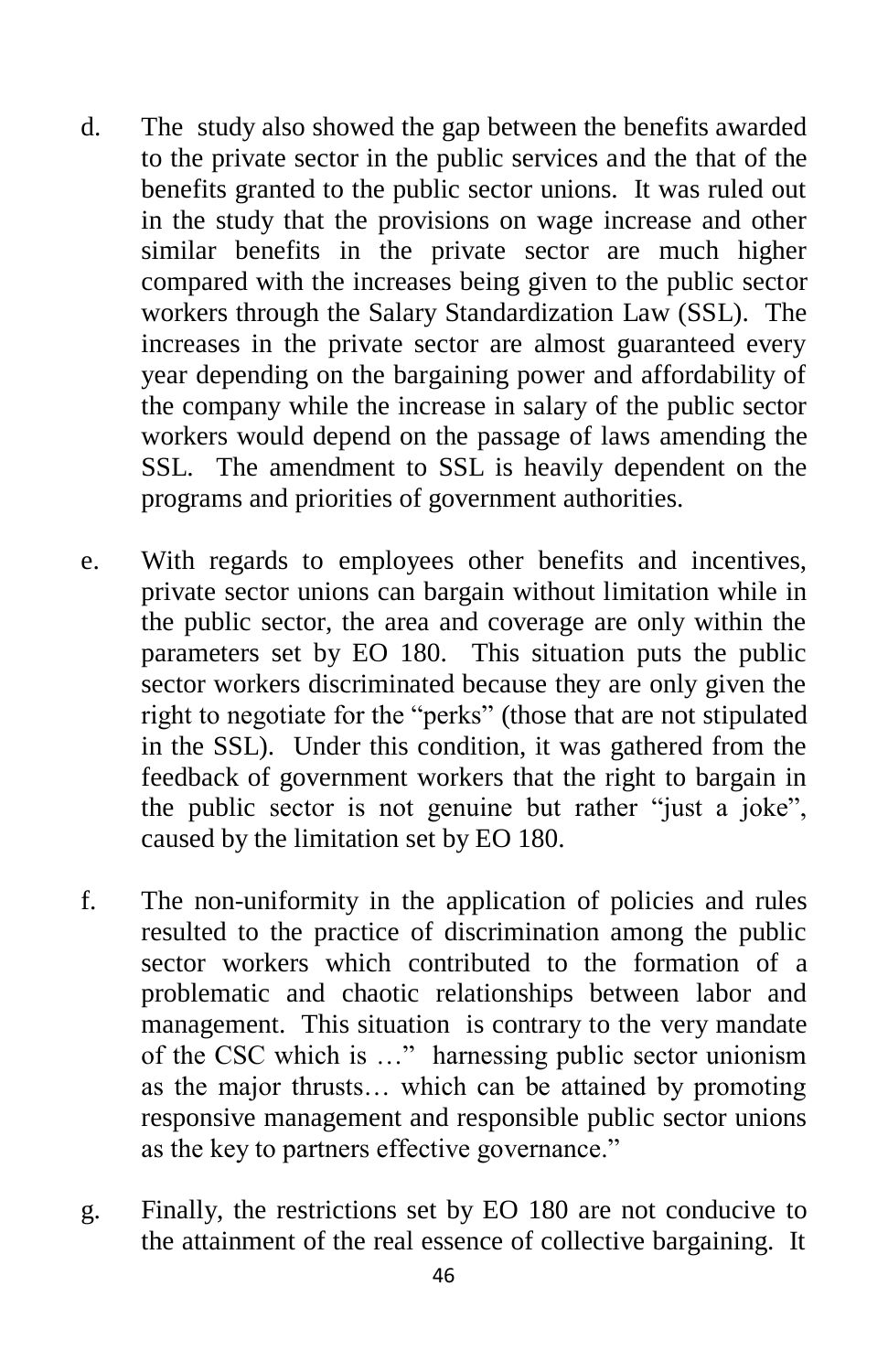must be recalled that unionism is almost equal to collective bargaining and that, it is aimed "to promote protect, and improve, through collective action, the social economic, and political interests of its members." With EO 180, as the basis of all negotiations in the public sector, the very purpose by which the public sector union was organized is defeated.

Lastly, below are some recommendations to improve the conduct of collective bargaining in the public sector:

- a. There is need for a thorough review of the stipulations of EO 180. If the premise of the order is ..." to promote the free and responsible exercise of the right to organize by all employees in national government agencies and their regional offices, attached agencies and their regional offices, state universities and colleges, government-owned or controlled corporations with original charters, and local government units, through the establishment of a simplified mechanism for the speedy registration of employees' organizations, determination of representation status, and resolutions of intra- and inter-employees' organization disputes, " then the order must be written in favor of the workers and that the preparation of the amendments must include the involvement and concurrence of the all the key players.
- b. There must be a common interpretation and implementation of the policies set by the government facilitating agencies. There is a need to set a common guideline to be followed from the national level down to the regional level of the government institutions concerned with the implementation of EO 180 and PSLMC. The need for awareness building and leveling of mindsets is also recommended to avoid abuse of authority or neglect of duties and accountabilities of concerned officers among the facilitating agencies. For after all, the officers and public sector employees must be treated equally and fairly.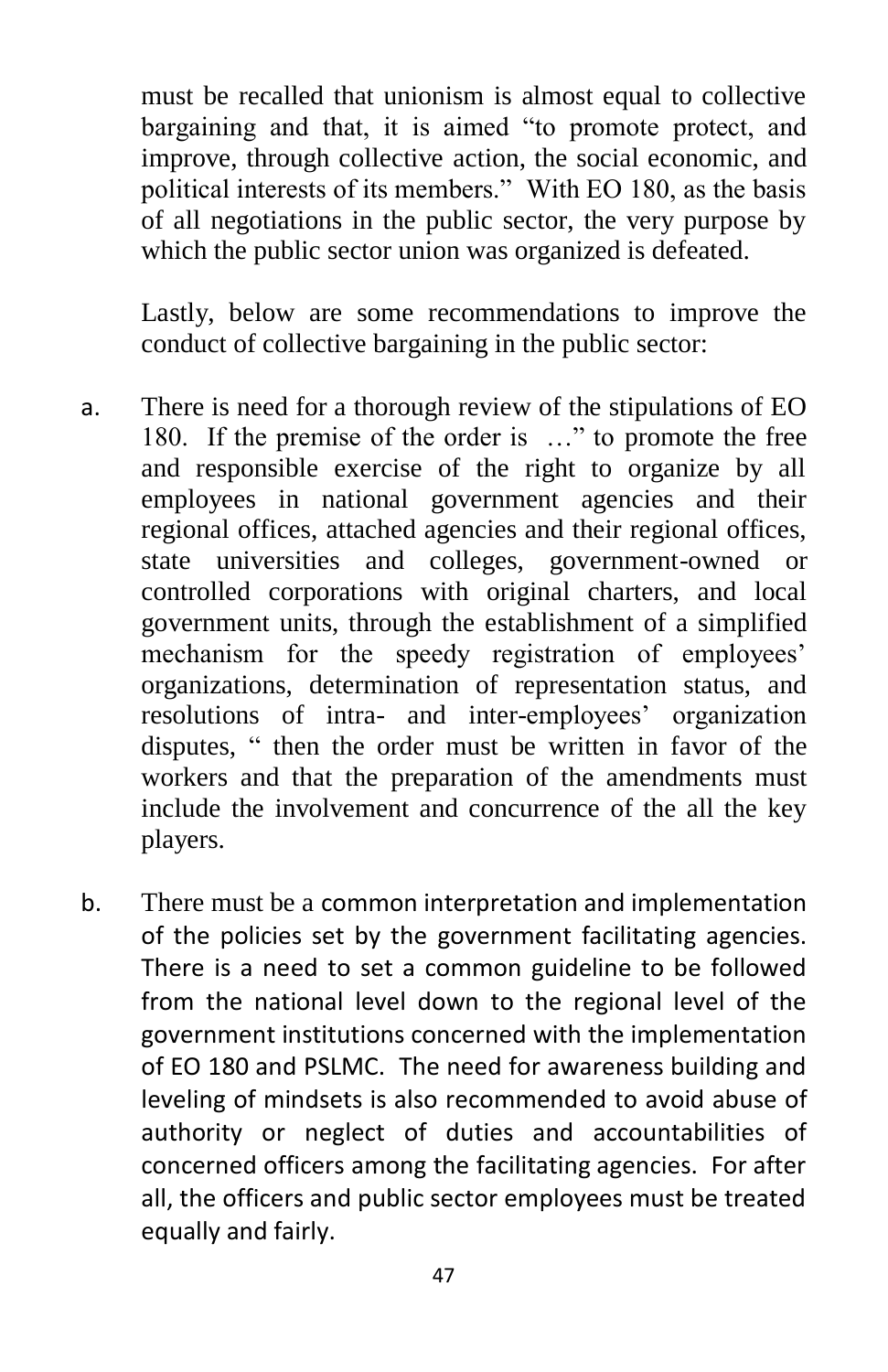- **c.** The CBAs in the private sectors affiliated with AFW showed some level of uniformity of provisions. Differences occur in the rate of wages increase and in other economic provisions. As far as non-economic provisions, very slight variances were observed. These data would prove that bargaining would largely influenced by the bargaining power, awareness and competency and goals and mindsets of the bargaining players. The higher is the level, the more comprehensive output is generated.
- **d.** There is a need to strengthen the ranks of the public sector workers and unions. Unions, federations and alliances must contain in their agenda the call for collective actions in enhancing awareness building, training and development to avoid discriminatory acts against the workers. It must be noted that the lack awareness and education on unionism leads the workers to exploitation. Though it has been ruled out that the Philippine labor relations system is very divisive and adversarial, the initiative of the Trade Union Rights Project in the Philippines has proven to be a very useful move to unite the unions in the public services on a case-to case basis where the leaders were able to set aside differences in ideology and political beliefs. The need for a united stand on public sector unionism awareness was the key purpose for which the project was launched and had succeeded.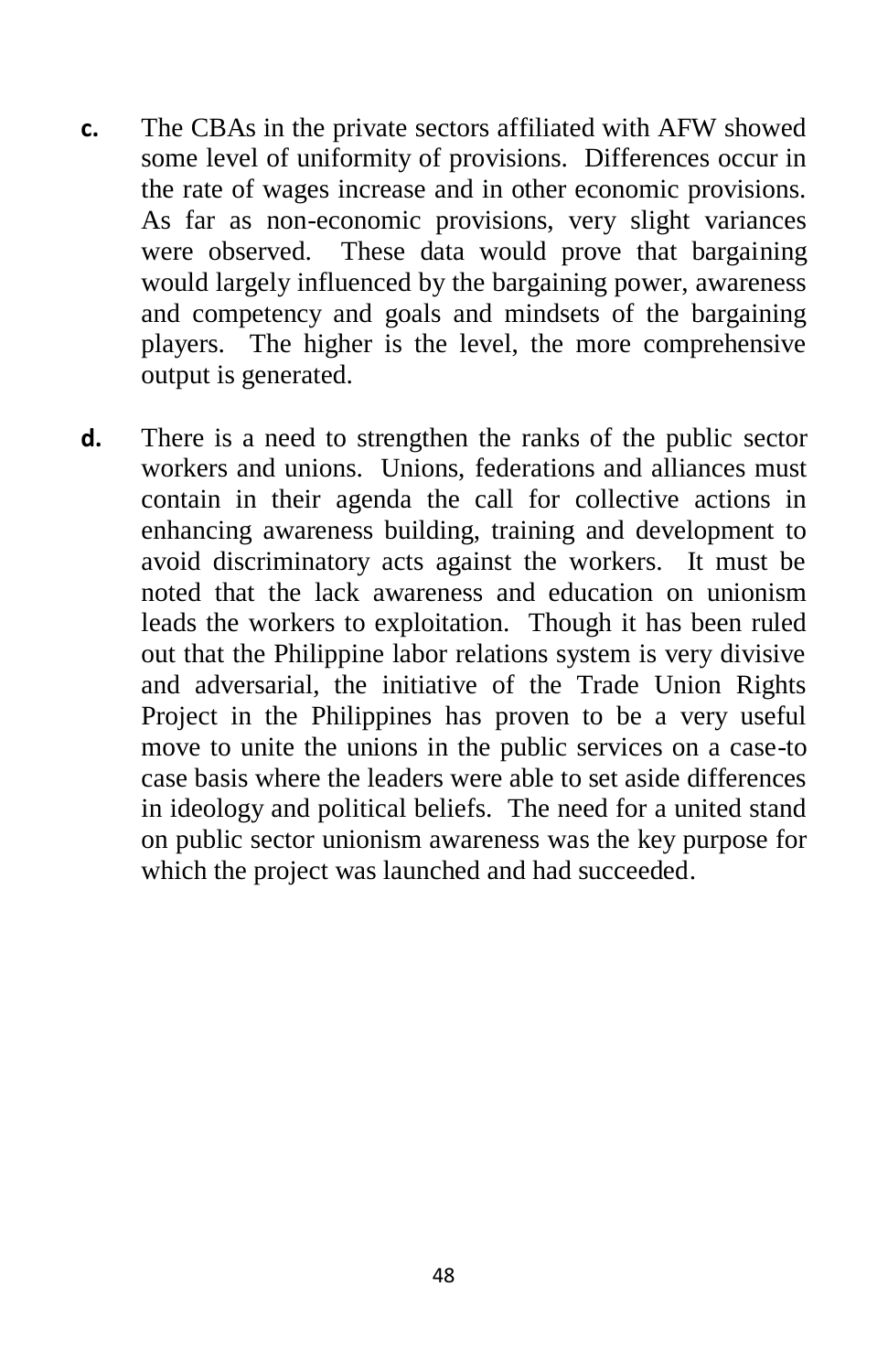#### **References**

Añonuevo, C-A (2005), Collective Bargaining in the Philippine Republic Sector: Joint Regulation or Reinforced Unilateralism? Friendrich-Ebert-Stiftung (FES), Manila

Collective bargaining and beyond: [http://www.fareastjournals.com/files/PaperNo5PakistanTariq.pdf/retrieved:](http://www.fareastjournals.com/files/PaperNo5PakistanTariq.pdf/retrieved)  10/10 2011 Collective bargaining and workplace performance [http://www.bis.gov.uk/files/file11610.pdfhttp: retrieved: 10/10/2011](http://www.bis.gov.uk/files/file11610.pdf) ILO Standards www.ilo.org/wcmsp5/groups/public/@ed\_norm/@normes/documents/publica tion/wcms\_087931.pdf/retrieved: 10/10/2011 ILO Principles [http://library.fes.de/pdf-files/gurn/00351.pdf](http://library.fes.de/pdf-files/gurn/00351.pdf%20/) / retrieved: 10/10/2011 Labor Code Amendments/ <http://www.chanrobles.com/BATAS%20PAMBANSA%20BLG.%20130.pdf> /retrieved: 10/10/2011 Macaraya, Collective Bargaining in the Philippines, ILO [http://www.ilo.org/public/english/dialogue/ifpdial/downloads/](http://www.ilo.org/public/english/dialogue/ifpdial/downloads/%20wpnr/philippines.pdf/Retrieved%2030%20August%202011/) [wpnr/philippines.pdf/Retrieved 30 August 2011/r](http://www.ilo.org/public/english/dialogue/ifpdial/downloads/%20wpnr/philippines.pdf/Retrieved%2030%20August%202011/)etrieved:> 10/10/2011 Theory of collective bargaing[:http://mises.org/books/bargaining.pdf/](http://mises.org/books/bargaining.pdf)retrieved: 10/10/2011 Edralin: 10/10/2011 Labor relations and tripartism [http://www.mngt.waikato.ac.nz/departments/Strategy%20and%20Human%20](http://www.mngt.waikato.ac.nz/departments/Strategy%20and%20Human%20Resource%20Management/Airaanz/old/conferce/pdf/hince.pdf) [Resource%20Management/Airaanz/old/conferce/pdf/hince.pdf](http://www.mngt.waikato.ac.nz/departments/Strategy%20and%20Human%20Resource%20Management/Airaanz/old/conferce/pdf/hince.pdf) /retrieved 10/10/2011 Recent trends:/

<http://digitalcommons.ilr.cornell.edu/cgi/viewcontent./retrieved> 10/10/2011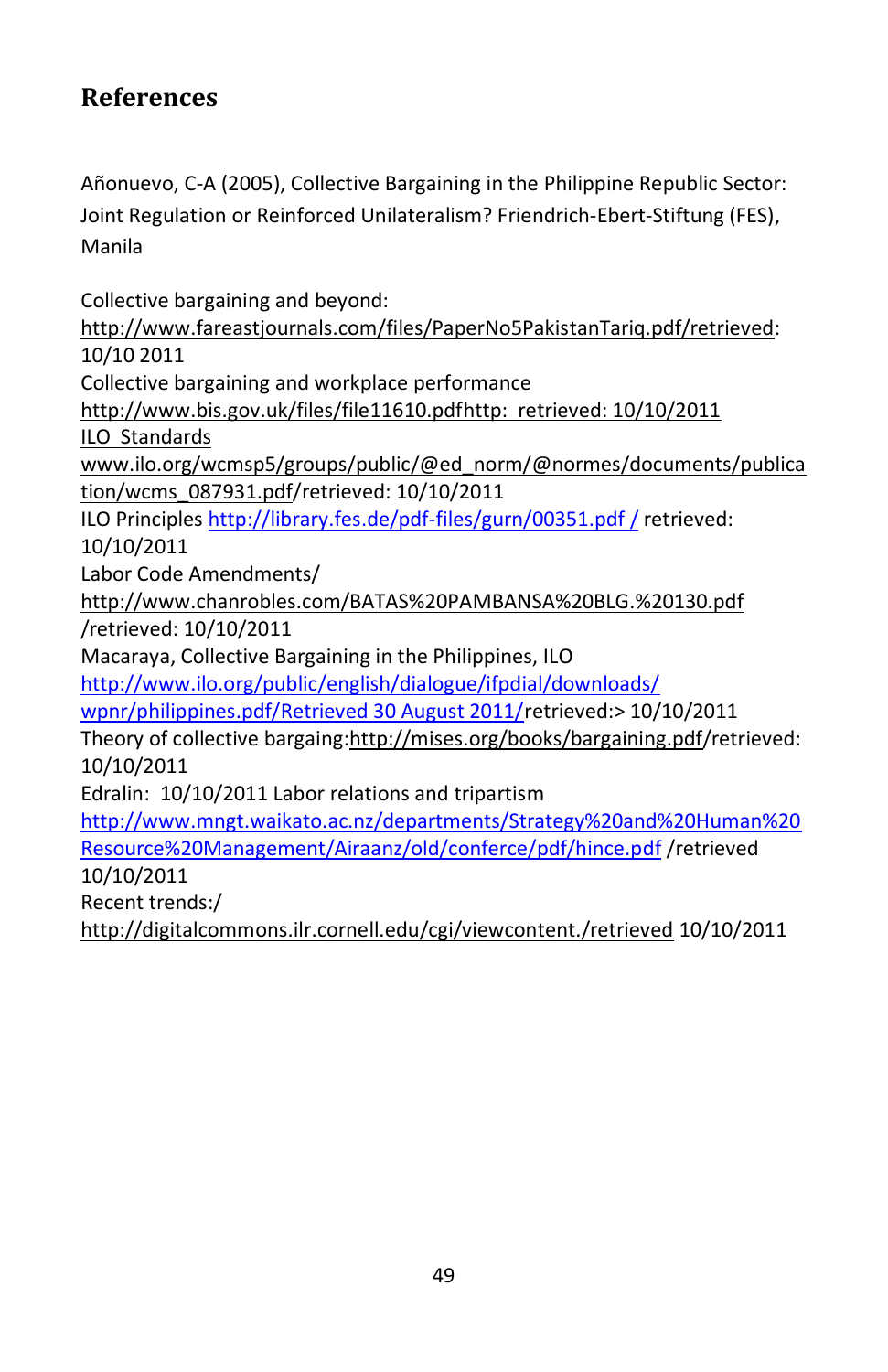### **ANNEXES**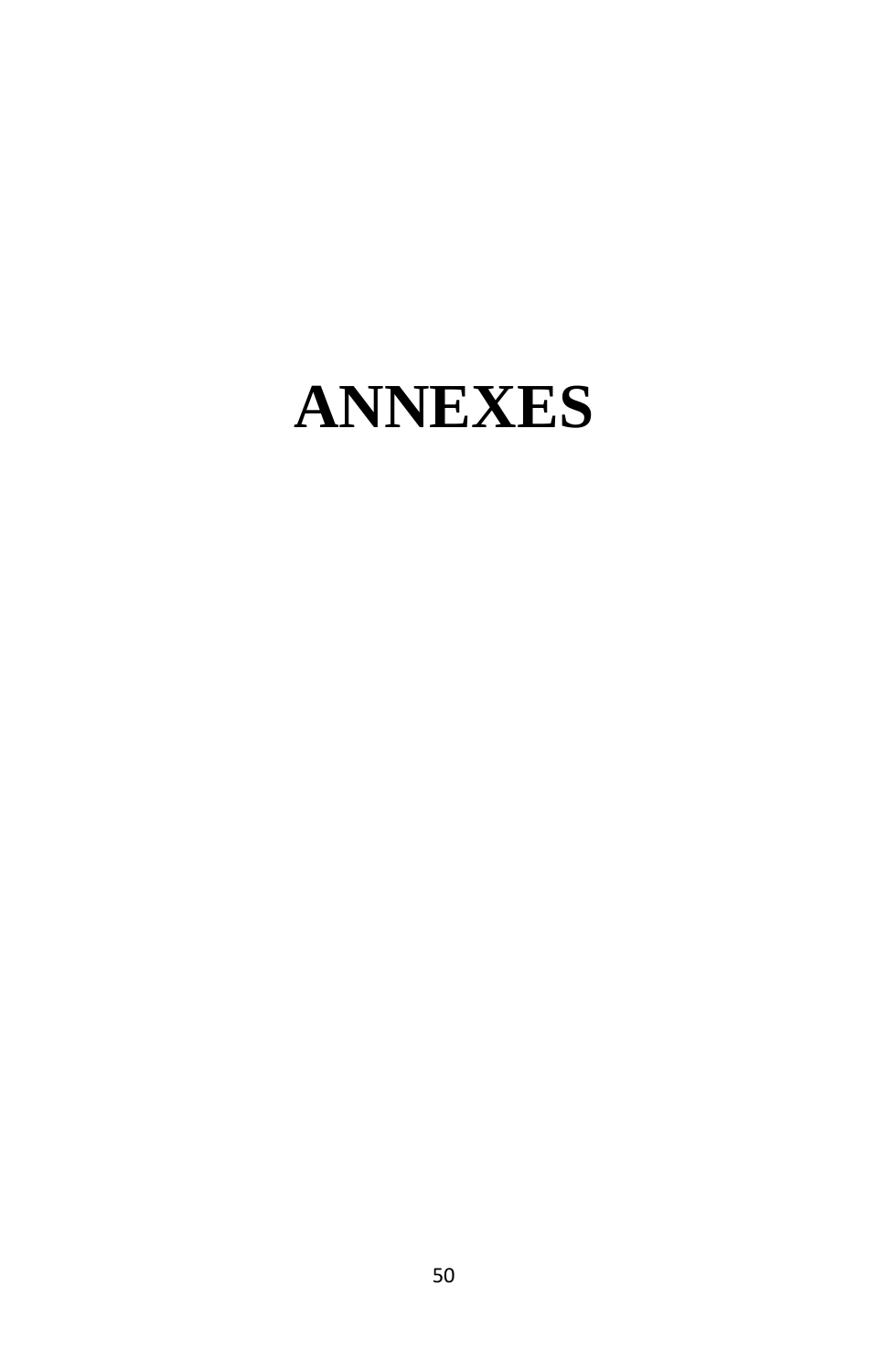#### **ANNEXES**

#### A. List of CNAs/CBAs covered in the study

#### Table 15. List of Government-Owned and Controlled Corporations covered in the study

| Name of Union                                                                                             | Federation<br>/Alliance                                                                                        | Name of<br>Company/<br>Agency                                   | Nature of<br>Service | Date of<br>Effectivity |
|-----------------------------------------------------------------------------------------------------------|----------------------------------------------------------------------------------------------------------------|-----------------------------------------------------------------|----------------------|------------------------|
| <b>MCWD</b> Employees<br><b>Union</b> (MEU                                                                | Independent                                                                                                    | Metropolitan<br>Cebu<br><b>Water District</b><br>(MCWD)         | Water                | Jan. 1, 2009           |
| <b>MCWD</b> Employees<br>Union<br>(MEU)                                                                   | Independent                                                                                                    | Metropolitan<br>Cebu<br><b>Water District</b><br>(MCWD)         | Water                | Jan. 1, 2006           |
| Polomolok Water<br><b>District Employees</b><br>Association<br>(POWDEA)                                   | Independent                                                                                                    | Polomolok<br><b>Water District</b>                              | Water                | Jan. 30, 2008          |
| <b>General Santos City</b><br><b>Water District</b><br><b>Employees Association</b><br>(GSCWDEA)          | Independent                                                                                                    | <b>General Santos</b><br>City Water<br><b>District</b>          | Water                | May 20,<br>2008        |
| Cebu Port Authority<br><b>Employees Union</b>                                                             | Independent                                                                                                    | Cebu Port<br>Authority                                          | Port                 | Mar. 8, 2000           |
| Mactan-Cebu<br><b>International Airport</b><br><b>Authority Employees</b><br>Mutual Association<br>(MEMA) | Confederation<br>for Unity,<br>Recognition<br>and of<br>Advancement<br>of Government<br>Employees<br>(COURAGE) | Mactan-Cebu<br>International<br>Airport<br>Authority<br>(MCIAA) | Air                  | Mar. 30,<br>2001       |
| <b>Association of Philrice</b><br>Employees Incorporated                                                  | Confederation<br>for Unity,<br>Recognition<br>and of<br>Advancement<br>of Government<br>Employees<br>(COURAGE) | Philippine Rice<br>Research<br>Institute<br>(PhilRice)          | Transportat<br>ion   | Sept. 16,<br>2010      |
| Power generation<br><b>Employees Association</b><br>- National Power<br>Corporation (PGEA-<br>NPC)        | Independent                                                                                                    | National<br>Power<br>Corporation<br>(NPC)                       | Research             | Oct. 5, 2006           |
| <b>PRA Employees</b>                                                                                      | Independent                                                                                                    | Philippine                                                      | Electric             | Apr. 2, 2008           |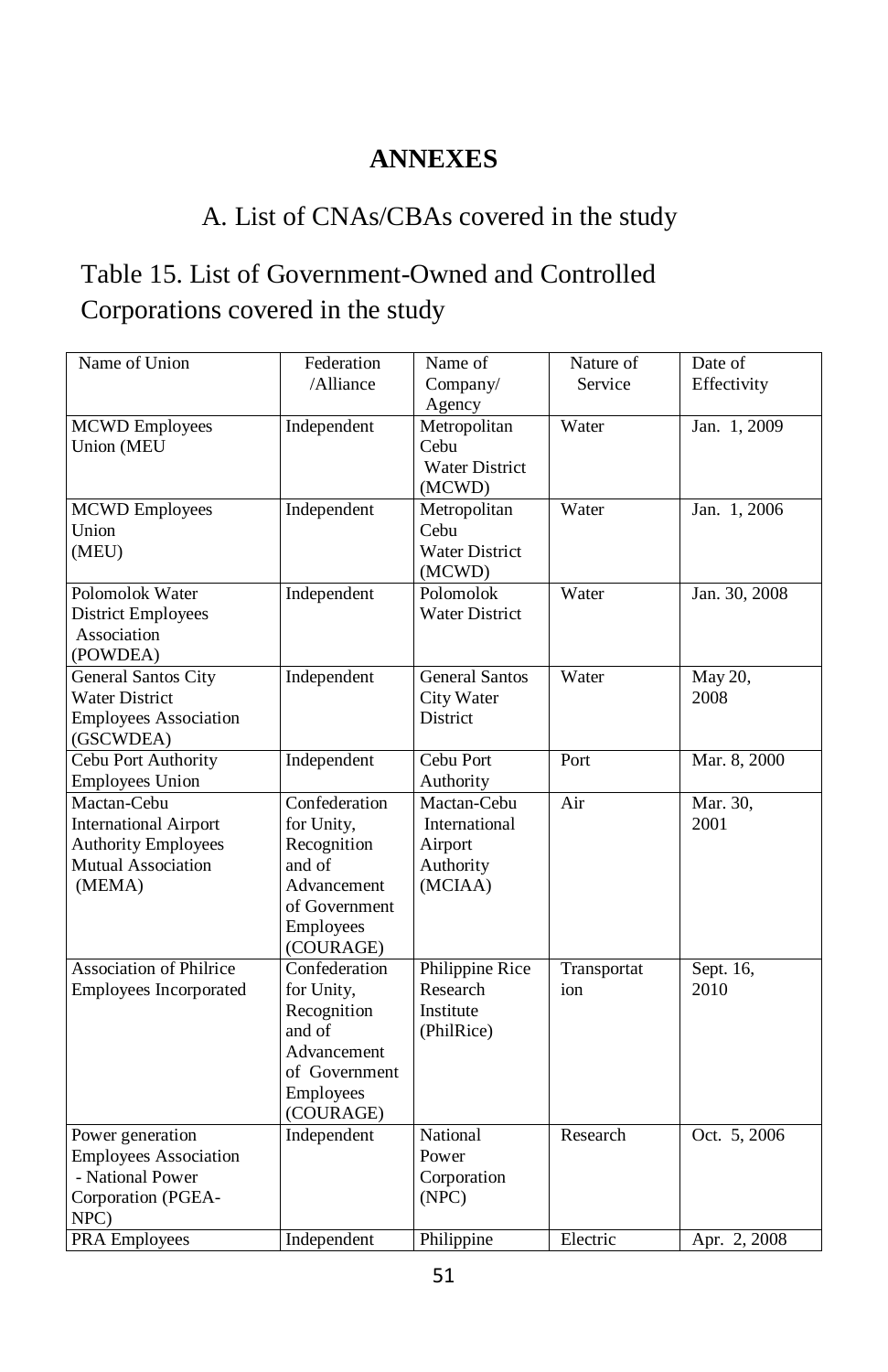| Association                                                                       |                                                                                                                | Retirement<br>Authority                                               | Power                     |               |
|-----------------------------------------------------------------------------------|----------------------------------------------------------------------------------------------------------------|-----------------------------------------------------------------------|---------------------------|---------------|
| Morong Water District<br><b>Employees Association</b>                             | Independent                                                                                                    | Morong<br><b>Water District</b>                                       | Retirement<br>Institution | Jun. 26, 2007 |
| Mindanao Transco<br><b>Employees Association</b>                                  | Independent                                                                                                    | The National<br>Transmission<br>Corporation                           | Water                     | Jul. 1, 2011  |
| Malaybalay City Water<br>District Employees'<br>Association                       | Independent                                                                                                    | Malaybalay<br>City<br>Water District                                  | Power                     | Mar. 14, 996  |
| Metro Kalibo Water<br><b>District Employees</b><br>Association, Inc.<br>(MKWDEAI) | Independent                                                                                                    | The Metro<br>Kalibo Water<br>District<br>(MKWD)                       | Water                     | Apr. 3, 1998  |
| Employees'<br>Compensation<br>Commission<br><b>Employees Union</b><br>(ECCEU)     | Independent                                                                                                    | Employees'<br>Compensation<br>Commission                              | Water                     | Jun. 19, 1998 |
| National Food<br>Authority<br><b>Employees Association</b>                        | Confederation<br>for Unity,<br>Recognition<br>and of<br>Advancement<br>of Government<br>Employees<br>(COURAGE) | National Food<br>Authority                                            | Employee<br>Compensation  | 1993          |
| Consolidated Union of<br>Employees                                                | Confederation<br>for Unity,<br>Recognition<br>and of<br>Advancement<br>of Government<br>Employees<br>(COURAGE) | National<br>Housing<br>Authority                                      | Food<br>Authority         | Jul. 10, 1996 |
| Bagong Kapisanan ng mga<br>Manggagawa sa PNR-ITF                                  | Independent                                                                                                    | Philippine<br>National<br>Railways                                    | Housing                   |               |
| Alert and Concerned<br>Employees<br>for Better SSS (ACCESS)                       | Independent                                                                                                    | Social Security<br>Commission for<br>the Social<br>Security<br>System | Transportation            |               |
| LWUA Employees'<br><b>Association</b> for Progress                                | Alliance of<br>Government<br>Workers in the<br>Water Sector<br>(AGWWAS)                                        | Local Water<br><b>Utilities</b><br>Administration                     | Security<br>commission    | 2007          |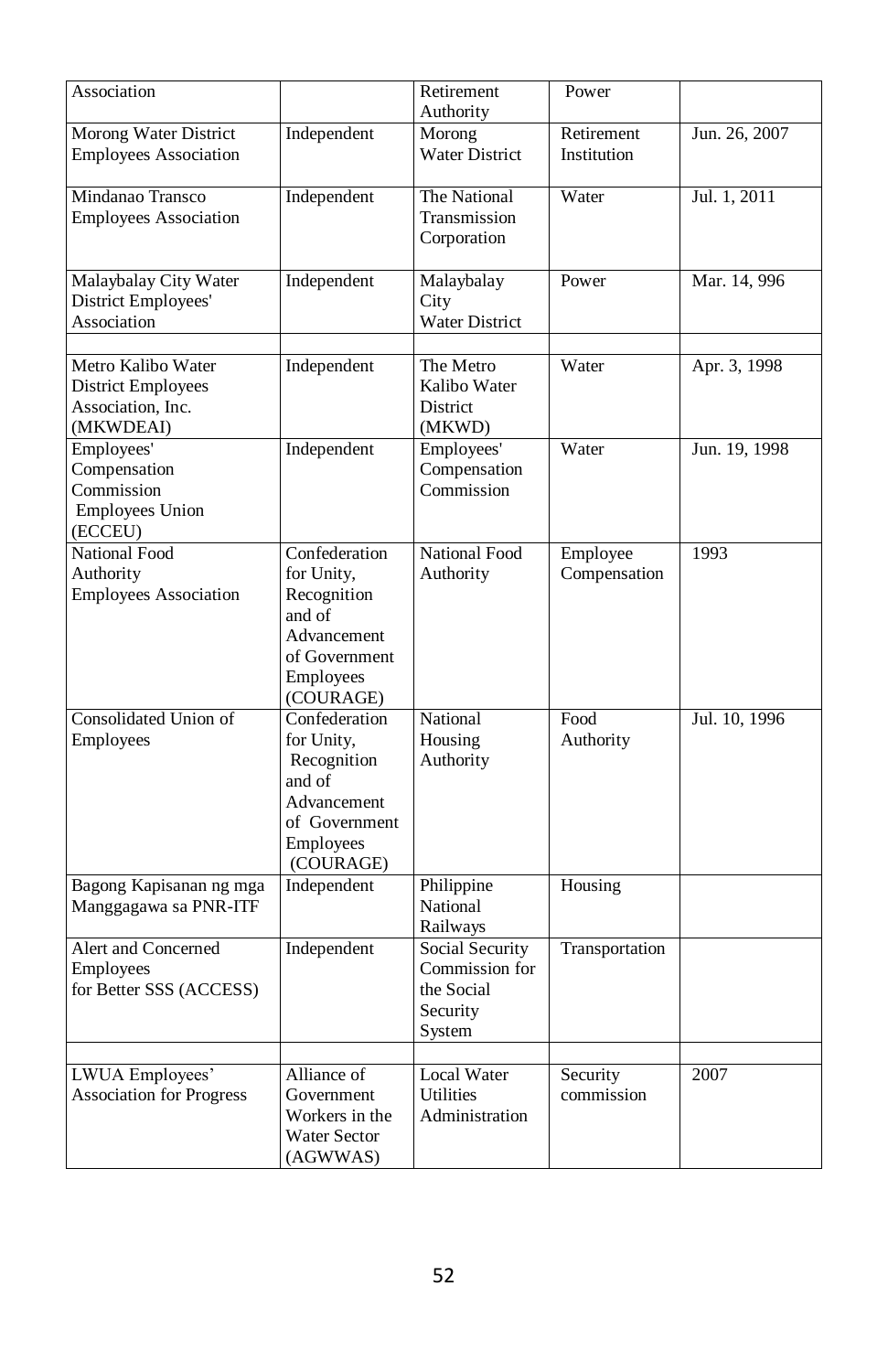#### Table 16. List of Government-Funded Institutions (GFIs) covered in the study

| Name of Union                                                           | Federation<br>/Alliance | Name of<br>Company/                       | Nature of<br>Service     | Date of<br>Effectivity |
|-------------------------------------------------------------------------|-------------------------|-------------------------------------------|--------------------------|------------------------|
|                                                                         |                         | Agency                                    |                          |                        |
| Development Bank of the<br>Philippines Employees Union                  | Independent             | Development<br>Bank of the<br>Philippines | Financial<br>Institution | Feb. 4, 2004           |
| Insurance Commission<br><b>Employees Welfare</b><br>Association (ICEWA) | Independent             | Insurance<br>Commission                   | Financial<br>Institution | Dec. 27, 1995          |

#### Table 17. List of Local Government Units (LGUs) covered in the study

| Name of Union                                                       | Federation<br>/Alliance                                                                                                             | Name of<br>Company/<br>Agency                    | Nature of<br>Service | Date of<br>Effectivity |
|---------------------------------------------------------------------|-------------------------------------------------------------------------------------------------------------------------------------|--------------------------------------------------|----------------------|------------------------|
| Government Association<br>of Tacloban Employees<br>(GATE)           | Confederation of<br>Independent Unions in<br>the Public Sector<br>(CIU), Local<br>Government<br>Unions of the<br>Philippines (LGUP) | City<br>Government of<br>Tacloban                | Local<br>Government  | Jan. 18, 2002          |
| Local Government of<br>Quezon Employees<br>Association (LGQEA)      | Confederation of<br><b>Independent Unions</b><br>in the Public Sector<br>(CIU)                                                      | The Local<br>Government<br>of Ouezon,<br>Isabela | Local<br>Government  | Dec. 1, 2000           |
| <b>Bacolod City</b><br>Government<br>Employees<br>Union (BCGEU)     | Confederation of<br><b>Independent Unions</b><br>in the Public Sector<br>(CIU)                                                      | City<br>Government<br>of Bacolod                 | Local<br>Government  | Jun. 11, 2006          |
| Sagay City<br>Government<br>Employees<br>Union (SCGEU)              | Confederation of<br><b>Independent Unions</b><br>in the Public Sector<br>(CIU)                                                      | City<br>Government<br>of Sagay                   | Local<br>Government  | Mar. 10, 2004          |
| Sultan Kudarat<br>Association of<br>Provincial Employees<br>(SKAPE) | Confederation of<br><b>Independent Unions</b><br>in the Public Sector<br>(CIU)                                                      | Provincial<br>Government<br>of sultan<br>Kudarat | Local<br>Government  | Aug. 23, 2005          |
| Victoria Municipal<br>Employees<br>Association<br>(VICMEA)          | Confederation of<br><b>Independent Unions</b><br>in the Public Sector<br>(CIU)                                                      | Victoria<br>Municipal<br>Government              | Local<br>Government  | Mar. 31,<br>2002       |
|                                                                     |                                                                                                                                     |                                                  |                      |                        |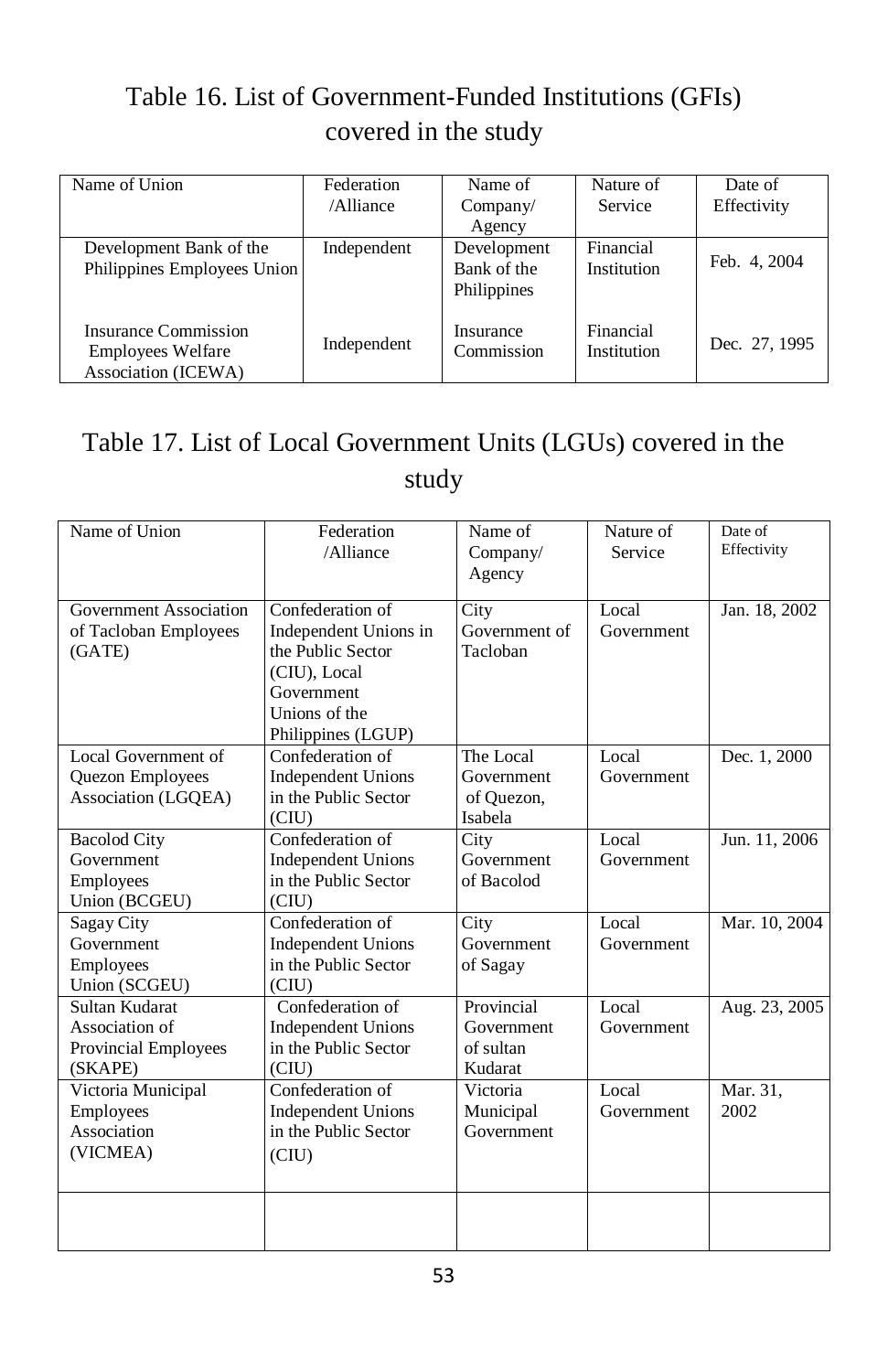| Cauayan Municipal<br><b>Employees Association</b><br>(CAMEA)                         | Confederation of<br><b>Independent Unions</b><br>in the Public Sector<br>(CIU) | Municipality<br>of Cauyan                      | Local<br>Government | Aug. 29, 2000  |
|--------------------------------------------------------------------------------------|--------------------------------------------------------------------------------|------------------------------------------------|---------------------|----------------|
| Palo Local Employees<br>Association (PLEA)                                           | Independent                                                                    | Palo<br>Municipal<br>Government                | Local<br>Government | Mar. 1, 2001   |
| Murcia Association of<br>Government<br>Employees (MAGE)                              | Confederation of<br><b>Independent Unions</b><br>in the Public Sector<br>(CIU) | Municipality of<br>Murcia                      | Local<br>Government | Jul. 4, 2003   |
| City of Talisay<br>Employees'<br>Union (CEBU)<br>(CTEU(CEBU)                         | Confederation of<br><b>Independent Unions</b><br>in the Public Sector<br>(CIU) | City<br>Government<br>of Talisay,<br>Cebu      | Local<br>Government | Mar. 1, 1996   |
| The General Santos<br><b>City Government</b><br>Employees<br>Association<br>(GSCGEA) | Independent                                                                    | The City<br>Government<br>of General<br>Santos | Local<br>Government | Nov. 22, 2005  |
| Provincial<br>Association of<br>Government<br>Employees (PAGE)                       | Confederation of<br><b>Independent Unions</b><br>in the Public Sector<br>(CIU) | Provincial<br>Government<br>of Leyte           | Local<br>Government | Sept. 26, 2005 |
| Panabo Municipal<br>Government<br>Employees<br>Association<br>(PMGEA)                | Confederation of<br><b>Independent Unions</b><br>in the Public Sector<br>(CIU) | Municipality of<br>Panabo                      | Local<br>Government | Oct. 16, 2000  |
| Table 16 Continue                                                                    |                                                                                |                                                |                     |                |
| Santiago City<br>Government<br>Employees<br>Association<br>(SACGEA)                  | Confederation of<br><b>Independent Unions</b><br>in the Public Sector<br>(CIU) | Municipality of<br>Santiago                    | Local<br>Government | Jun. 4, 2001   |
| Kidapawan City<br>Governement<br>Employees<br>Association<br>(KCGEA)                 | Confederation of<br><b>Independent Unions</b><br>in the Public Sector<br>(CIU) | City<br>Government<br>of Kidapawan             | Local<br>Government | Feb. 18, 2008  |
| <b>General Santos City</b><br>Government<br>Employees<br>Association<br>(GSCGEA)     | Independent                                                                    | <b>General Santos</b><br>City<br>Government    | Local<br>Government |                |
| Davao City Hall<br>Employees'<br>Association<br>(DACHEA)                             | Independent                                                                    | City Government<br>Davao                       | Local<br>Government |                |
| <b>Bislig City Employees</b><br>Association                                          | Independent                                                                    | City<br>Government<br>of Bislig                | Local<br>Government |                |
| Siaton Municipal                                                                     | Independent                                                                    | Municipal                                      | Local               |                |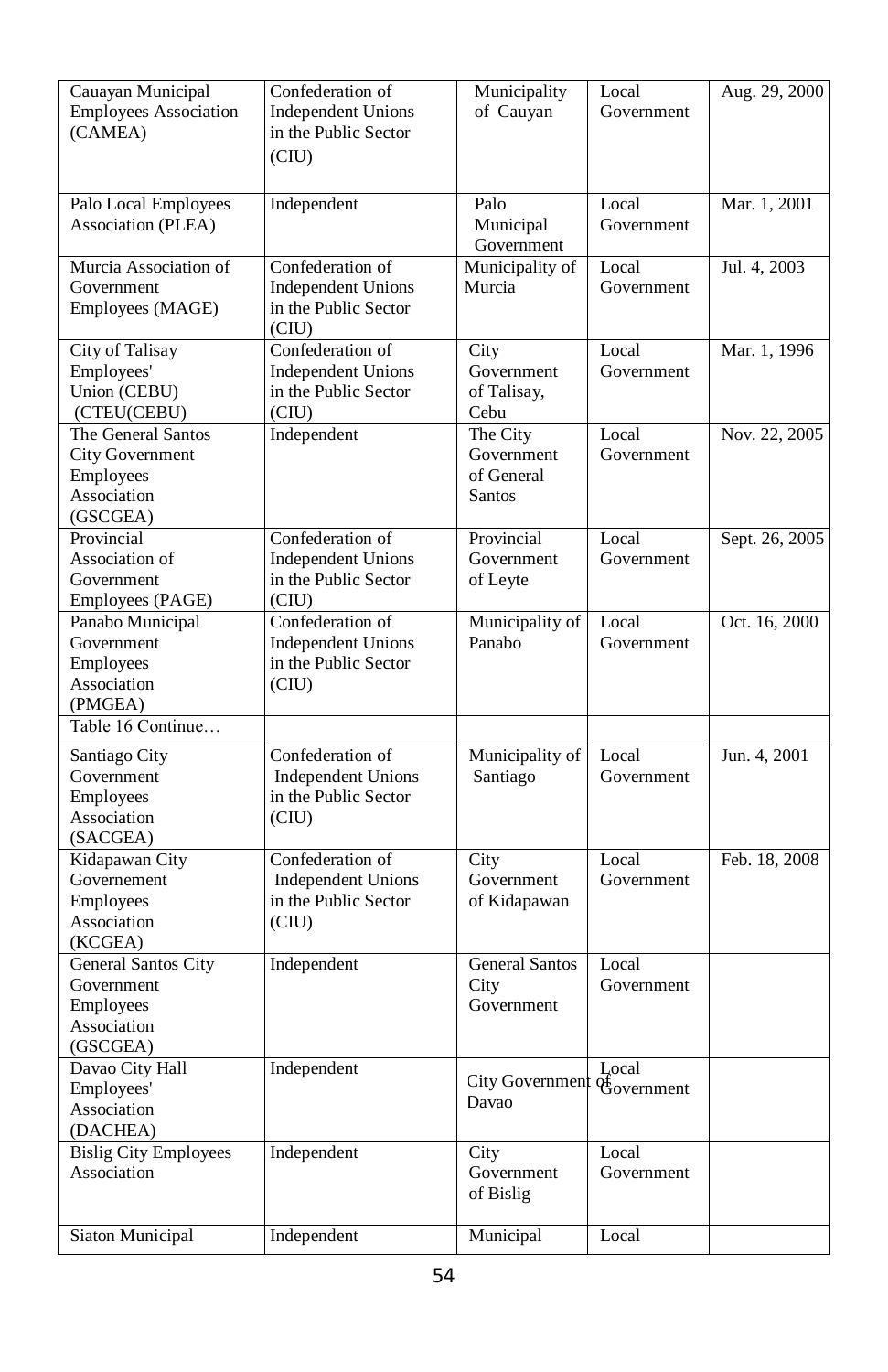| Employees'<br>Association (SMEA)                                     |             | Government<br>of Siaton              | Government          |  |
|----------------------------------------------------------------------|-------------|--------------------------------------|---------------------|--|
| Libona Municipal<br>Rank and File<br><b>Employees</b><br>Association | Independent | Municipal<br>Government<br>of Libona | Local<br>Government |  |

#### Table 18. List of National Government Agencies (NGAs) covered in the study

| Name of Union              | <b>Affiliation</b>              | Agency                        | Nature of  | Date of       |
|----------------------------|---------------------------------|-------------------------------|------------|---------------|
|                            |                                 |                               | Service    | Effectivity   |
|                            |                                 |                               |            |               |
| Organization of            | Independent                     | National                      | Government | 2001          |
| <b>NAMRIA</b>              |                                 | Mapping and                   | Agency     |               |
| Employees                  |                                 | Resource<br>Information       |            |               |
|                            |                                 | Authority                     |            |               |
|                            |                                 | (NAMRIA)                      |            |               |
| <b>Union of Statistics</b> | Confederation                   | National                      | Government | Mar. 1, 2002  |
| Employees                  | of                              | <b>Statistics</b>             | Agency     |               |
|                            | Independent                     | Office, Census                |            |               |
|                            | Unions                          | Provident Fund,               |            |               |
|                            | in the                          | Inc., Census                  |            |               |
|                            | Philippine                      | Credit                        |            |               |
|                            | Sector                          | Cooperative                   |            |               |
| Dangerous Drugs            | Confederation                   | Dangerous                     | Government | Jan. 31, 2001 |
| <b>Board Employees'</b>    | of Independent                  | <b>Drugs</b>                  | Agency     |               |
| Union (DDB-EU)             | Unions in the                   | Board                         |            |               |
|                            | Philippine                      |                               |            |               |
|                            | Sector                          |                               |            |               |
| National Council for       | Confederation                   | National                      | Government | Nov. 23, 2003 |
| the welfare of<br>Disabled | of Independent<br>Unions in the | Council for the<br>Welfare of | Agency     |               |
| Persons Employees          | Philippine                      | Disabled                      |            |               |
| Association                | Sector                          | Persons (NCWDP)               |            |               |
| (NCWDPEA)                  |                                 |                               |            |               |
| Ping-isang Tinig, isip     | Confederation                   | Civil Service                 | Government | Oct. 29, 2002 |
| at Gawa (PINTIG)           | of Independent                  | Commission                    | Agency     |               |
|                            | Unions in the                   |                               |            |               |
|                            | Philippine                      |                               |            |               |
| Philippine Coconut         | Sector<br>Confederation         | Philippine                    | Government | Oct. 3, 2008  |
| <b>Authority Employees</b> | of Independent                  | Coconut                       | Agency     |               |
| Association (PCAEA)        | Unions in the                   | Authority                     |            |               |
|                            | Philippine                      | (PCA)                         |            |               |
|                            | Sector                          |                               |            |               |
| Department of              | Independent                     | Department of                 | Government | Sept. 8, 2010 |
| <b>Tourism Employees</b>   |                                 | Tourism                       | Agency     |               |
| Association (DOTEA)        |                                 |                               |            |               |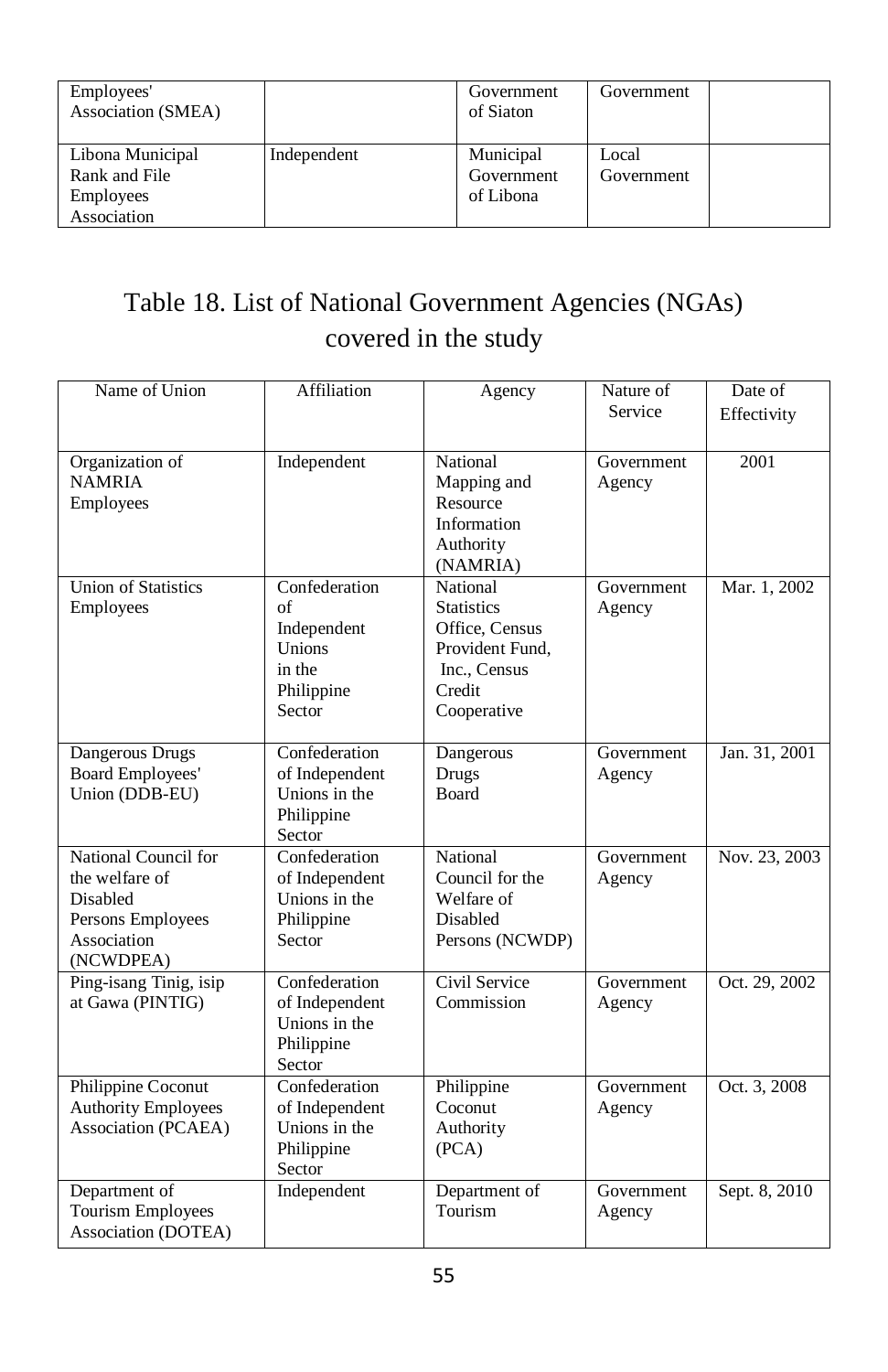| Rank and File<br>Employees<br>Association of the<br>DPWH, Regional<br>office No. 6       | Confederation<br>of Independent<br>Unions in the<br>Philippine<br>Sector       | Department of<br>Public<br>Works and<br>Highways                        | Government<br>Agency | Sept. 13, 2004 |
|------------------------------------------------------------------------------------------|--------------------------------------------------------------------------------|-------------------------------------------------------------------------|----------------------|----------------|
| Association of<br><b>Dedicated Employees</b><br>of the Philippine<br>Tourism (ADEPT)     | Confederation<br>of Independent<br>Unions in the<br>Philippine<br>Sector       | Philippine<br>Tourism<br>Authority                                      | Government<br>Agency | Jan. 27, 2010  |
| <b>NAPOLCOM</b><br>Employees<br>Association                                              | Independent                                                                    | <b>National Police</b><br>Commission                                    | Government<br>Agency | May 25, 2009   |
| East Avenue Medical<br><b>Center Employees</b><br>Association<br>(EAMCEA)                | Independent                                                                    | East Avenue<br>Medical<br>Center                                        | Government<br>Agency | Oct, 13, 2010  |
| Dangerous Drugs<br><b>Board Employees'</b><br>Union (DDB-EU)                             | Confederation<br>οf<br>Independent<br>Unions<br>in the<br>Philippine<br>Sector | Dangerous<br>Drugs<br>Board                                             | Government<br>Agency | 2002           |
| National Commission<br>On Indigenous<br>Peoples Employees<br>Association                 | Independent                                                                    | National<br>Commission<br>on Indigenous<br>Peoples                      | Government<br>Agency | Mar, 7, 2009   |
| Presidential<br>Commission on Good<br>Government<br>Employees<br>Association<br>(PCGGEA) | Independent                                                                    | Presidential<br>Commission<br>on Good<br>Government<br>(PCGG)           | Government<br>Agency | Nov. 2005      |
| Department of<br>Agrarian Reform<br>Employees<br>Association<br>(DAREA)                  | Independent                                                                    | The Department<br>of Agrarian<br>Reform<br>(DAR)                        | Government<br>Agency | Dec. 1, 1997   |
| Department of<br>Agriculture, Regional                                                   | Independent                                                                    | Department of<br>Agriculture                                            | Government<br>Agency | Jan. 12, 1998  |
| Field Unit VI<br>Employees Union<br>(DAEU)                                               | Independent                                                                    | Department of<br>Justice                                                | Government<br>Agency | Oct. 16, 1997  |
| Department of Justice<br>Employees<br>Association (DOJEA)                                | Independent                                                                    | The National<br>Maritime<br>Polytechnic                                 | Government<br>Agency | Jul. 25, 1994  |
| National Maritime<br>Polytechnic<br>Services Association<br>(NMPSA)                      | <b>Public Services</b><br>Independent<br>Confederation<br>(PSLINK)             | Department of<br>Labor<br>and<br>Employment<br>Regional Office<br>No. 7 | Government<br>Agency | Oct. 4, 1994   |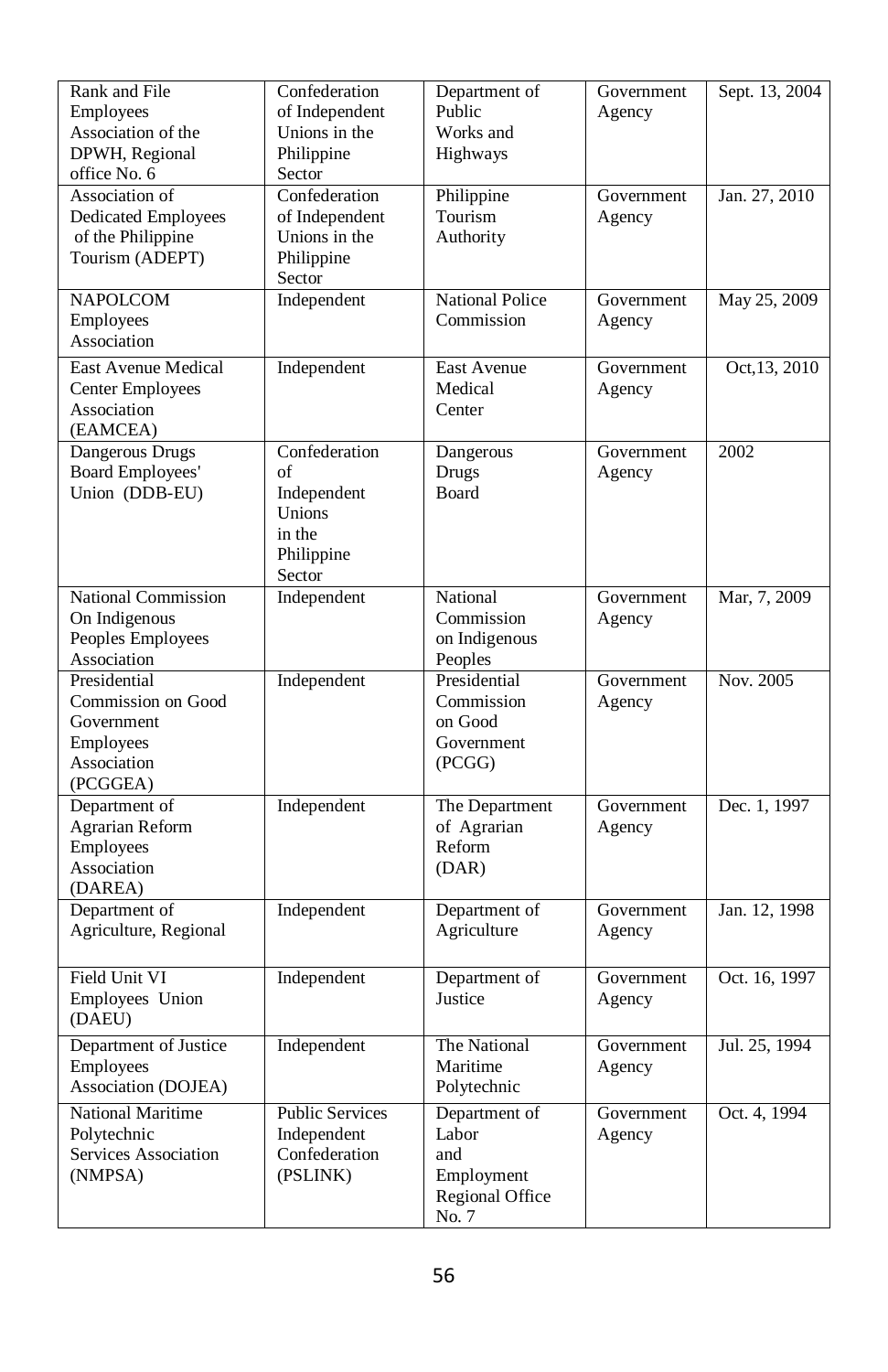| Department of Labor<br>and Employment<br>Association for<br>Reform and<br>Efficiency-7<br>(DARE 7) | Independent | Department of<br>Science and<br>Technology               | Government<br>Agency        | Oct. 28, 1993 |
|----------------------------------------------------------------------------------------------------|-------------|----------------------------------------------------------|-----------------------------|---------------|
| Samahan para sa<br>Ikauunlad ng Kawani<br>ng Agham at<br>Teknolohiya<br>(SIKAT)                    | Independent | National Water<br>Resources<br><b>Board</b>              | <b>Government</b><br>Agency | Oct. 19, 2010 |
| National Water<br>Resources Board<br>Employees<br>Association<br>(NWRBEA)                          | Independent | Philippine<br>Medical Care<br>Commission                 | Government<br>Agency        | Mar. 17, 2010 |
| Philippine Medicare<br>Employees<br>Association<br>(PMEA)                                          | Independent | Telecommunica<br>-tions Office<br>(TELOF)                | Government<br>Agency        | 2008          |
| National<br>Telecommunications<br>Employees<br>Union (NTEU)                                        | Independent | <b>Tondo Medical</b><br>Center                           | Government<br>Agency        |               |
| <b>TMC</b> Employees<br>Association - Alliance<br>of Health Workers                                | Independent | Philippine<br>Information<br>Agency                      | Government<br>Agency        |               |
| Philippine<br><b>Information Agency</b><br>Employees<br>Association                                | Independent | Department of<br>Science<br>and Technology               | Government<br>Agency        |               |
| Samahan para sa<br>Ikauunlad ng Kawani<br>ng Agham at<br>Teknolohiya<br>(SIKAT)                    | Independent | Department of<br>Environment<br>and Natural<br>Resources | <b>Government</b><br>Agency |               |
| <b>DENR</b> Employees<br>Union (DENREU)                                                            | Independent |                                                          | Government<br>Agency        |               |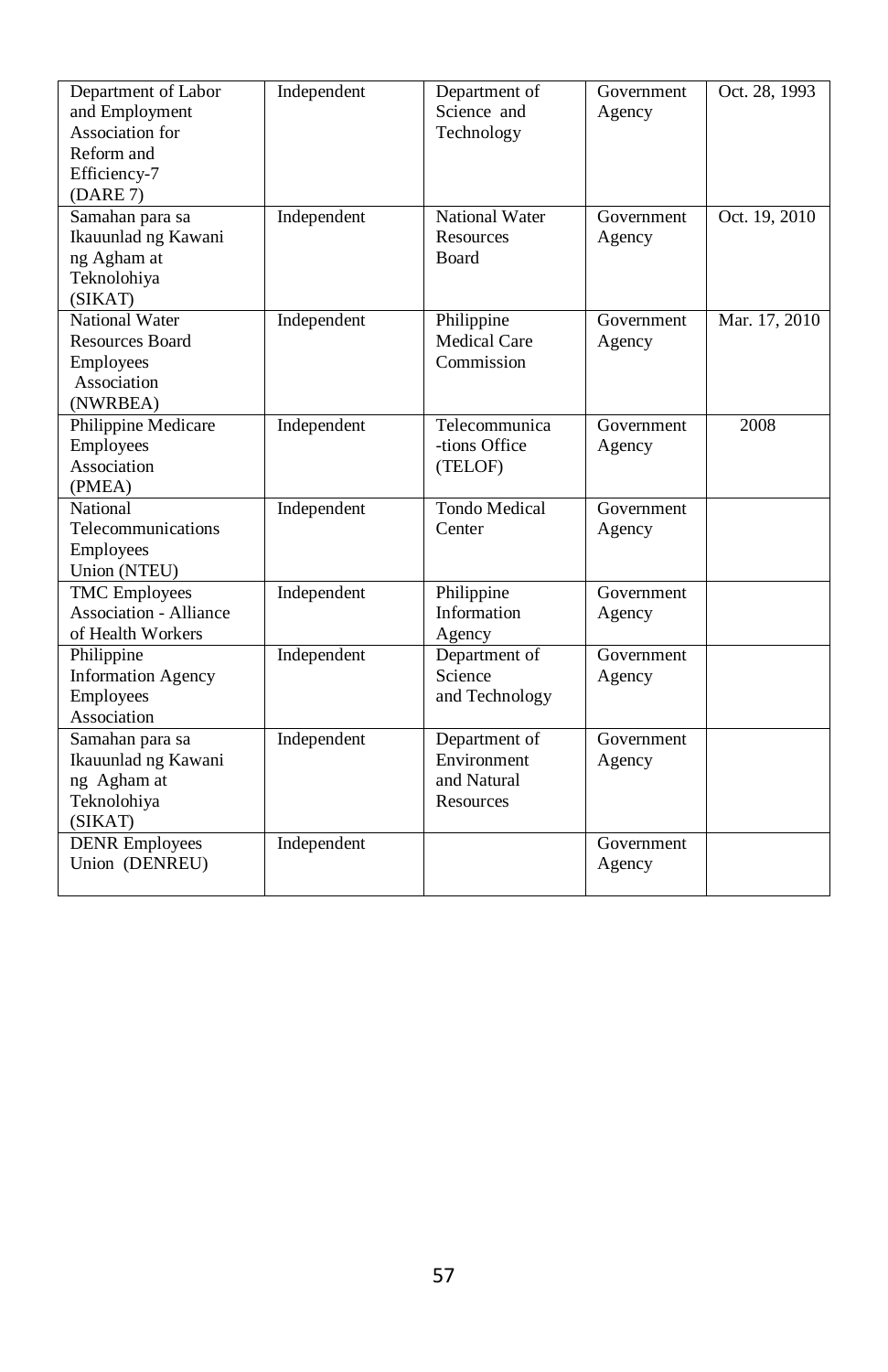#### Table 19. List of State Universities and Colleges and other schools covered in the study

| Name of Union                                                                                                                    | Federation<br>/Alliance                                                         | Name of<br>Company/                                                                                    | Nature of<br>Service    | Date of<br>Effectivity |
|----------------------------------------------------------------------------------------------------------------------------------|---------------------------------------------------------------------------------|--------------------------------------------------------------------------------------------------------|-------------------------|------------------------|
| Calinan National High<br>School<br>Teachers and<br>Employees<br>Association<br>(CAHISTEA)                                        | Confederati<br>on of<br>Independent<br>Unions<br>in the<br>Philippine<br>Sector | Agency<br>Calinan<br>National<br><b>High School</b>                                                    | High<br>school          |                        |
| <b>ALL-UP</b> Academic<br><b>Employees Union</b>                                                                                 | Independent                                                                     | University of<br>the<br>Philippines                                                                    | University              | Dec. 12, 2008          |
| CFT Faculty and<br><b>Employees Crusaders</b><br>Union (FECU)                                                                    | Independent                                                                     | Cebu State<br>College of<br>Science and<br>Technology-<br>College of<br>Fisheries                      | <b>State</b><br>College | Jan. 10, 2001          |
| Samahan ng mga<br>Aktibo at<br>Responsableng Titser<br>at Empleyado ng<br><b>Alabel National High</b><br>School<br>(SMARTE-ANHS) | Independent                                                                     | Alabel<br>National<br><b>High School</b>                                                               | High school             | Nov. 7, 2002           |
| Manila Central<br>University-<br>Filemon D. Tanshoco<br><b>Medical Foundation</b><br>Employees<br>Association<br>(MCU-FDTMFEA)   | Alliance of<br>Filipino<br>Workers<br>(AFW)                                     | Manila<br>Central<br>University-<br>Filemon D.<br>Tanchoco<br>Medical<br>Foundation<br>(MCU-<br>FDTMF) | University              | Mar. 15, 2009          |
| Faculty and<br>Employees<br>Association of<br>Jalandoni Memorial<br><b>High School</b><br>(FEA-JMNHS)                            | Independent                                                                     | Jalandoni<br>Memorial<br>National High<br>School<br>(JMNHS)                                            | High school             | Jan. 15, 1999          |
| Organization of Non-<br>Academic Personnel<br>of the University of<br>the Philippines<br>(ONAPUP)                                | Independent                                                                     | University of<br>the<br>Philippines                                                                    | University              | Dec. 20, 1995          |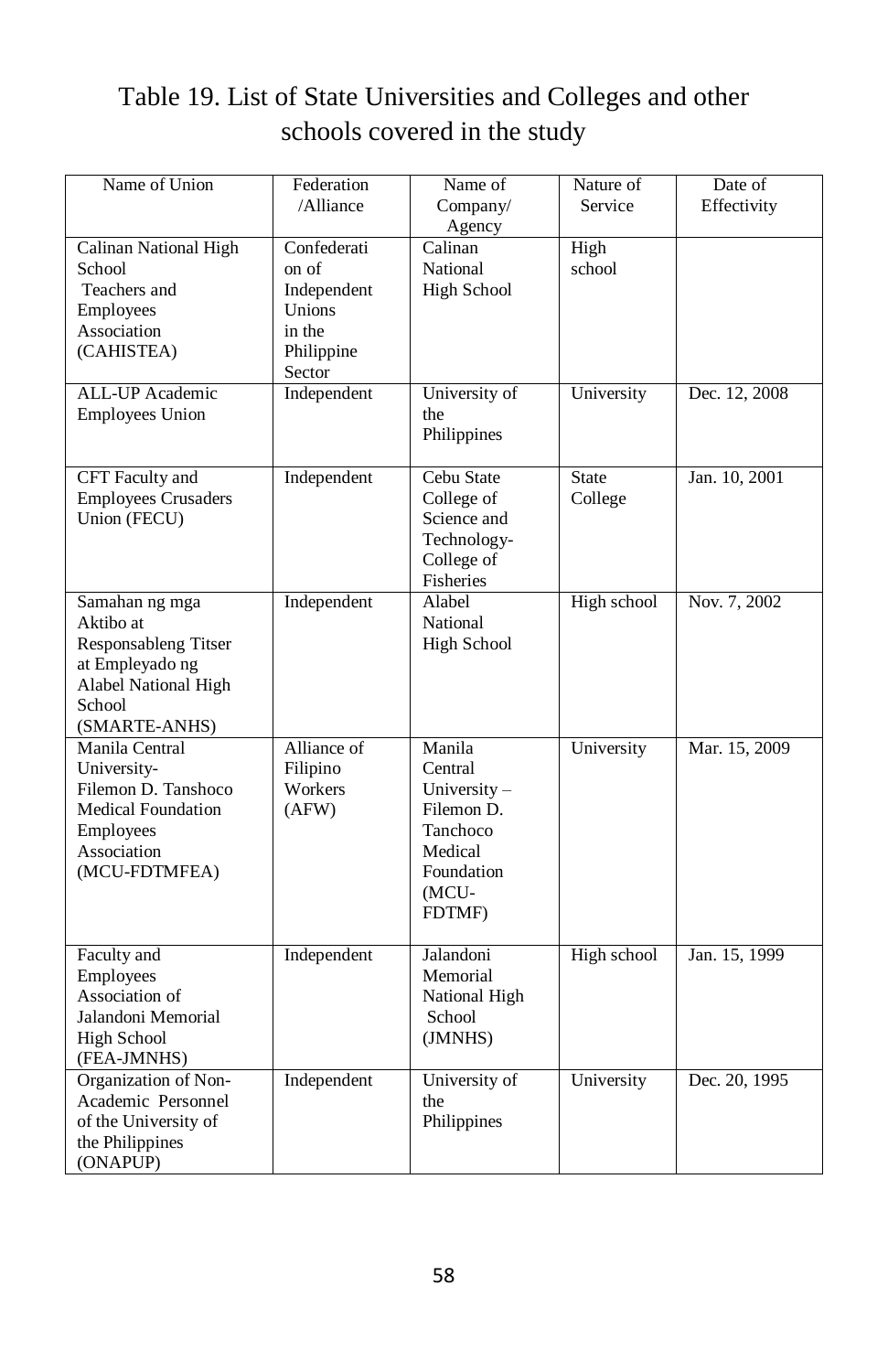#### Table 20. List of Private Organizations covered in the study (Water Industry)

| Name of Union                                | Federation<br>/Alliance | Name of<br>Company/<br>Agency          | Nature of<br>Service | Date of<br>Effectivity |
|----------------------------------------------|-------------------------|----------------------------------------|----------------------|------------------------|
| Maynilad Water<br>Supervisors<br>Association | Independent             | Maynilad<br>Water<br>Services.<br>Inc. | Water utility        | Dec. 1, 2006           |
| Manila Water<br>Employees Union              | Independent             | Manila<br>Water<br>Company,<br>Inc.    | Water utility        | Aug. 1, 2008           |

#### Table 21. List of Hospitals in the Private Sector covered in the study (Hospitals)

| Name of Union           | Federation  | Name of        | Nature of | Date of       |
|-------------------------|-------------|----------------|-----------|---------------|
|                         | /Alliance   | Company/       | Service   | Effectivity   |
|                         |             | Agency         |           |               |
| Golden Gate             | Alliance of | The Golden     | Hospital  | Oct. 1, 2010  |
| General Hospital        | Filipino    | Gate           |           |               |
| Employees               | Workers     | General        |           |               |
| Association             | (AFW)       | Hospital       |           |               |
| (GGHEA)                 |             |                |           |               |
| FEU - Dr. Nicanor       | Alliance of | FEU - Dr.      | Hospital  | May 1, 2009   |
| Reyes Medical           | Filipino    | Nicanor        |           |               |
| Foundation              | Workers     | Reyes          |           |               |
| Employees               | (AFW)       | Medical        |           |               |
| Association             |             | Foundation     |           |               |
| Hospital                | Alliance of | Hospital       | Hospital  | Jan. 1, 2007  |
| Management              | Filipino    | Management     |           |               |
| Services, Inc.          | Workers     | Services, Inc. |           |               |
| - Medical Center        | (AFW)       | - Medical      |           |               |
| Manila Employees        |             | Center,        |           |               |
| Association-            |             | Manila         |           |               |
| (HMSI-MCMEA)            |             |                |           |               |
| Capitol Medical         | Alliance of | Capitol        | Hospital  | June 20, 2006 |
| <b>Center Employees</b> | Filipino    | medical        |           |               |
| Association             | Workers     | Center, Inc.   |           |               |
| (CMCEA)                 | (AFW)       |                |           |               |
| Makati Medical          | Alliance of | Medical        | Hospital  | Mar. 1, 2010  |
| Center (Medical         | Filipino    | Doctors, Inc.  |           |               |
| Doctors.                | Workers     | (Makati        |           |               |
| Inc.) Employees         | (AFW)       | Medical        |           |               |
| Association             |             | Center)        |           |               |
| (MAMECEA)               |             |                |           |               |
| St. Luke's Medical      | Alliance of | St. Luke's     | Hospital  | Aug. 1, 2010  |
| Center Employees        | Filipino    | Medical        |           |               |
| Association             | Workers     | Center         |           |               |
|                         | (AFW)       |                |           |               |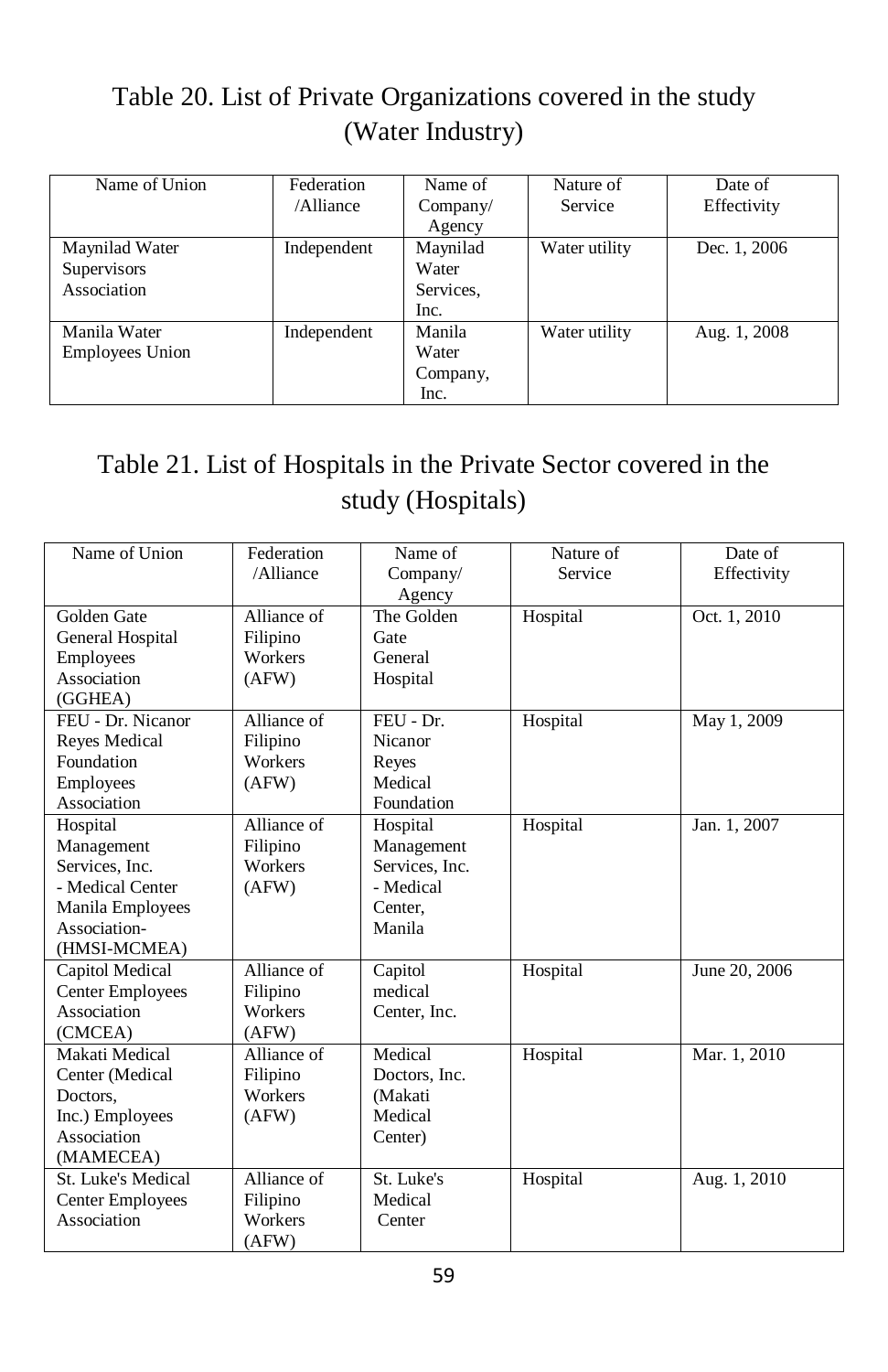| Victor R.               | Alliance of | Dr. Victor R.           | Hospital | Jul. 1, 2009  |
|-------------------------|-------------|-------------------------|----------|---------------|
| Potenciano Medical      | Filipino    | Potenciano              |          |               |
| Center                  | Workers     | Medical                 |          |               |
| Employees               | (AFW)       | Center                  |          |               |
| Association             |             |                         |          |               |
| Saint Patrick's         | Alliance of | Saint Patrick's         | Hospital | Aug. 1, 2010  |
| <b>Hospital Medical</b> | Filipino    | Hospital,               |          |               |
| <b>Center Employees</b> | Workers     | Incorporated            |          |               |
| Association             | (AFW)       |                         |          |               |
| (SPHMCEA)               |             |                         |          |               |
| Manila Doctors          | Alliance of | Manila Medical          | Hospital | Jan. 1, 2010  |
| hospital Employees      | Filipino    | Services, Inc.          |          |               |
| Association             | Workers     | (Manila Doctors)        |          |               |
| (MDHEA)                 | (AFW)       | Hospital)               |          |               |
| Makati Medical          | Alliance of | <b>Medical Doctors.</b> | Hospital | Mar. 1, 2007  |
| Center (Medical         | Filipino    | Inc.                    |          |               |
| Doctors, Inc.)          | Workers     | (Makati                 |          |               |
| Employees               | (AFW)       | Medical Center)         |          |               |
| Association             |             |                         |          |               |
| (MAMECEA)               |             |                         |          |               |
| San Juan de Dios        | Alliance of | San Juan de Dios        | Hospital | Feb. 20, 2006 |
| Educational             | Filipino    | Educational             |          |               |
| Foundation, Inc.        | Workers     | Foundation, Inc.        |          |               |
| <b>Employees Union</b>  | (AFW)       | (Hospital)              |          |               |

#### Annex B. Implementing Rules and Regulations of EO 180

Annex C. Implementing Rules and Regulations of EO 366